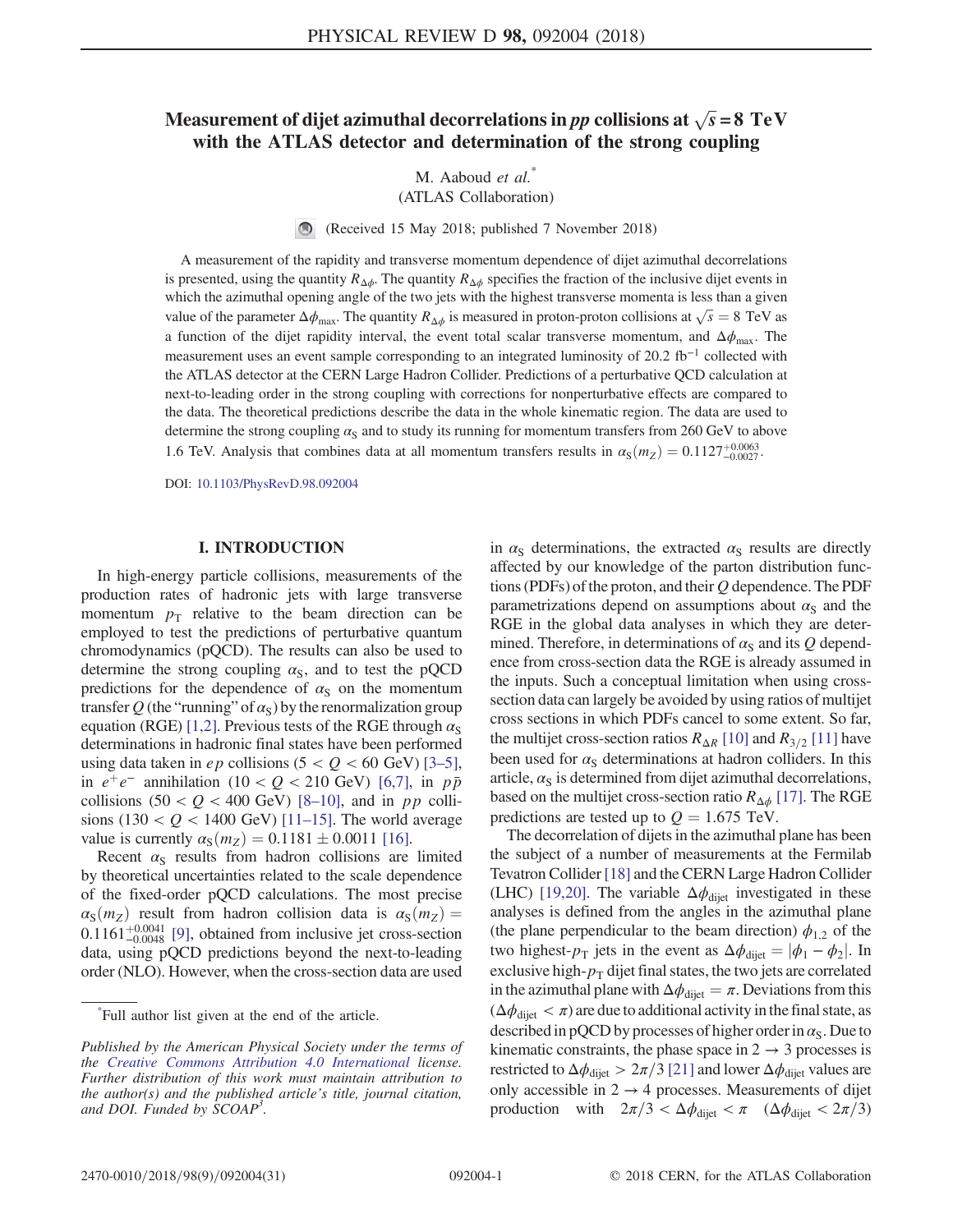therefore test the pQCD matrix elements for three-jet (fourjet) production.

The quantity  $R_{\Delta\phi}$  is defined as the fraction of all inclusive dijet events in which  $\Delta \phi_{\text{dijet}}$  is less than a specified value  $\Delta\phi_{\text{max}}$ . This quantity can be exploited to extend the scope of the previous analyses towards studies of the rapidity dependence of dijet azimuthal decorrelations. Since  $R_{\Delta\phi}$  is defined as a ratio of multijet cross sections for which the PDFs cancel to a large extent, it is well suited for determinations of  $\alpha_s$  and for studies of its running.

The quantity  $R_{\Delta\phi}$  has so far been measured in  $p\bar{p}$ collisions at a center-of-mass energy of  $\sqrt{s} = 1.96 \text{ TeV}$ at the Fermilab Tevatron Collider [\[22\]](#page-15-12). This article presents the first measurement of  $R_{\Delta\phi}$  in pp collisions, based on data at  $\sqrt{s} = 8$  TeV taken with the ATLAS detector during 2012 at the LHC, corresponding to an integrated luminosity of  $20.2 \pm 0.4$  fb<sup>-1</sup> [\[23\]](#page-15-13). The data are corrected to "particle level" [\[24\]](#page-15-14), and are used to extract  $\alpha_s$  and to study its running over a range of momentum transfers of  $262 < Q < 1675$  GeV.

#### II. DEFINITION OF  $R_{\Delta\phi}$  AND THE ANALYSIS PHASE SPACE

The definitions of the quantity  $R_{\Delta\phi}$  and the choices of the variables that define the analysis phase space are taken from the proposal in Ref. [\[17\]](#page-15-8). Jets are defined by the anti $k<sub>t</sub>$  jet algorithm as implemented in FASTJET [\[25,26\]](#page-15-15). The anti- $k_t$  jet algorithm is a successive recombination algorithm in which particles are clustered into jets in the E-scheme (i.e., the jet four-momentum is computed as the sum of the particle four-momenta). The radius parameter is chosen to be  $R = 0.6$ . This is large enough for a jet to include a sufficient amount of soft and hard radiation around the jet axis, thereby improving the properties of pQCD calculations at fixed order in  $\alpha_s$ , and it is small enough to avoid excessive contributions from the underlying event [\[27\].](#page-15-16) An inclusive dijet event sample is extracted by selecting all events with two or more jets, where the two leading- $p_T$  jets have  $p_T > p_{T,min}$ . The dijet phase space is further specified in terms of the variables  $y_{boost}$  and  $y^*$ , computed from the rapidities,  $y_1$  and  $y_2$ , of the two leading- $p_T$  jets as  $y_{boost} = (y_1 + y_2)/2$  and  $y^* =$  $|y_1 - y_2|/2$ , respectively.<sup>1</sup> In 2  $\rightarrow$  2 processes, the variable yboost specifies the longitudinal boost between the dijet and the proton-proton center-of-mass frames, and  $y^*$  (which is

<span id="page-1-0"></span>TABLE I. The values of the parameters and the requirements that define the analysis phase space for the inclusive dijet event sample.

| Variable               | Value             |
|------------------------|-------------------|
| $p_{\text{T min}}$     | $100 \text{ GeV}$ |
| $y_{boost}^{max}$      | 0.5               |
| $y_{\text{max}}^*$     | 2.0               |
| $p_{\rm T1}/H_{\rm T}$ | >1/3              |

longitudinally boost invariant) represents the absolute value of the jet rapidities in the dijet center-of-mass frame. The dijet phase space is restricted to  $|y_{\text{boost}}| < y_{\text{boost}}^{\text{max}}$  and  $y^* < y^*_{\text{max}}$ . The variable  $H_T$  is defined as the scalar sum of the jet  $p_T$  for all jets i with  $p_{Ti} > p_{T,min}$  and  $|y_i - y_{\text{boost}}| < y_{\text{max}}^*$ . Furthermore, the leading- $p_{\text{T}}$  jet is required to have  $p_{\text{T1}} > H_{\text{T}}/3$ . The values of the parameters  $p_{\text{T min}}$ ,  $y_{\text{boost}}^{\text{max}}$ , and  $y_{\text{max}}^*$  ensure that jets are well measured in the detector within  $|y| < 2.5$  and that contributions from nonperturbative corrections and pileup (additional protonproton interactions within the same or nearby bunch crossings) are small. The requirement  $p_{T1} > H_T/3$  ensures (for a given  $H_T$ ) a well-defined minimum  $p_{T1}$  which allows single-jet triggers to be used in the measurement. It also reduces the contributions from events with four or more jets, and therefore pQCD corrections from higher orders in  $\alpha_{\rm S}$ . The values of all parameters are specified in Table [I](#page-1-0). The quantity  $R_{\Delta\phi}$  is defined in this inclusive dijet event sample as the ratio

<span id="page-1-2"></span>
$$
R_{\Delta\phi}(H_{\rm T}, y^*, \Delta\phi_{\rm max}) = \frac{\frac{d^2\sigma_{\rm dijet}(\Delta\phi_{\rm dijet} < \Delta\phi_{\rm max})}{dH_{\rm T}dy^*}}{\frac{d^2\sigma_{\rm dijet}(\rm inclusive)}{dH_{\rm T}dy^*}},\tag{1}
$$

where the denominator is the inclusive dijet cross section in the phase space defined above, in bins of the variables  $H<sub>T</sub>$ and  $y^*$ . The numerator is given by the subset of the denominator for which  $\Delta\phi_{\text{dijet}}$  of the two leading- $p_{\text{T}}$  jets obeys  $\Delta \phi_{\text{dijet}} < \Delta \phi_{\text{max}}$ . The measurement of the  $y^*$ dependence of  $R_{\Delta\phi}$  allows a test of the rapidity dependence of the pQCD matrix elements. The value of  $\Delta\phi_{\text{max}}$  is directly related to the hardness of the jet(s) produced in addition to the two leading- $p<sub>T</sub>$  jets in the event. The transverse momentum sum  $H<sub>T</sub>$  is one possible choice that can be related to the scale at which  $\alpha_s$  is probed. The measurement is made as a function of  $H<sub>T</sub>$  in three different

<span id="page-1-1"></span>TABLE II. The  $H_T$ ,  $y^*$ , and  $\Delta\phi_{\text{max}}$  regions in which  $R_{\Delta\phi}(H_{\rm T}, y^*, \Delta\phi_{\rm max})$  is measured.

| <b>Quantity</b>                  | Value                                                 |
|----------------------------------|-------------------------------------------------------|
| $HT$ bin boundaries (in TeV)     | 0.45, 0.6, 0.75, 0.9, 1.1,<br>1.4, 1.8, 2.2, 2.7, 4.0 |
| $v^*$ regions                    | $0.0 - 0.5$ , $0.5 - 1.0$ , $1.0 - 2.0$               |
| $\Delta\phi_{\text{max}}$ values | $7\pi/8$ , $5\pi/6$ , $3\pi/4$ , $2\pi/3$             |

<sup>&</sup>lt;sup>1</sup>The ATLAS experiment uses a right-handed coordinate system, where the origin is given by the nominal interaction point (IP) in the center of the detector. The  $x$  axis points from the IP to the center of the LHC ring, the y axis points upward, and the z axis along the proton beam direction. Cylindrical coordinates  $(r, \phi)$  are used in the transverse plane,  $\phi$  being the azimuthal angle around the beam pipe. The rapidity  $y$  is defined as  $y = \frac{1}{2} \ln \frac{E + p_z}{E - p_z}$ , and the pseudorapidity in terms of the polar angle  $\theta$  as  $\eta = -\ln \tan(\theta/2)$ .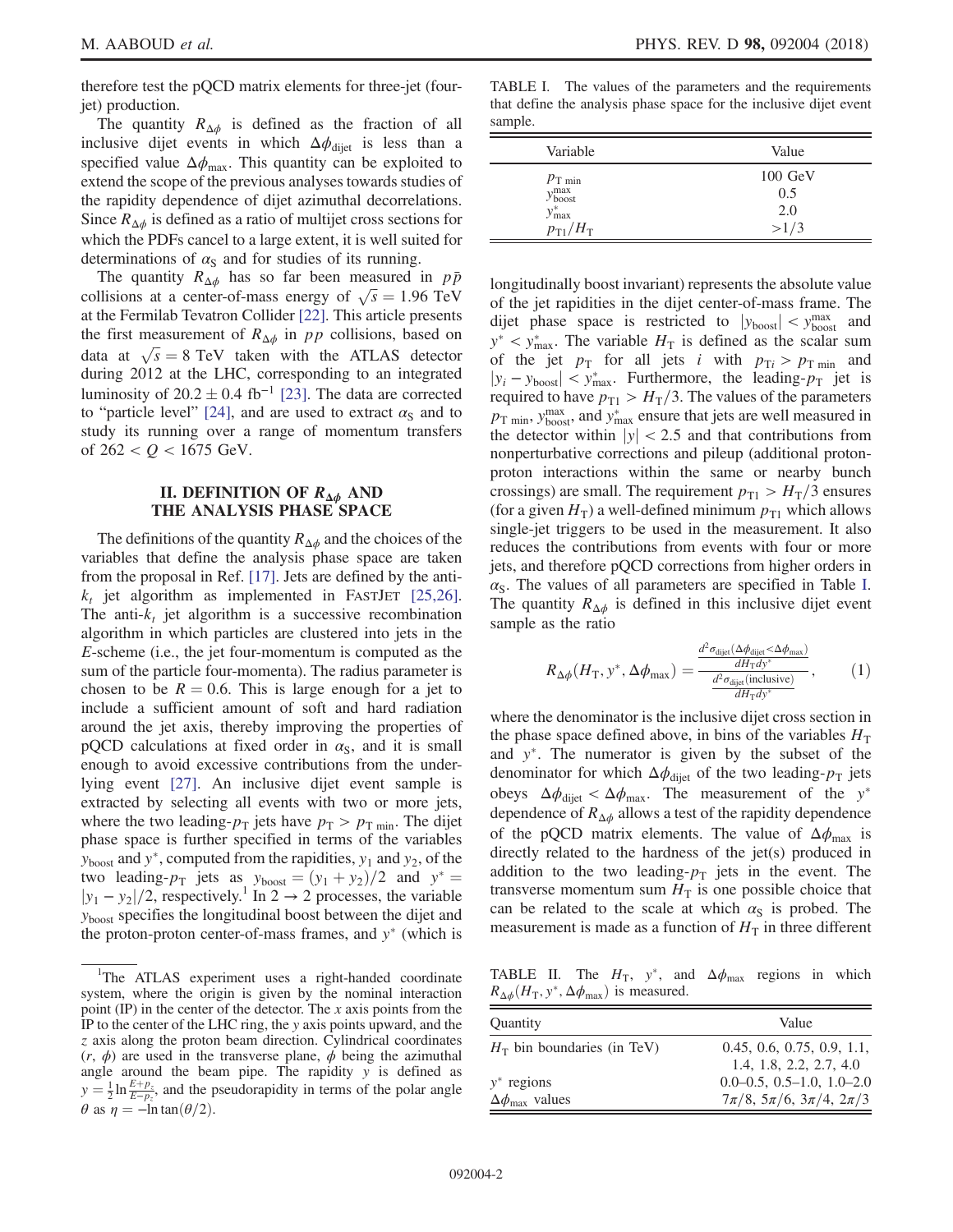<span id="page-2-0"></span> $y^*$  regions and for four different values of  $\Delta\phi_{\text{max}}$  (see Table [II](#page-1-1)).

## III. THEORETICAL PREDICTIONS

The theoretical predictions in this analysis are obtained from perturbative calculations at fixed order in  $\alpha_s$  with additional corrections for nonperturbative effects.

The pQCD calculations are carried out using NLOJET++ [\[28,29\]](#page-15-17) interfaced to FASTNLO [\[30,31\]](#page-15-18) based on the matrix elements for massless quarks in the MS scheme [\[32\]](#page-15-19). The renormalization and factorization scales are set to  $\mu_R =$  $\mu_{\rm F} = \mu_0$  with  $\mu_0 = H_{\rm T}/2$ . In inclusive dijet production at leading order (LO) in pQCD this choice is equivalent to other common choices:  $\mu_0 = \bar{p}_T = (p_{T1} + p_{T2})/2$  and  $\mu_0 = p_{T1}$ . The evolution of  $\alpha_s$  is computed using the numerical solution of the next-to-leading-logarithmic (2-loop) approximation of the RGE.

The pQCD predictions for the ratio  $R_{\Delta\phi}$  are obtained from the ratio of the cross sections in the numerator and denominator in Eq. [\(1\),](#page-1-2) computed to the same relative order (both either to NLO or to LO). The pQCD predictions for the cross section in the denominator by NLOJET++ are available up to NLO. For  $\Delta\phi_{\text{max}} = 7\pi/8, 5\pi/6, 3\pi/4$  $(2\pi/3)$  the numerator is a three-jet (four-jet) quantity for which the pOCD predictions in NLOJET<sub>++</sub> are available up to NLO (LO) [\[21\]](#page-15-11).

The PDFs are taken from the global analyses MMHT2014 (NLO) [\[33,34\]](#page-15-20), CT14 (NLO) [\[35\]](#page-15-21), and  $NNPDFv2.3$   $(NLO)$   $[36]$ <sup>2</sup> For additional studies, the PDF sets ABMP16 (NNLO)  $[38]$ <sup>3</sup> and HERAPDF 2.0 (NLO) [\[39\]](#page-16-1) are used, which were obtained using data from selected processes only. All of these PDF sets were obtained for a series of discrete  $\alpha_{\rm s}(m_Z)$  values, in increments of  $\Delta \alpha_{\rm s}(m_Z) = 0.001$  (or  $\Delta \alpha_{\rm s}(m_Z) = 0.002$  for NNPDFv2.3). In all calculations in this paper, the PDF sets are consistently chosen to correspond to the value of  $\alpha_{\rm s}(m_{\rm Z})$  used in the matrix elements. The extraction of  $\alpha_{\rm s}$ from the experimental  $R_{\Delta\phi}$  data requires a continuous dependence of the pQCD calculations on  $\alpha_{\rm s}(m_Z)$ . This is obtained by cubic interpolation (linear extrapolation) for  $\alpha_{\rm s}(m_{\rm z})$  values inside (outside) the ranges provided by the PDF sets. The central predictions that are compared to the data use  $\alpha_{\rm s}(m_Z) = 0.118$ , which is close to the current world average, and the MMHT2014 PDFs. The MMHT2014 PDFs also provide the largest range of  $\alpha_{\rm s}(m_Z)$  values  $(0.108 \le \alpha_{\rm s}(m_Z) \le 0.128)$ . For these reasons, the MMHT2014 PDFs are used to obtain the central results in the  $\alpha_s$  determinations.

The uncertainties of the perturbative calculation are estimated from the scale dependence (as an estimate of missing higher-order pQCD corrections) and the PDF uncertainties. The former is evaluated from independent variations of  $\mu_R$  and  $\mu_F$  between  $\mu_0/2$  and  $2\mu_0$  (with the restriction  $0.5 \leq \mu_{\rm R}/\mu_{\rm F} \leq 2.0$ . The PDF-induced uncertainty is computed by propagating the MMHT2014 PDF uncertainties. In addition, a "PDF set" uncertainty is included as the envelope of the differences of the results obtained with CT14, NNPDFv2.3, ABMP16, and HERAPDF 2.0, relative to those obtained with MMHT2014.

The pQCD predictions based on matrix elements for massless quarks also depend on the number of quark flavors, in gluon splitting  $(q \rightarrow q\bar{q})$ ,  $n_f$ , which affects the tree-level matrix elements and their real and virtual corrections, as well as the RGE predictions and the PDFs obtained from global data analyses. The central results in this analysis are obtained for a consistent choice  $n_f = 5$  in all of these contributions. Studies of the effects of using  $n_f = 6$  in the matrix elements and the RGE, as documented in [A](#page-10-0)ppendix A, show that the corresponding effects for  $R_{\Delta\phi}$ are between  $-1\%$  and  $+2\%$  over the whole kinematic range of this measurement. Appendix [A](#page-10-0) also includes a study of the contributions from the  $t\bar{t}$  production process, concluding that the effects on  $R_{\Delta\phi}$  are less than 0.5% over the whole analysis phase space.

The corrections due to nonperturbative effects, related to hadronization and the underlying event, were obtained in Ref. [\[17\]](#page-15-8), using the event generators PYTHIA 6.426 [\[40\]](#page-16-2) and HERWIG 6.520 [\[41,42\].](#page-16-3) An estimate of the model uncertainty is obtained from a study of the dependence on the generator's parameter settings (tunes), based on the PYTHIA tunes AMBT1 [\[43\]](#page-16-4), DW [\[44\]](#page-16-5), A [\[45\],](#page-16-6) and S-Global [\[46\]](#page-16-7), which differ in the parameter settings and the implementations of the parton-shower and underlying-event models. All model predictions for the total nonperturbative corrections lie below 2% (4%) for  $\Delta\phi_{\text{max}}=7\pi/8$  and  $5\pi/6$  $(\Delta \phi_{\text{max}} = 3\pi/4$  and  $2\pi/3$ , and the different models agree within 2% (5%) for  $\Delta\phi_{\text{max}}=7\pi/8$  and  $5\pi/6$  $(\Delta \phi_{\text{max}} = 3\pi/4 \text{ and } 2\pi/3).$ 

For this analysis, the central results are taken to be the average values obtained from PYTHIA with tunes AMBT1 and DW. The corresponding uncertainty is taken to be half of the difference (the numerical values are provided in Ref. [\[47\]](#page-16-8)). The results obtained with PYTHIA tunes A and S-Global as well as HERWIG are used to study systematic uncertainties.

#### IV. ATLAS DETECTOR

ATLAS is a general-purpose detector consisting of an inner tracking detector, a calorimeter system, a muon spectrometer, and magnet systems. A detailed description of the ATLAS detector is given in Ref. [\[47\]](#page-16-8). The main components used in the  $R_{\Delta\phi}$  measurement are the inner detector, the calorimeters, and the trigger system.

<sup>&</sup>lt;sup>2</sup>The NNPDFv3.0 PDFs [\[37\]](#page-15-23) are available only for a rather limited  $\alpha_{\rm s}(m_{\rm z})$  range (0.115–0.121); therefore, the older NNPDFv2.3 results are employed.

The ABMP16 analysis does not provide NLO PDF sets for a series of  $\alpha_{\rm s}(m_{\rm z})$  values; their NNLO PDF sets are therefore used.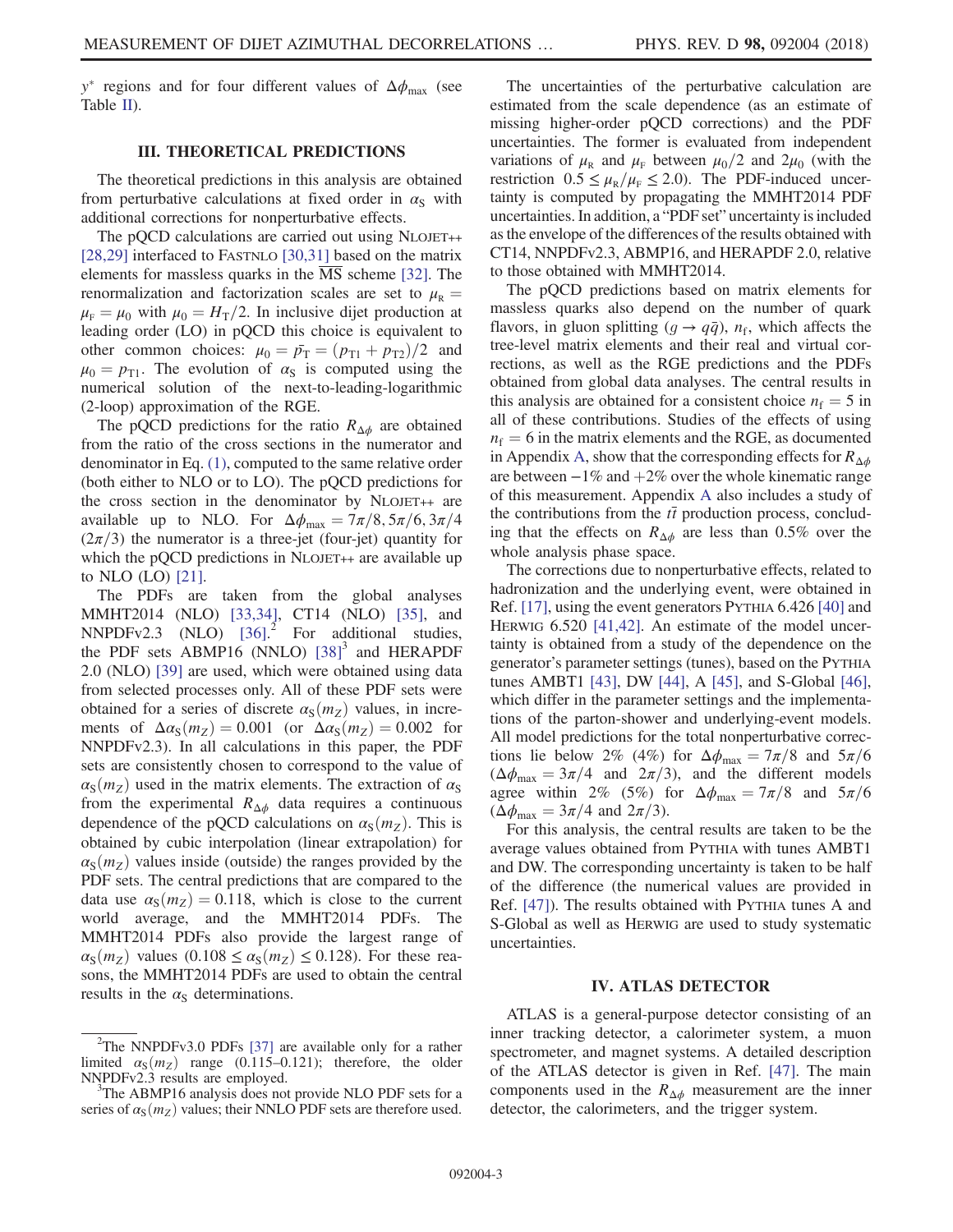The position of the  $pp$  interaction is determined from charged-particle tracks reconstructed in the inner detector, located inside a superconducting solenoid that provides a 2 T axial magnetic field. The inner detector, covering the region  $|\eta|$  < 2.5, consists of layers of silicon pixels, silicon microstrips, and transition radiation tracking detectors.

Jet energies and directions are measured in the three electromagnetic and four hadronic calorimeters with a coverage of  $|\eta| < 4.9$ . The electromagnetic liquid argon (LAr) calorimeters cover  $|\eta|$  < 1.475 (barrel), 1.375 <  $|\eta|$  < 3.2 (endcap), and 3.1 <  $|\eta|$  < 4.9 (forward). The regions  $|\eta| < 0.8$  (barrel) and  $0.8 < |\eta| < 1.7$  (extended barrel) are covered by scintillator/steel sampling hadronic calorimeters, while the regions  $1.5 < |\eta| < 3.2$  and  $3.1 <$  $|\eta|$  < 4.9 are covered by the hadronic endcap with LAr/Cu calorimeter modules, and the hadronic forward calorimeter with LAr/W modules.

During 2012, for  $pp$  collisions, the ATLAS trigger system was divided into three levels, labeled L1, L2, and the event filter (EF) [\[48,49\]](#page-16-9). The L1 trigger is hardware-based, while L2 and EF are software based and impose increasingly refined selections designed to identify events of interest. The jet trigger identifies electromagnetically and hadronically interacting particles by reconstructing the energy deposited in the calorimeters. The L1 jet trigger uses a sliding window of  $\Delta \eta \times \Delta \phi =$  $0.8 \times 0.8$  to find jets and requires these to have transverse energies  $E_T$  above a given threshold, measured at the electromagnetic scale. Jets triggered by L1 are passed to the L2 jet trigger, which reconstructs jets in the same region using a simple cone jet algorithm with a cone size of 0.4 in  $(\eta, \phi)$  space. Events are accepted if a L2 jet is above a given  $E<sub>T</sub>$  threshold. In events which pass L2, a full event reconstruction is performed by the EF. The jet EF constructs topological clusters [\[50\]](#page-16-10) from which jets are then formed, using the anti- $k_t$  jet algorithm with a radius parameter of  $R = 0.4$ . These jets are then calibrated to the hadronic scale. Events for this analysis are collected either with single-jet triggers with different minimum  $E<sub>T</sub>$ requirements or with multijet triggers based on a single high- $E_T$  jet plus some amount of  $H_T$  (the scalar  $E_T$  sum) of the multijet system. The trigger efficiencies are determined relative to fully efficient reference triggers, and each trigger is used above an  $H<sub>T</sub>$  threshold where it is more than 98% efficient. The triggers used for the different  $H<sub>T</sub>$  regions in the offline analysis are listed in Table [III](#page-3-0).

Single-jet triggers select events if any jet with  $|\eta| < 3.2$  is above the  $E_T$  thresholds at L1, L2, and the EF. Due to their high rates, the single-jet triggers studied are highly prescaled during data-taking. Multijet triggers select events if an appropriate high- $E_T$  jet is identified and the  $H_T$  value, summed over all jets at the EF with  $|\eta| < 3.2$  and  $E<sub>T</sub>$  > 45 GeV, is above a given threshold. The additional  $H<sub>T</sub>$  requirement significantly reduces the selected event rate, and lower prescales can be applied. The integrated

<span id="page-3-0"></span>TABLE III. The triggers used to select the multijet events in the different  $H<sub>T</sub>$  ranges in the offline analysis, and the corresponding integrated luminosities.

| $HT$ range [GeV] | Trigger type | Integrated luminosity $[pb^{-1}]$ |
|------------------|--------------|-----------------------------------|
| 450–600          | Single-jet   | $9.6 \pm 0.2$                     |
| 600-750          | Single-jet   | $36 \pm 1$                        |
| 750-900          | Multi-jet    | $546 \pm 11$                      |
| > 900            | Multi-jet    | $(20.2 \pm 0.4) \times 10^3$      |

luminosity of the data sample collected with the highest threshold triggers is  $20.2 \pm 0.4$  fb<sup>-1</sup>.

The detector response for the measured quantities is determined using a detailed simulation of the ATLAS detector in GEANT 4 [\[51,52\].](#page-16-11) The particle-level events, subjected to the detector simulation, were produced by the PYTHIA event generator [\[53\]](#page-16-12) (version 8.160) with CT10 PDFs. The PYTHIA parameters were set according to the AU2 tune [\[54\].](#page-16-13) The "particle-level" jets are defined based on the four-momenta of the generated stable particles (as recommended in Ref. [\[24\]](#page-15-14), with a proper lifetime  $\tau$ satisfying  $c\tau > 10$  mm, including muons and neutrinos from hadron decays). The "detector-level" jets are defined based on the four-momenta of the simulated detector objects.

#### V. MEASUREMENT PROCEDURE

The inclusive dijet events used for the measurement of  $R_{\Delta\phi}$  were collected between April and December 2012 by the ATLAS detector in proton-proton collisions at  $\sqrt{s}$  = 8 TeV. All events used in this measurement are required to satisfy data-quality criteria which include stable beam conditions and stable operation of the tracking systems, calorimeters, solenoid, and trigger system. Events that pass the trigger selections described above are included in the sample if they contain at least one primary collision vertex with at least two associated tracks with  $p_T > 400$  MeV, in order to reject contributions due to cosmic-ray events and beam background. The primary vertex with highest  $\sum p_{\rm T}^2$  of associated tracks is taken as the event vertex.

Jets are reconstructed offline using the anti- $k_t$  jet algorithm with a radius parameter  $R = 0.6$ . Input to the jet algorithm consists of locally calibrated threedimensional topological clusters [\[50\]](#page-16-10) formed from sums of calorimeter cell energies, corrected for local calorimeter response, dead material, and out-of-cluster losses for pions. The jets are further corrected for pileup contributions and then calibrated to the hadronic scale, as detailed in the following. The pileup correction is applied to account for the effects on the jet response from additional interactions within the same proton bunch crossing ("in-time pileup") and from interactions in bunch crossings preceding or following the one of interest ("out-of-time pileup"). Energy is subtracted from each jet, based upon the energy density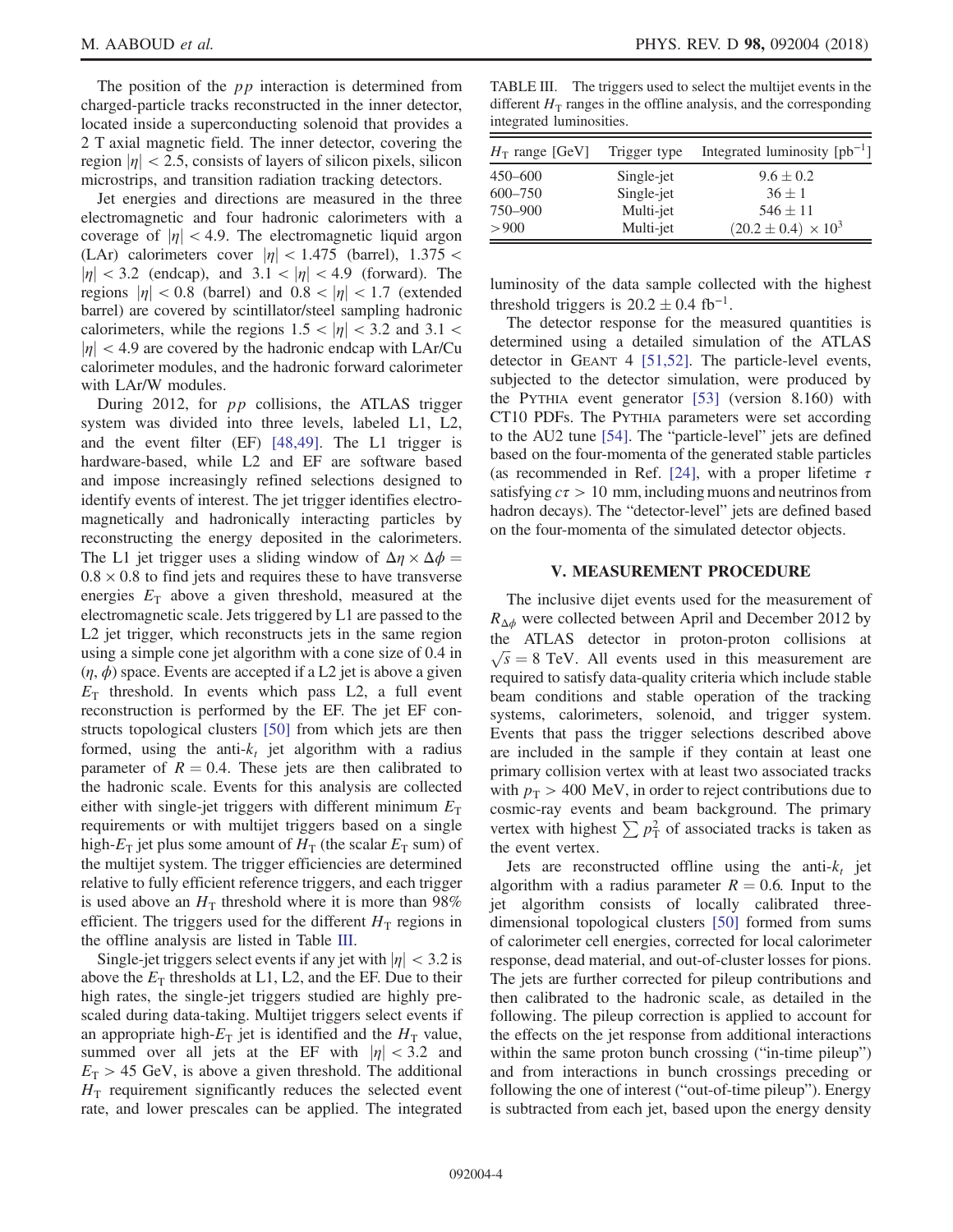in the event and the measured area of the jet [\[55\]](#page-16-14). The jet energy is then adjusted by a small residual correction depending on the average pileup conditions for the event. This calibration restores the calorimeter energy scale, on average, to a reference point where pileup is not present [\[56\]](#page-16-15). Jets are then calibrated using an energy- and  $\eta$ -dependent correction to the hadronic scale with constants derived from data and Monte Carlo samples of jets produced in multi-jet processes. A residual calibration, based on a combination of several in situ techniques, is applied to take into account differences between data and Monte Carlo simulation. In the central region of the detector, the uncertainty in the jet energy calibration is derived from the transverse momentum balance in  $Z + jet$ ,  $\gamma$  + jet or multijet events measured *in situ*, by propagating the known uncertainties of the energies of the reference objects to the jet energies. The energy uncertainties for the central region are then propagated to the forward region by studying the transverse momentum balance in dijet events with one central and one forward jet [\[57\].](#page-16-16) The energy calibration uncertainty in the high- $p<sub>T</sub>$  range is estimated using the *in situ* measurement of the response to single isolated hadrons [\[58\].](#page-16-17) The jet energy calibration's total uncertainty is decomposed into 57 uncorrelated contributions, of which each is fully correlated in  $p<sub>T</sub>$ . The corresponding uncertainty in jet  $p<sub>T</sub>$  is between 1% and 4% in the central region ( $|\eta|$  < 1.8), and increases to 5% in the forward region  $(1.8 < |\eta| < 4.5)$ .

The jet energy resolution has been measured in the data using the bisector method in dijet events [\[59](#page-16-18)–61] and the Monte Carlo simulation is seen to be in good agreement with the data. The uncertainty in the jet energy resolution is affected by selection parameters for jets, such as the amount of nearby jet activity, and depends on the  $\eta$  and  $p_T$  values of the jets. Further details about the determinations of the jet energy scale and resolution are given in Refs. [\[58,59,62\]](#page-16-17).

The angular resolution of jets is obtained in the Monte Carlo simulation by matching particle-level jets with detector-level jets, when their distance in  $\Delta R = \sqrt{(\Delta y^2 + \Delta \phi^2)}$  is smaller than the jet radius parameter. The jet  $\eta$  and  $\phi$  resolutions are obtained from a Gaussian fit to the distributions of the difference between the detector-level and particle-level values of the corresponding quantity. The difference between the angular resolutions determined from different Monte Carlo simulations is taken as a systematic uncertainty for the measurement result, which is about 10%–15% for  $p_T < 150$  GeV and decreases to about 1% for  $p_T > 400$  GeV. The bias in jet  $\eta$  and  $\phi$  is found to be negligible.

All jets within the whole detector acceptance,  $|\eta| < 4.9$ , are considered in the analysis. Data-quality requirements are applied to each reconstructed jet according to its properties, to reject spurious jets not originating from hard-scattering events. In each  $H<sub>T</sub>$  bin, events from a single trigger are used and the same trigger is used for the numerator and the denominator of  $R_{\Delta\phi}$ . In order to test the stability of the measurement results, the event sample is divided into subsamples with different pileup conditions. The  $R_{\Delta\phi}$  results for different pileup conditions are compatible within the statistical uncertainties without any systematic trends. The measurement is also tested for variations resulting from loosening the requirements on the event- and jetdata-quality conditions, and the observed variations are also consistent within the statistical uncertainties.

The distributions of  $R_{\Delta\phi}(H_{\rm T}, y^*, \Delta\phi_{\rm max})$  are corrected for experimental effects, including detector resolutions and inefficiencies, using the simulation. To ensure that the simulation describes all relevant distributions, including the  $p_T$  and y distributions of the jets, the generated events are reweighted, based on the properties of the generated jets, to match these distributions in data, and to match the  $H<sub>T</sub>$  dependence of the observed inclusive dijet cross section as well as the  $R_{\Delta\phi}$  distributions and their  $H_T$ dependence. To minimize migrations between  $H<sub>T</sub>$  bins due to resolution effects, the bin widths are chosen to be larger than the detector resolution. The bin purities, defined as the fraction of all reconstructed events that are generated in the same bin, are 65%–85% for  $\Delta\phi_{\text{max}} =$  $7\pi/8$  and  $5\pi/6$ , and  $50\%$ –75% for  $\Delta\phi_{\text{max}} = 3\pi/4$  and  $2\pi/3$ . The bin efficiencies, defined as the fraction of all generated events that are reconstructed in the same bin, have values in the same ranges as the bin purities. The corrections are obtained bin by bin from the generated PYTHIA events as the ratio of the  $R_{\Delta\phi}$  results for the particle-level jets and the detector-level jets. These corrections are typically between 0% and 3%, and never outside the range from  $-10\%$  to  $+10\%$ . Uncertainties in these corrections due to the modeling of the migrations by the simulation are estimated from the changes of the correction factors when varying the reweighting function. In most parts of the phase space, these uncertainties are below 1%. The results from the bin-by-bin correction procedure were compared to the results when using a Bayesian iterative unfolding procedure [\[63\],](#page-16-19) and the two results agree within their statistical uncertainties.

The uncertainties of the  $R_{\Delta\phi}$  measurements include two sources of statistical uncertainty and 62 sources of systematic uncertainty. The statistical uncertainties arise from the data and from the correction factors. The systematic uncertainties are from the correction factors (two independent sources, related to variations of the reweighting of the generated events), the jet energy calibration (57 independent sources), the jet energy resolution, and the jet  $\eta$  and  $\phi$ resolutions. To avoid double counting of statistical fluctuations, the  $H<sub>T</sub>$  dependence of the uncertainty distributions is smoothed by fitting either linear or quadratic functions in  $log(H<sub>T</sub>/GeV)$ . From all 62 sources of experimental correlated uncertainties, the dominant systematic uncertainties are due to the jet energy calibration. For  $\Delta\phi_{\text{max}} = 7\pi/8$  and  $5\pi/6$  the jet energy calibration uncertainties are typically between 1.0% and 1.5% and always less than 3.1%. For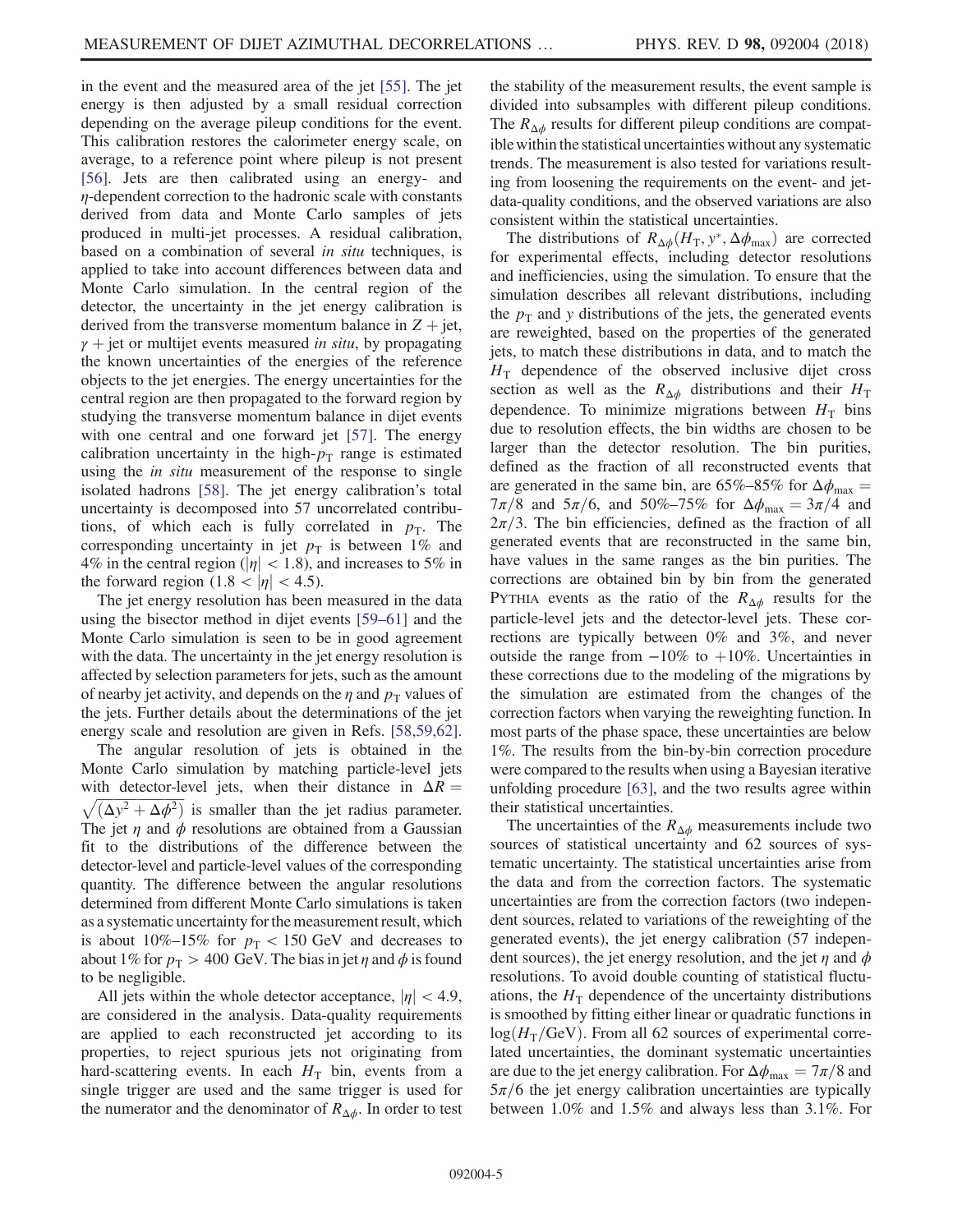smaller values of  $\Delta\phi_{\text{max}}$  they can be as large as 4% (for  $\Delta\phi_{\text{max}}=3\pi/4$ ) or 9% (for  $\Delta\phi_{\text{max}}=2\pi/3$ ).

## VI. MEASUREMENT RESULTS

The measurement results for  $R_{\Delta\phi}(H_{\rm T}, y^*, \Delta\phi_{\rm max})$  are corrected to the particle level and presented as a function of  $H<sub>T</sub>$ , in different regions of y<sup>\*</sup> and for different  $\Delta\phi_{\text{max}}$ requirements. The results are listed in Appendix [B](#page-10-1) in Tables [VI](#page-11-0)–IX, and displayed in Fig. [1](#page-5-0), at the arithmetic center of the  $H_T$  bins. At fixed (y<sup>\*</sup>,  $\Delta \phi_{\text{max}}$ ),  $R_{\Delta\phi}(H_{\rm T}, y^*, \Delta\phi_{\rm max})$  decreases with increasing  $H_{\rm T}$  and increases with increasing  $y^*$  at fixed ( $H_T$ ,  $\Delta\phi_{\text{max}}$ ). At fixed  $(H<sub>T</sub>, y<sup>*</sup>)$ ,  $R<sub>Δϕ</sub>$  decreases with decreasing  $\Delta \phi_{\text{max}}$ .

Theoretical predictions based on NLO pQCD (for  $\Delta\phi_{\text{max}}=7\pi/8$ ,  $5\pi/6$ , and  $3\pi/4$ ) or LO (for  $\Delta\phi_{\text{max}}=$  $2\pi/3$ ) with corrections for nonperturbative effects, as described in Sec. [III,](#page-2-0) are compared to the data. The ratios of data to the theoretical predictions are displayed in Fig. [2](#page-6-0). To provide further information about the convergence of the pQCD calculation, the inverse of the NLO  $K$ -factors are also shown (defined as the ratio of predictions for  $R_{\Delta\phi}$  at NLO and LO,  $K = R_{\Delta\phi}^{\text{NLO}}/R_{\Delta\phi}^{\text{LO}}$ . In all kinematical regions, the data are described by the theoretical predictions, even for  $\Delta\phi_{\text{max}}=2\pi/3$ , where the predictions are only based on LO pQCD and have uncertainties of about 20% (dominated by the dependence on  $\mu_R$  and  $\mu_F$ ). The data for  $\Delta\phi_{\text{max}} =$  $7\pi/8$  and  $5\pi/6$  allow the most stringent tests of the <span id="page-5-1"></span>theoretical predictions, since for these  $\Delta\phi_{\text{max}}$  values the theoretical uncertainties are typically less than  $\pm 5\%$ .

## VII. SELECTION OF DATA POINTS FOR THE  $\alpha_{\rm s}$  EXTRACTION

The extraction of  $\alpha_{\rm s}(Q)$  at different scales  $Q = H_{\rm T}/2$  is based on a combination of data points in different kinematic regions of  $y^*$  and  $\Delta\phi_{\text{max}}$ , with the same  $H_T$ . The data points are chosen according to the following criteria.

- (1) Data points are used only from kinematic regions in which the pQCD predictions appear to be most reliable, as judged by the renormalization and factorization scale dependence, and by the NLO K-factors.
- (2) For simplicity, data points are only combined in the  $\alpha_{\rm S}$  extraction if they are statistically independent, i.e., if their accessible phase space does not overlap.
- (3) The preferred data points are those for which the cancellation of the PDFs between the numerator and the denominator in  $R_{\Delta\phi}$  is largest.
- (4) The experimental uncertainty at large  $H_T$  is limited by the sample size. If the above criteria give equal preference to two or more data sets with overlapping phase space, the data points with smaller statistical uncertainties are used to test the RGE at the largest possible momentum transfers with the highest precision.

Based on criterion (1), the data points obtained for  $\Delta\phi_{\text{max}}=2\pi/3$  are excluded, as the pQCD predictions in NLOJET++ are only available at LO. Furthermore, it is

<span id="page-5-0"></span>

FIG. 1. The measurement of  $R_{\Delta\phi}(H_T, y^*, \Delta\phi_{\text{max}})$  as a function of  $H_T$  in three regions of  $y^*$  and for four choices of  $\Delta\phi_{\text{max}}$ . The inner error bars indicate the statistical uncertainties, and the sum in quadrature of statistical and systematic uncertainties is displayed by the total error bars. The theoretical predictions, based on pQCD at NLO (for  $\Delta\phi_{\text{max}}=7\pi/8$ ,  $5\pi/6$ , and  $3\pi/4$ ) and LO (for  $\Delta\phi_{\text{max}}=2\pi/3$ ) are shown as solid and dashed lines, respectively. The shaded bands display the PDF uncertainties and the scale dependence, added in quadrature.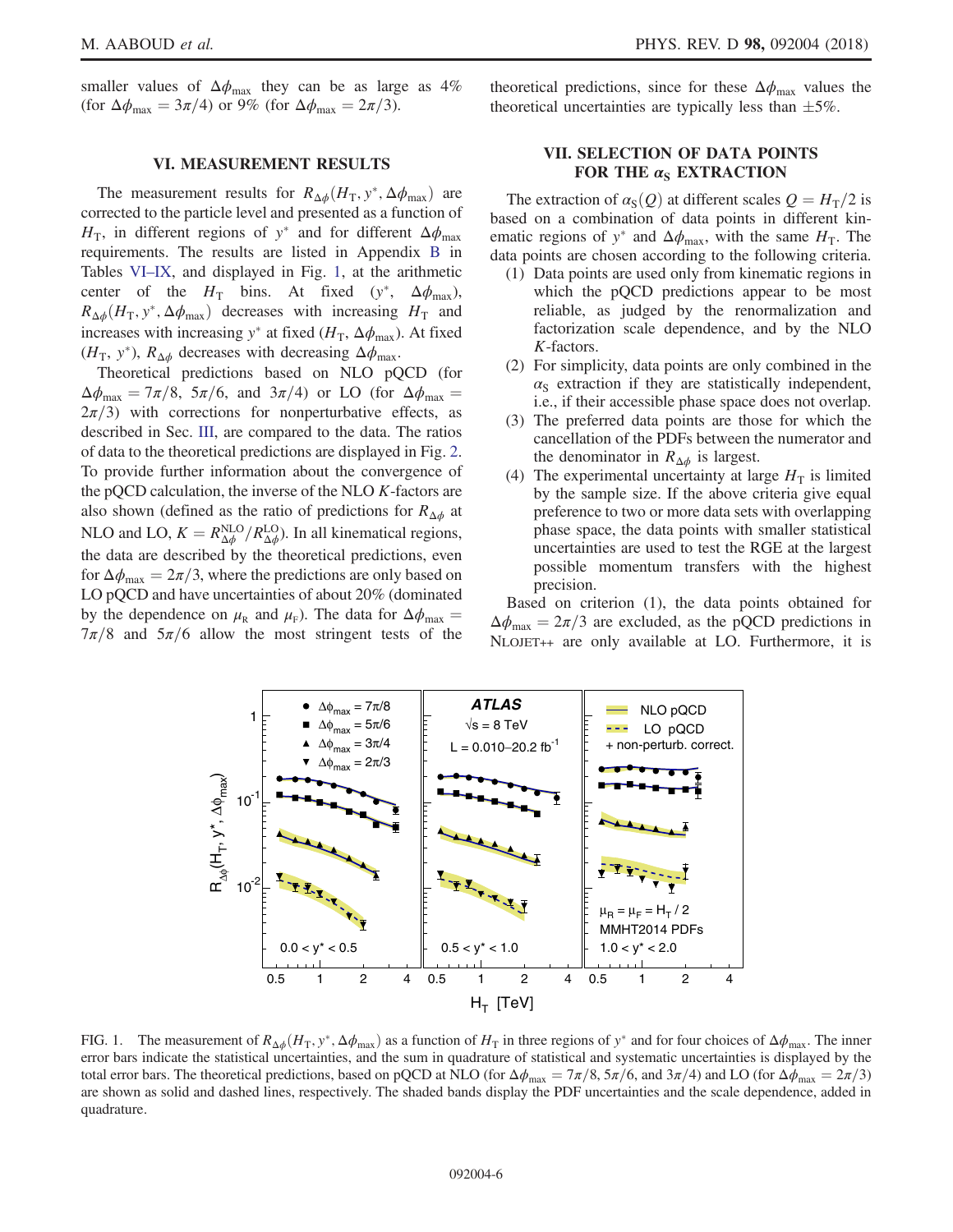<span id="page-6-0"></span>

FIG. 2. The ratios of the R<sub>Δ $\phi$ </sub> measurements and the theoretical predictions obtained for MMHT2014 PDFs and  $\alpha_{\rm s}(m_Z)=0.118$ . The ratios are shown as a function of  $H_T$ , in different regions of y<sup>\*</sup> (columns) and for different  $\Delta\phi_{\text{max}}$  (rows). The inner error bars indicate the statistical uncertainties and the sum in quadrature of statistical and systematic uncertainties is displayed by the total error bars. The theoretical uncertainty is the sum in quadrature of the uncertainties due to the PDFs and the scale dependence. The inverse of the NLO K-factor is indicated by the dashed line.

observed that the points for  $\Delta\phi_{\text{max}}=3\pi/4$  have a large scale dependence, which is typically between  $+15%$  and −10%. For the remaining data points with  $\Delta\phi_{\text{max}}=7\pi/8$ and  $5\pi/6$  at larger y<sup>\*</sup> (1 < y<sup>\*</sup> < 2), the NLO corrections are negative and (with a size of 5%–23%) larger than those at smaller  $y^*$ , indicating potentially larger corrections from not yet calculated higher orders. The conclusion from criterion (1) is therefore that the pQCD predictions are most reliable in the four kinematic regions  $0 < y^* < 0.5$ and  $0.5 < y^* < 1$ , for  $\Delta \phi_{\text{max}} = 7\pi/8$  and  $\Delta \phi_{\text{max}} = 5\pi/6$ , where the NLO K-factors are typically within  $\pm 5\%$ of unity.

The requirement of statistically independent data points according to criterion (2) means that the data points from different  $y^*$  regions can be combined, but not those with different  $\Delta\phi_{\text{max}}$ . The choice whether to use the data with  $\Delta\phi_{\text{max}}=7\pi/8$  or  $5\pi/6$  (in either case combining the data for  $0 < y^* < 0.5$  and  $0.5 < y^* < 1$ ) is therefore based on criteria (3) and (4).

The cancellation of the PDFs, as addressed in criterion (3), is largest for those data points for which the phase space of the numerator in Eq. [\(1\)](#page-1-2) is closest to that of the denominator. Since the numerator of  $R_{\Delta\phi}$  is a subset of the denominator, this applies more to the data at larger values of  $\Delta\phi_{\text{max}}$ . For those points, the fractional contributions from different partonic subprocesses ( $gg \rightarrow$  jets,  $gg \rightarrow$  jets,  $qq \rightarrow$  jets), and the ranges in the accessible proton momentum fraction  $x$  are more similar for the numerator and denominator, resulting in a larger cancellation of PDFs in  $R_{\Delta\phi}$ . This argument, based on the third criterion, leads to the same conclusion as the suggestion of criterion (4), to use the data set with smallest statistical uncertainty.

Based on the four criteria,  $\alpha_{\rm S}$  is therefore extracted combining the data points in the rapidity regions  $0 < y^*$  < 0.5 and 0.5 <  $y^*$  < 1 for  $\Delta\phi_{\text{max}} = 7\pi/8$ . Extractions of  $\alpha_{\text{S}}$ from the data points in other kinematical regions in  $y^*$  and  $\Delta\phi_{\text{max}}$  are used to investigate the dependence of the final results on those choices.

## VIII. DETERMINATION OF  $\alpha_{\rm S}$

The  $R_{\Delta\phi}$  measurements in the selected kinematic regions are used to determine  $\alpha_{\rm S}$  and to test the QCD predictions for its running as a function of the scale  $Q = H_T/2$ . The  $\alpha_S$ results are extracted by using MINUIT [\[64\]](#page-16-20), to minimize the  $\chi^2$  function specified in Appendix [C.](#page-13-0) In this approach, the experimental and theoretical uncertainties that are correlated between all data points are treated in the Hessian method [\[65\]](#page-16-21) by including a nuisance parameter for each uncertainty source, as described in Appendix [C](#page-13-0). The only exceptions are the uncertainties due to the PDF set and the  $\mu_{R,F}$  dependence of the pQCD calculation. These uncertainties are determined from the variations of the  $\alpha_s$  results,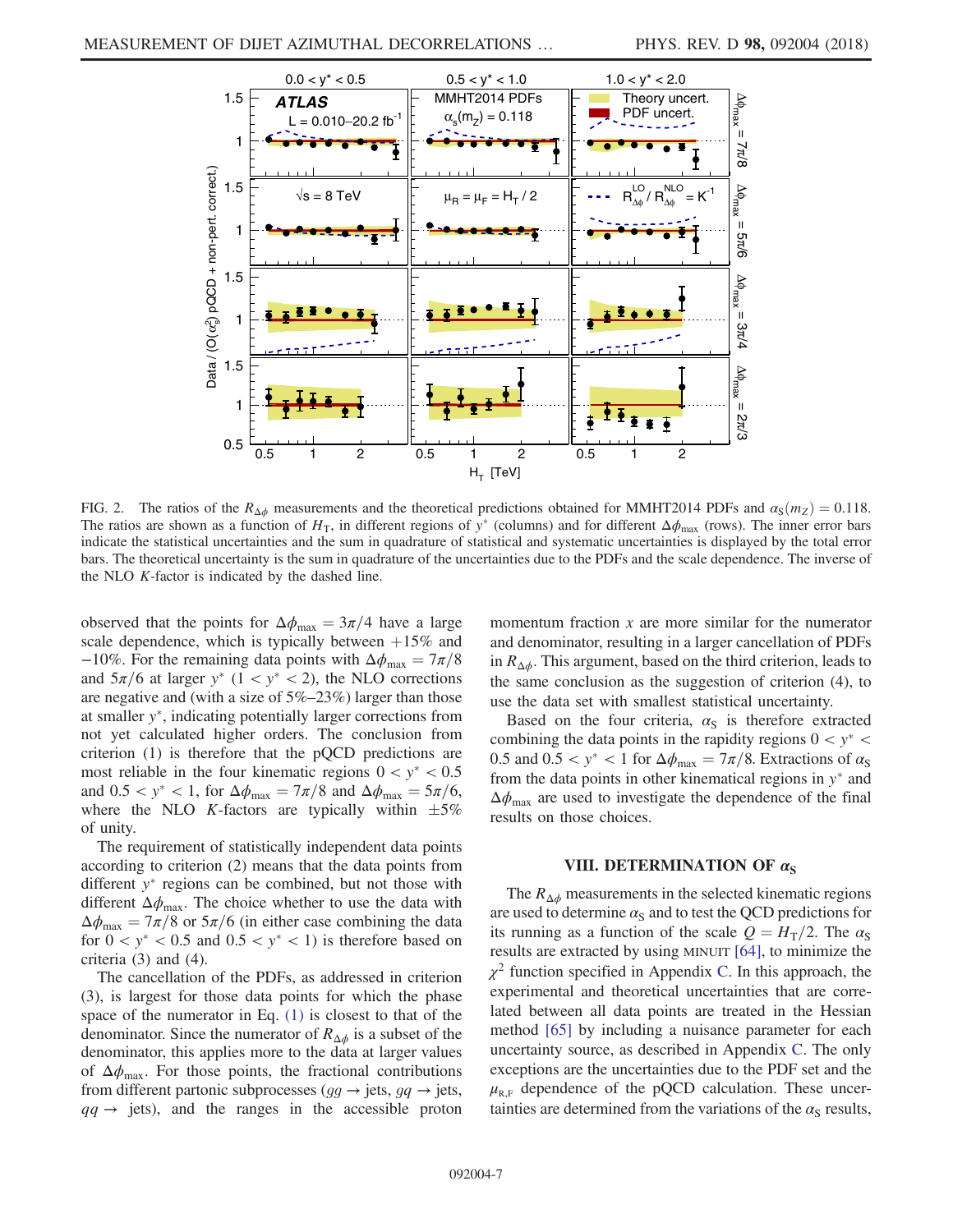<span id="page-7-0"></span>

FIG. 3. The  $\alpha_S$  results determined from the  $R_{\Delta\phi}$  data for  $\Delta\phi_{\text{max}} = 7\pi/8$  in the y<sup>\*</sup> regions  $0 < y^* < 0.5$  and  $0.5 < y^* <$ 1.0 in the range of  $262 < Q < 1675$  GeV. The inner error bars indicate the experimental uncertainties and the sum in quadrature of experimental and theoretical uncertainties is displayed by the total error bars. The  $\alpha_{s}(Q)$  results (top) are displayed together with the prediction of the RGE for the  $\alpha_{\rm s}(m_Z)$  result obtained in this analysis. The individual  $\alpha_{\rm s}(Q)$  values are then evolved to  $Q = m_Z$  (bottom).

when repeating the  $\alpha_{\rm S}$  extractions for different PDF sets and for variations of the scales  $\mu_{R,F}$  as described in Sec. [III](#page-2-0).

Results of  $\alpha_{\rm s}(Q)$  (with  $Q = H_{\rm T}/2$ , taken at the arithmetic centers of the  $H<sub>T</sub>$  bins) are determined from the  $R<sub>Δϕ</sub>$ data for  $\Delta\phi_{\text{max}}=7\pi/8$ , combining the data points in the two y<sup>\*</sup> regions of  $0 < y^* < 0.5$  and  $0.5 < y^* < 1.0$ . Nine  $\alpha_{\rm s}(Q)$  values are determined in the range  $262 < Q \le$ 1675 GeV. A single  $\chi^2$  minimization provides the uncertainties due to the statistical uncertainties, the experimental correlated uncertainties, the uncertainties due to the nonperturbative corrections, and the MMHT2014 PDF uncertainty. Separate  $\chi^2$  minimizations are made for variations of  $\mu_{\rm R}$  and  $\mu_{\rm F}$  (in the ranges described in Sec. [III\)](#page-2-0), and also for the CT14, NNPDFv2.3, ABMP16, and HERAPDF 2.0 PDF sets. The largest individual variations are used to quantify the uncertainty due to the scale dependence and the PDF set, respectively. The so-defined PDF set uncertainty may partially double count some of the uncertainties already taken into account by the MMHT2014 PDF uncertainties, but it may also include some additional systematic uncertainties due to different approaches in the PDF determinations. The  $\alpha_{s}(Q)$  results are displayed in Fig. [3](#page-7-0) and listed in Table [IV.](#page-7-1)

In addition, assuming the validity of the RGE, all 18 data points in  $0 < y^* < 0.5$  and  $0.5 < y^* < 1.0$  for  $Δφ_{max}$  $7\pi/8$  are used to extract a combined  $\alpha_{\rm s}(m_Z)$  result. The combined fit (for MMHT2014 PDFs at the default scale) gives  $\chi^2 = 21.7$  for 17 degrees of freedom and a result of  $\alpha_{\rm s}(m_Z) = 0.1127$  (the uncertainties are detailed in Table [V](#page-8-0)). The fit is then repeated for the CT14, NNPDFv2.3, ABMP16, and HERAPDF 2.0 PDF sets, for which the  $\alpha_{\rm s}(m_Z)$  results differ by +0.0001, +0.0022,  $+0.0026$ , and  $+0.0029$ , respectively. Fits for various choices of  $\mu_R$  and  $\mu_F$  result in variations of the  $\alpha_S(m_Z)$ results between  $-0.0019$  and  $+0.0052$ .

Further dependence of the  $\alpha_{\rm S}$  results on some of the analysis choices is investigated in a series of systematic studies.

- (i) Changing the  $\Delta\phi_{\text{max}}$  requirement.—Based on the criteria outlined in Sec. [VII](#page-5-1) it was decided to use the data for  $\Delta\phi_{\text{max}} = 7\pi/8$  in the  $\alpha_{\text{S}}$  analysis. If, instead, the data with  $\Delta\phi_{\text{max}}=5\pi/6$  are used, the  $\alpha_{\text{S}}(m_Z)$ result changes by  $+0.0052$  to  $\alpha_{\rm s}(m_Z) = 0.1179$ , with an uncertainty of  $+0.0065$  and  $-0.0045$  due to the scale dependence.
- (ii) *Extending the*  $y^*$  *region*.—For the central  $\alpha_s$  results, the data points with  $1 < y^* < 2$  are excluded. If  $\alpha_{\rm s}(m_{\rm z})$  is determined only from the data points for  $1 < y^* < 2$  (with  $\Delta \phi_{\text{max}} = 7\pi/8$ ) the  $\alpha_{\text{S}}(m_Z)$  result changes by −0.0018, with an increased scale dependence, to  $\alpha_{\rm s}(m_Z) = 0.1109^{+0.0071}_{-0.0031}$  with  $\chi^2 =$ 13.8 for 7 degrees of freedom. If the data points for  $1 < y^* < 2$  are combined with those

| $\mathcal{Q}$<br>[GeV] | $\alpha_{\rm S}(Q)$ | Total<br>uncertainty | Statistical | Experimental<br>correlated | Nonperturbative<br>corrections | MMHT2014<br>uncertainty | <b>PDF</b><br>set | $\mu_{\textrm{\tiny R.F}}$<br>variation |
|------------------------|---------------------|----------------------|-------------|----------------------------|--------------------------------|-------------------------|-------------------|-----------------------------------------|
| 262.5                  | 0.1029              | $+6.0$<br>$-2.8$     | $\pm 1.6$   | $+1.6$<br>$-1.7$           | $+0.4$<br>$-0.4$               | $+0.4$<br>$-0.4$        | $+1.4$<br>$-0.9$  | $+5.3$<br>$-0.2$                        |
| 337.5                  | 0.0970              | $+8.0$<br>$-2.6$     | $\pm 1.8$   | $+1.5$<br>$-1.5$           | $+0.4$<br>$-0.4$               | $+0.3$<br>$-0.3$        | $+3.0$<br>$-0.5$  | $+7.0$<br>$-0.7$                        |
| 412.5                  | 0.0936              | $+4.0$<br>$-2.2$     | $\pm 0.9$   | $+1.3$<br>$-1.3$           | $+0.3$<br>$-0.3$               | $+0.3$<br>$-0.3$        | $+2.6$<br>$-1.4$  | $+2.5$<br>$-0.2$                        |
| 500.0                  | 0.0901              | $+3.7$<br>$-1.5$     | $\pm 0.6$   | $+1.2$<br>$-1.2$           | $+0.2$<br>$-0.2$               | $+0.3$<br>$-0.3$        | $+1.9$<br>$-0.3$  | $+2.9$<br>$-0.6$                        |
| 625.0                  | 0.0890              | $+3.9$<br>$-1.8$     | $\pm 0.5$   | $+1.1$<br>$-1.1$           | $+0.1$<br>$-0.1$               | $+0.3$<br>$-0.4$        | $+1.7$<br>$-0.3$  | $+3.3$<br>$-1.3$                        |
| 800.0                  | 0.0850              | $+5.9$<br>$-2.2$     | $\pm 0.6$   | $+1.0$<br>$-1.1$           | $+0.1$<br>$-0.1$               | $+0.4$<br>$-0.4$        | $+4.6$<br>$-0.2$  | $+3.5$<br>$-1.8$                        |
| 1000                   | 0.0856              | $+4.0$<br>$-2.7$     | $\pm 1.2$   | $+1.1$<br>$-1.1$           | $+0.1$<br>$-0.1$               | $+0.4$<br>$-0.4$        | $+1.4$<br>$-0.4$  | $+3.4$                                  |
| 1225                   | 0.0790              | $+4.6$<br>$-3.5$     | $\pm 2.5$   | $+1.2$<br>$-1.2$           | $+0.1$<br>$-0.1$               | $+0.5$<br>$-0.5$        | $+1.6$<br>$-0.4$  | $-2.0$<br>$+3.2$<br>$-1.9$              |
| 1675                   | 0.0723              | $+7.0$<br>$-8.6$     | $\pm 6.1$   | $+1.3$<br>$-1.2$           | $\leq \pm 0.1$                 | $+0.5$<br>$-0.5$        | $+1.7$<br>$-5.1$  | $+2.8$<br>$-1.6$                        |

<span id="page-7-1"></span>TABLE IV. The results for  $\alpha_{\rm S}(Q)$  determined from the  $R_{\Delta\phi}$  data for  $\Delta\phi_{\rm max} = 7\pi/8$  with  $0 < y^* < 0.5$  and  $0.5 < y^* < 1.0$ . All uncertainties have been multiplied by a factor of  $10<sup>3</sup>$ .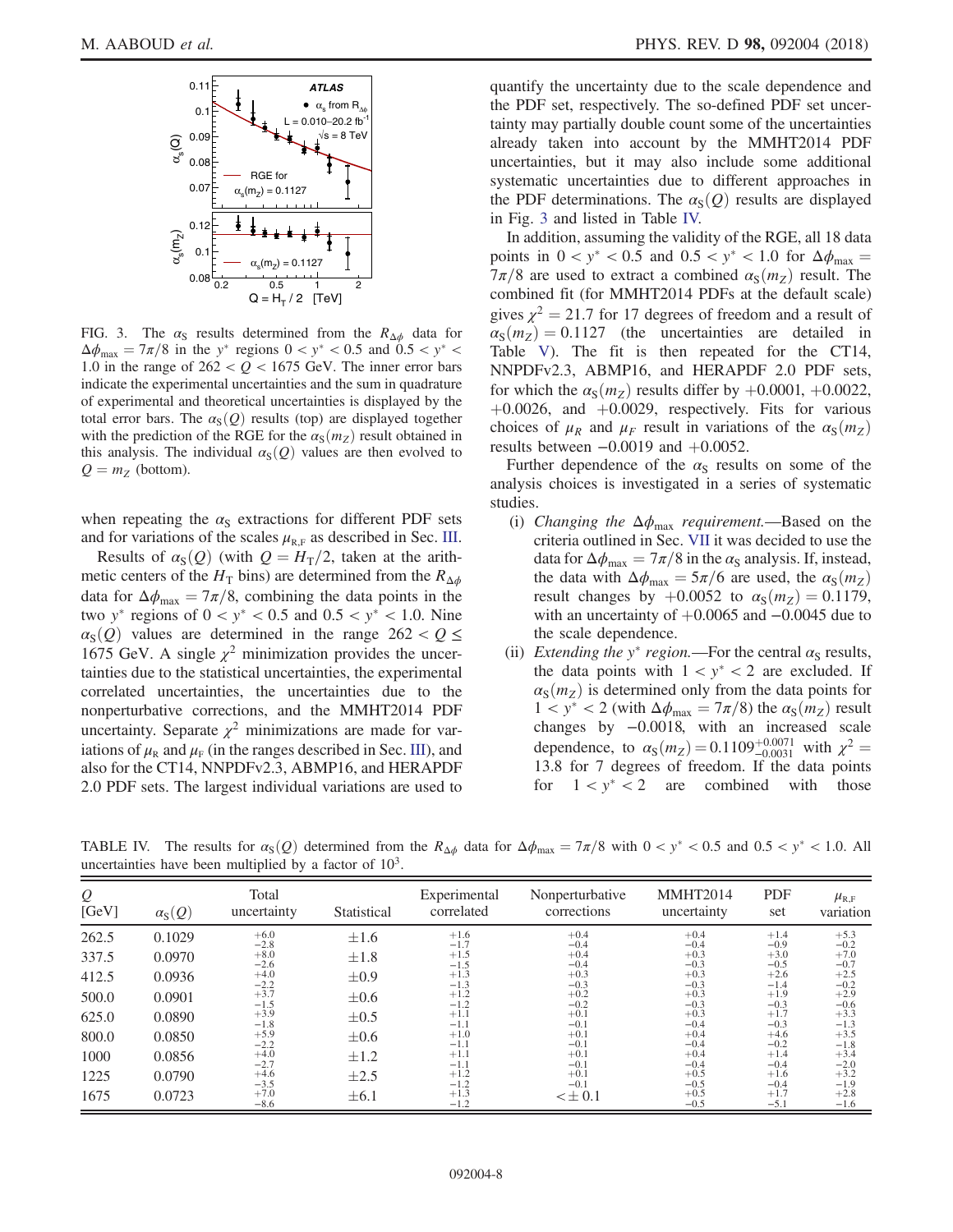| $\alpha_{\rm S}(m_Z)$ | Total<br>uncertainty | Statistical | Experimental<br>correlated | Nonperturbative<br>corrections | MMHT2014<br>uncertainty | <b>PDF</b><br>set | $\mu_{\textrm{\tiny R.F}}$<br>variation |
|-----------------------|----------------------|-------------|----------------------------|--------------------------------|-------------------------|-------------------|-----------------------------------------|
| 0.1127                | $+6.3$<br>$-2.7$     | $\pm 0.5$   | $+1.8$<br>$-1.7$           | $+0.3$<br>$-0.1$               | $+0.6$<br>$-0.6$        | $+2.9$<br>$-0.0$  | $+5.2$<br>$-1.9$                        |

<span id="page-8-0"></span>TABLE V. Fit result for  $\alpha_{\rm S}(m_Z)$ , determined from the  $R_{\Delta\phi}$  data for  $\Delta\phi_{\rm max} = 7\pi/8$  with  $0.0 < y^* < 0.5$  and  $0.5 < y^* < 1.0$ . All uncertainties have been multiplied by a factor of  $10^3$ .

for  $0 < y^* < 0.5$  and  $0.5 < y^* < 1$ , the result is  $\alpha_{\rm S}(m_Z) = 0.1135_{-0.0025}^{+0.0051}$ .

- (iii) Smoothing the systematic uncertainties.—In the experimental measurement, the systematic uncertainties that are correlated between different data points were smoothed in order to avoid double counting of statistical fluctuations. For this purpose, the systematic uncertainties were fitted with a linear function in  $\log(H_T/\text{GeV})$ . If, alternatively, a quadratic function is used, the central  $\alpha_{\rm s}(m_{\rm z})$  result changes by −0.0006, and the experimental uncertainty is changed from  $_{-0.0017}^{+0.0018}$  to  $_{-0.0016}^{+0.0017}$ .
- (iv) Stronger correlations of experimental uncertainties.—The largest experimental uncertainties are due to the jet energy calibration. These are represented by contributions from 57 independent sources. Some of the correlations are estimated on the basis of prior assumptions. In a study of the systematic effects these assumptions are varied, resulting in an alternative scenario with stronger correlations between some of these sources. This changes the combined  $\alpha_{\rm s}(m_Z)$  result by −0.0004, while the experimental correlated uncertainty is reduced from  $_{-0.0017}^{+0.0018}$  to  $_{-0.0013}^{+0.0012}$ .
- (v) Treatment of nonperturbative corrections.—The central  $\alpha_s$  results are obtained using the average values of the nonperturbative corrections from PYTHIA tunes ABT1 and DW, and the spread between the average and the individual models is taken as a correlated uncertainty, which is treated in the Hessian approach by fitting a corresponding nuisance parameter. Alternatively, the  $\alpha_{\rm S}(m_Z)$  result is also extracted by fixing the values for the nonperturbative corrections to the individual model predictions from HERWIG (default) and PYTHIA with tunes AMBT1, DW, S Global, and A, and to unity (corresponding to zero nonperturbative corrections). The corresponding changes of the  $\alpha_{\rm s}(m_Z)$  result for the different choices are between  $-0.0004$  and  $+0.0011$ .
- (vi) Choice of  $n_f = 6$  versus  $n_f = 5$ . The choice of  $n_f = 6$  corresponds to the rather extreme approximation in which the top quark is included as a massless quark in the pQCD calculation. The effect of using  $n_f = 6$  instead of  $n_f = 5$  in the pQCD matrix elements and the RGE and the corresponding impact on  $R_{\Delta\phi}$  are discussed in [A](#page-10-0)ppendix A. The effects on the extracted  $\alpha_{\rm S}$  results are also studied

and are found to be between  $+1.3\%$  (at low  $H_T$ ) and −1.1% (at high  $H_T$ ) for the nine  $\alpha_S(Q)$  results. The combined  $\alpha_{\rm s}(m_Z)$  result changes by  $-0.0006$  from 0.1127 (for  $n_f = 5$ ) to 0.1121 (for  $n_f = 6$ ).

(vii) A scan of the renormalization scale dependence.— Unlike all other uncertainties which are treated in the Hessian approach, the uncertainty due to the renormalization and factorization scale dependence is obtained from individual fits in which both scales are set to fixed values. To ensure that the largest variation may not occur at intermediate values, a scan of the renormalization scale dependence in finer steps is made. For each of the three variations of  $\mu_F$  by factors of  $x_{\mu_F} = 0.5, 1.0, 2.0$ , the renormalization scale is varied by nine logarithmically equal-spaced factors of  $x_{\mu_R} = 0.5, 0.596, 0.708,$ 0.841, 1.0, 1.189, 1.413, 1.679, and 2.0.

It is seen that the largest upward variation (of  $+0.0052$ ) is obtained for the correlated variation  $x_{\mu_{\rm R}} = x_{\mu_{\rm F}} = 2.0$ . The lowest variation (of -0.0027) is obtained for the anti-correlated variation  $x_{\mu_0} = 0.5$ and  $x_{\mu_F} = 2.0$ , which is, however, outside the range  $0.5 \leq x_{\mu_R}/x_{\mu_F} \leq 2$ . The lowest variation within this range (–0.0014) is obtained for  $x_{\mu_{\rm p}} = 0.5$  and  $x_{\mu_{\rm F}} = 1.0.$ 

(viii) Effects of the Hessian method.—In the Hessian approach, a fit can explore the multidimensional uncertainty space to find the  $\chi^2$  minimum at values of the nuisance parameters associated to the sources of systematic uncertainties, that do not represent the best knowledge of the corresponding sources. While in this analysis the shifts of the nuisance parameters are all small, it is still interesting to study their effects on the  $\alpha_s$  fit results. Therefore, the  $\alpha_s(m_z)$ extraction is repeated, initially including the uncorrelated (i.e., statistical) uncertainties only. Then, step by step, the experimental correlated uncertainties, the uncertainties of the nonperturbative corrections, and the PDF uncertainties are included. These fits produce  $\alpha_{\rm s}(m_Z)$  results that differ by less than  $\pm 0.0004$  from the central result.

These systematic studies show that the  $\alpha_{\rm S}$  results are rather independent of the analysis choices and demonstrate the stability of the  $\alpha_{\rm S}$  extraction procedure. These variations are not treated as additional uncertainties because their resulting effects are smaller than the other theoretical uncertainties. The largest variation of the  $\alpha_{\rm s}(m_Z)$  result,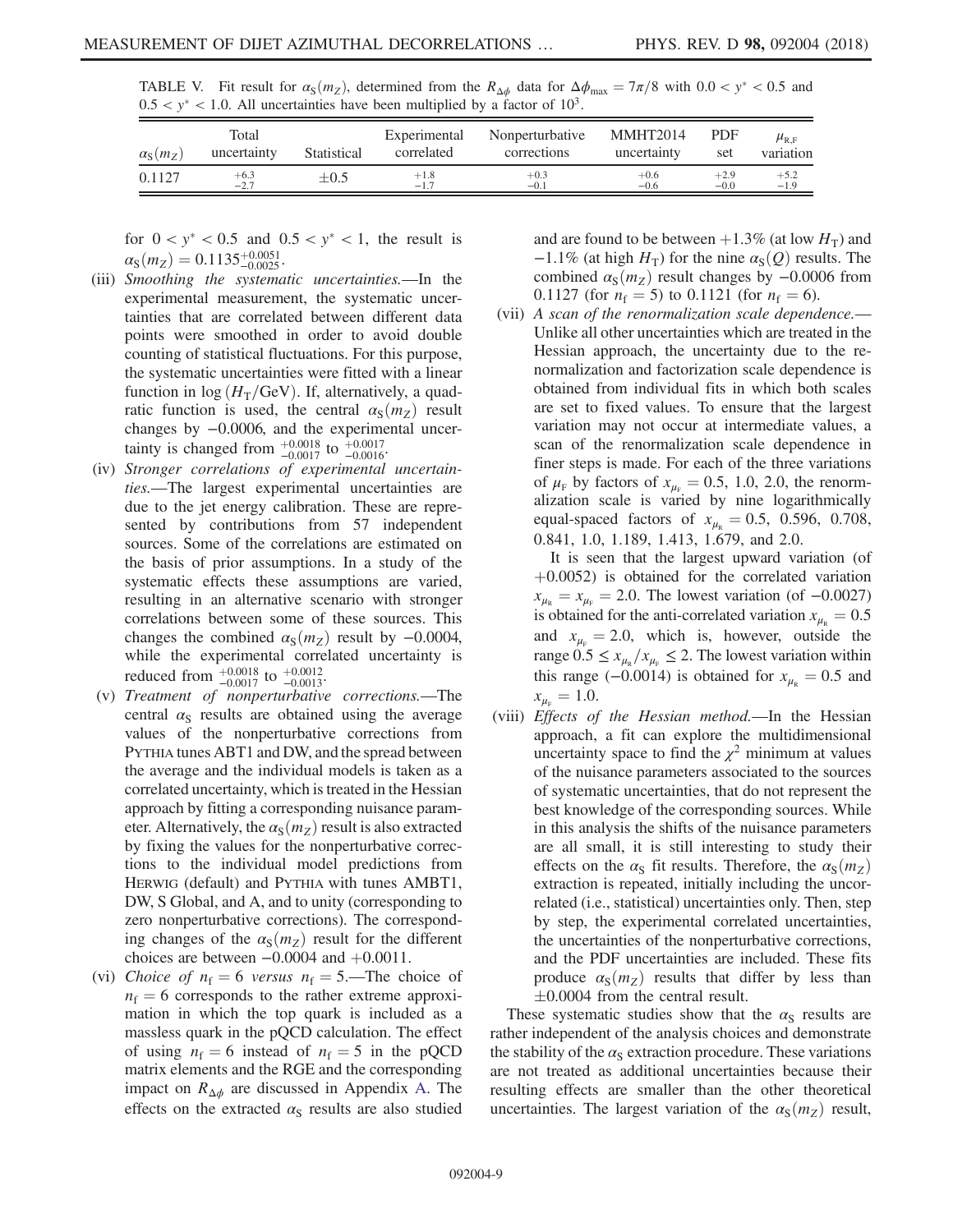by +0.0052, is obtained when using the data with  $\Delta\phi_{\text{max}} =$  $5\pi/6$  instead of  $\Delta\phi_{\text{max}} = 7\pi/8$ . This difference may be due to different higher-order corrections to the NLO pQCD results for different  $\Delta\phi_{\text{max}}$  values. This assumption is consistent with the observed scale dependence of the  $\alpha_{\rm s}(m_{\rm z})$  results, within which the results for both choices of  $\Delta\phi_{\text{max}}$  agree (0.1127 + 0.0052 versus 0.1179 – 0.0045 for  $\Delta\phi_{\text{max}}=5\pi/6$  and  $7\pi/8$ , respectively). It is therefore concluded from the systematic studies that no further uncertainties need to be assigned.

The final result from the combined fit is  $\alpha_{\rm s}(m_Z) =$  $0.1127^{+0.0063}_{-0.0027}$  with the individual uncertainty contributions given in Table [V.](#page-8-0) This result and the corresponding RGE prediction are also shown in Fig. [3](#page-7-0). For all  $\alpha_s$  results in Tables [IV](#page-7-1) and [V,](#page-8-0) the uncertainties are dominated by the  $\mu_{\rm R}$ dependence of the NLO pQCD calculation.

Within the uncertainties, the  $\alpha_{\rm s}(m_Z)$  result is consistent with the current world average value of  $\alpha_{\rm s}(m_Z) = 0.1181 \pm 0.003$ 0.0011 [\[16\]](#page-15-5) and with recent  $\alpha_s$  results from multijet crosssection ratio measurements in hadron collisions, namely from the D0 measurement of  $R_{\Delta R}$  [\[10\]](#page-15-7)  $(\alpha_S(m_Z))$  = 0.1191<sup>+0.0048</sup>, and from the CMS measurements of  $R_{3/2}$ [\[11\]](#page-15-4)  $(\alpha_S(m_Z) = 0.1148 \pm 0.0055)$ , the inclusive jet cross section [\[12,13\]](#page-15-24)  $(\alpha_S(m_Z) = 0.1185^{+0.0063}_{-0.0042}, \alpha_S(m_Z) =$  $0.1164^{+0.0060}_{-0.0043}$ , and the three-jet cross section [\[14\]](#page-15-25)  $(\alpha_S(m_Z) = 0.1171^{+0.0074}_{-0.0049})$ , and the ATLAS measurement of transverse energy–energy correlations [\[15\]](#page-15-26)  $(\alpha_S(m_Z))$  =  $0.1162^{+0.0085}_{-0.0071}$ , with comparable uncertainties. The compatibility of the results of this analysis, based on the measurements of  $R_{\Delta\phi}$ , with the world average value of  $\alpha_{\rm s}(m_Z)$  is demonstrated in Appendix [D.](#page-13-1)

<span id="page-9-0"></span>

FIG. 4. The  $\alpha_{s}(Q)$  results from this analysis in the range of  $262 < Q < 1675$  GeV, compared to the results of previous  $\alpha_s$ determinations from jet data in other experiments at  $5 < Q <$ 1508 GeV [4–7,9–[15\].](#page-15-27) Also shown is the prediction of the RGE for the  $\alpha_{\rm s}(m_Z)$  result obtained from the  $R_{\Delta\phi}$  data in this analysis.

The individual  $\alpha_{\rm s}(Q)$  results are compared in Fig. [4](#page-9-0) with previously published  $\alpha_{\rm S}$  results obtained from jet measurements [4–7,9–[15\]](#page-15-27) and with the RGE prediction for the combined  $\alpha_{\rm s}(m_Z)$  result obtained in this analysis. The new results agree with previous  $\alpha_{\rm s}(Q)$  results in the region of overlap, and extend the pQCD tests to momentum transfers up to 1.6 TeV, where RGE predictions are consistent with the  $\alpha_{\rm s}(Q)$  results, as discussed in Appendix [E](#page-14-0).

#### IX. SUMMARY

The multijet cross-section ratio  $R_{\Delta\phi}$  is measured at the LHC. The quantity  $R_{\Delta\phi}$  specifies the fraction of the inclusive dijet events in which the azimuthal opening angle of the two jets with the highest transverse momenta is less than a given value of the parameter  $\Delta\phi_{\text{max}}$ . The  $R_{\Delta\phi}$  results, measured in 20.2 fb<sup>-1</sup> of *pp* collisions at  $\sqrt{s} = 8$  TeV with the ATLAS detector, are presented as a function of three variables: the total transverse momentum  $H<sub>T</sub>$ , the dijet rapidity interval  $y^*$ , and the parameter  $\Delta\phi_{\text{max}}$ . The  $H_T$  and  $y^*$  dependences of the data are well described by theoretical predictions based on NLO pQCD (for  $\Delta \phi_{\text{max}} = 7\pi/8$ ,  $5\pi/6$ , and  $3\pi/4$ ), or LO pQCD (for  $\Delta\phi_{\text{max}}=2\pi/3$ ), with corrections for nonperturbative effects. Based on the data points for  $\Delta\phi_{\text{max}} =$  $7\pi/8$  with  $0 < y^* < 0.5$  and  $0.5 < y^* < 1$ , nine  $\alpha_s$  results are determined, at a scale of  $Q = H<sub>T</sub>/2$ , over the range of  $262 < Q < 1675$  GeV. The  $\alpha_{s}(Q)$  results are consistent with the predictions of the RGE, and a combined analysis results in a value of  $\alpha_{\rm s}(m_Z) = 0.1127^{+0.0063}_{-0.0027}$ , where the uncertainty is dominated by the scale dependence of the NLO pQCD predictions.

#### ACKNOWLEDGMENTS

We thank CERN for the very successful operation of the LHC, as well as the support staff from our institutions without whom ATLAS could not be operated efficiently. We acknowledge the support of ANPCyT, Argentina; YerPhI, Armenia; ARC, Australia; BMWFW and FWF, Austria; ANAS, Azerbaijan; SSTC, Belarus; CNPq and FAPESP, Brazil; NSERC, NRC and CFI, Canada; CERN; CONICYT, Chile; CAS, MOST and NSFC, China; COLCIENCIAS, Colombia; MSMT CR, MPO CR and VSC CR, Czech Republic; DNRF and DNSRC, Denmark; IN2P3-CNRS, CEA-DRF/IRFU, France; SRNSFG, Georgia; BMBF, HGF, and MPG, Germany; GSRT, Greece; RGC, Hong Kong SAR, China; ISF, I-CORE and Benoziyo Center, Israel; INFN, Italy; MEXT and JSPS, Japan; CNRST, Morocco; NWO, Netherlands; RCN, Norway; MNiSW and NCN, Poland; FCT, Portugal; MNE/IFA, Romania; MES of Russia and NRC KI, Russian Federation; JINR; MESTD, Serbia; MSSR, Slovakia; ARRS and MIZŠ, Slovenia; DST/NRF, South Africa; MINECO, Spain; SRC and Wallenberg Foundation, Sweden; SERI, SNSF and Cantons of Bern and Geneva, Switzerland; MOST, Taiwan; TAEK, Turkey; STFC,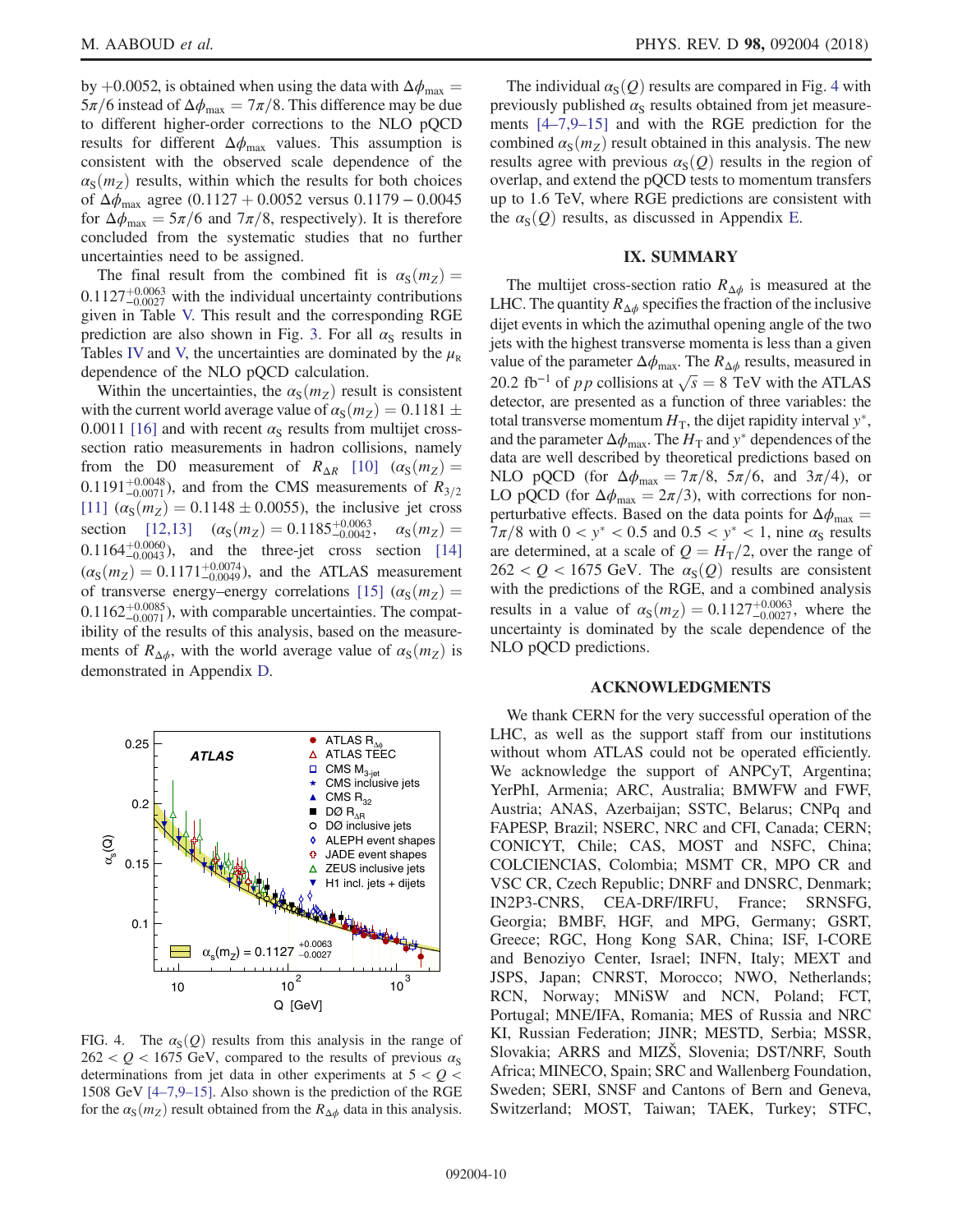United Kingdom; DOE and NSF, United States of America. In addition, individual groups and members have received support from BCKDF, the Canada Council, CANARIE, CRC, Compute Canada, FQRNT, and the Ontario Innovation Trust, Canada; EPLANET, ERC, ERDF, FP7, Horizon 2020 and Marie Skłodowska-Curie Actions, European Union; Investissements d'Avenir Labex and Idex, ANR, Région Auvergne and Fondation Partager le Savoir, France; DFG and AvH Foundation, Germany; Herakleitos, Thales and Aristeia programmes co-financed by EU-ESF and the Greek NSRF; BSF, GIF and Minerva, Israel; BRF, Norway; CERCA Programme Generalitat de Catalunya, Generalitat Valenciana, Spain; the Royal Society and Leverhulme Trust, United Kingdom. The crucial computing support from all WLCG partners is acknowledged gratefully, in particular from CERN, the ATLAS Tier-1 facilities at TRIUMF (Canada), NDGF (Denmark, Norway, Sweden), CC-IN2P3 (France), KIT/ GridKA (Germany), INFN-CNAF (Italy), NL-T1 (Netherlands), PIC (Spain), ASGC (Taiwan), RAL (UK) and BNL (USA), the Tier-2 facilities worldwide and large non-WLCG resource providers. Major contributors of computing resources are listed in Ref. [\[66\].](#page-16-22)

## <span id="page-10-0"></span>APPENDIX A: EFFECTS OF TOP QUARK CONTRIBUTIONS ON THE pQCD PREDICTIONS

There are two ways in which contributions from top quarks affect the pQCD predictions for  $R_{\Delta\phi}$ . First, the pQCD predictions based on matrix elements for massless quarks also depend on the number of quark flavors in gluon splitting  $(q \rightarrow q\bar{q})$ ,  $n_f$ , which affects the tree-level matrix elements and their real and virtual corrections, as well as the RGE predictions. The pQCD predictions for the central analysis are obtained for  $n_f = 5$ . The effects for the measured quantity  $R_{\Delta\phi}$  for the choice  $n_f = 6$  are computed in this Appendix. Second, since the decay products of hadronically decaying (anti)top quarks are sometimes reconstructed as multiple jets, the  $\mathcal{O}(\alpha_S^2)$  *tt* production process also contributes to three-jet topologies. Since this contribution is of lower order in  $\alpha_s$  as compared to the pQCD  $\mathcal{O}(\alpha_s^3)$  three-jet production processes, it is a "superleading" contribution, which is formally more important. This potentially large contribution and the corresponding effects for  $R_{\Delta\phi}$  are also estimated in this Appendix.

In a pOCD calculation in which quark masses are properly taken into account, the contributions from the massive top quark arise naturally at higher momentum transfers, according to the available phase space. In calculations based on matrix elements for massless quarks,  $n_f$  is a parameter in the calculation. For jet production at the LHC, the alternatives are  $n_f = 5$ , i.e., ignoring the contributions from  $g \to t\bar{t}$  processes (which is the central choice for this analysis), or  $n_f = 6$ , i.e., treating the top quark as a sixth massless quark. The relative difference between the two alternatives is evaluated from the effects due to the RGE and the matrix elements. For this purpose, the 2-loop solution of the RGE for  $n_f = 5$  is replaced by the 2-loop solutions for  $n_f = 5$  and  $n_f = 6$  with 1-loop matching [\[67\]](#page-16-23) at the pole mass of the top quark  $m_{\text{top}}^{\text{pole}}$ , assuming that  $m_{\text{top}}^{\text{pole}}$  is equal to the world average of the measured "Monte Carlo mass" of 173.21 GeV [\[16\].](#page-15-5) In addition, the matrix elements are recomputed for  $n_f = 6$ . For a fixed value of  $\alpha_{\rm s}(m_Z) = 0.118$ , the corresponding effects for the pQCD predictions for  $R_{\Delta\phi}$  are in the range of  $-1\%$  to  $+2\%$ .

The effects on  $R_{\Delta\phi}$  due to the contributions from hadronic decays of  $t\bar{t}$  final states are estimated using POWHEG-BOX [\[68\]](#page-16-24) (for the pQCD matrix elements) interfaced with PYTHIA (for the parton shower, underlying event, and hadronization) and CTEQ6L1 PDFs [\[69\].](#page-16-25) It is seen that the  $t\bar{t}$  process contributes 0.003–0.2% to the denominator of  $R_{\Delta\phi}$  (the inclusive dijet cross section), and 0.006%–0.5% to the numerator (with  $\Delta\phi_{\text{max}} = 7\pi/8$ ). The effects for the ratio  $R_{\Delta\phi}$  are 0%–0.5% in the analysis phase space, and there are no systematic trends in the considered distributions within the statistical uncertainties of the generated POWHEG-BOX event sample. Since this effect is about four to eight times smaller than the typical uncertainty due to the renormalization scale dependence, the corresponding effects on  $\alpha_{\rm S}$  are not investigated further.

#### APPENDIX B: DATA TABLES

<span id="page-10-1"></span>The results of the  $R_{\Delta\phi}$  measurements are listed in Tables VI–[IX,](#page-11-0) together with their relative statistical and systematic uncertainties.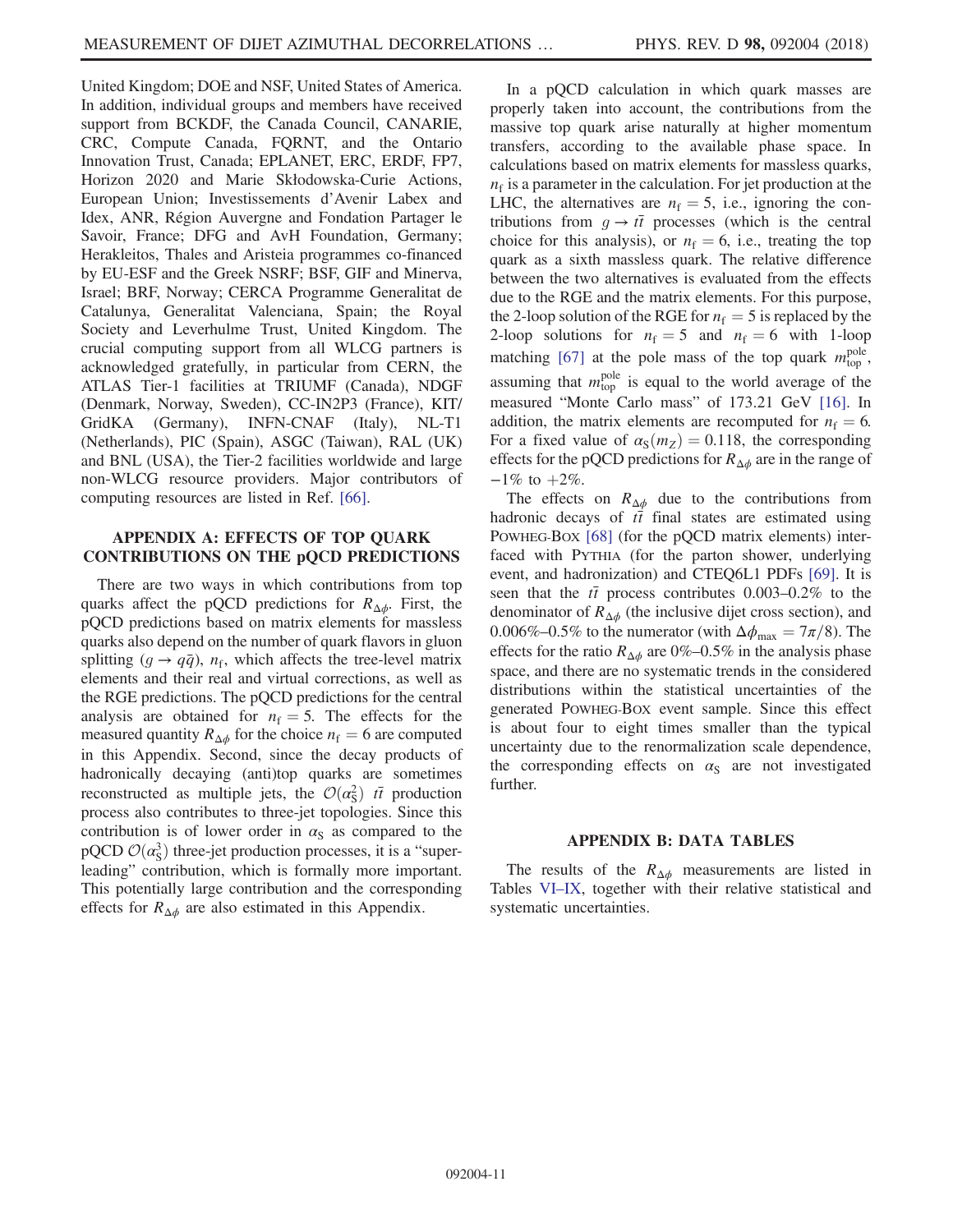| $H_T$ [GeV]   | $y^*$       | $R_{\Delta\phi}$      | Statistical uncertainties [%] |        | Systematic uncertainties [%] |
|---------------|-------------|-----------------------|-------------------------------|--------|------------------------------|
| $450 - 600$   | $0.0 - 0.5$ | $1.88 \times 10^{-1}$ | $\pm 2.2$                     | $+1.8$ | $-1.7$                       |
| 600-750       | $0.0 - 0.5$ | $1.85 \times 10^{-1}$ | $\pm 2.2$                     | $+1.6$ | $-1.5$                       |
| 750-900       | $0.0 - 0.5$ | $1.82 \times 10^{-1}$ | $\pm 1.3$                     | $+1.4$ | $-1.4$                       |
| $900 - 1100$  | $0.0 - 0.5$ | $1.67 \times 10^{-1}$ | $\pm 0.9$                     | $+1.3$ | $-1.3$                       |
| 1100-1400     | $0.0 - 0.5$ | $1.56 \times 10^{-1}$ | $\pm 0.7$                     | $+1.2$ | $-1.2$                       |
| 1400-1800     | $0.0 - 0.5$ | $1.36 \times 10^{-1}$ | $\pm 1.0$                     | $+1.2$ | $-1.2$                       |
| 1800-2200     | $0.0 - 0.5$ | $1.25 \times 10^{-1}$ | $\pm 1.9$                     | $+1.2$ | $-1.3$                       |
| 2200-2700     | $0.0 - 0.5$ | $1.02 \times 10^{-1}$ | $\pm 4.1$                     | $+1.3$ | $-1.4$                       |
| 2700-4000     | $0.0 - 0.5$ | $0.82 \times 10^{-1}$ | $\pm$ 9.9                     | $+1.5$ | $-1.7$                       |
| $450 - 600$   | $0.5 - 1.0$ | $1.97 \times 10^{-1}$ | $\pm 2.2$                     | $+1.5$ | $-1.6$                       |
| 600-750       | $0.5 - 1.0$ | $2.04 \times 10^{-1}$ | $\pm 2.3$                     | $+1.3$ | $-1.4$                       |
| 750-900       | $0.5 - 1.0$ | $1.94 \times 10^{-1}$ | $\pm 1.3$                     | $+1.2$ | $-1.3$                       |
| $900 - 1100$  | $0.5 - 1.0$ | $1.83 \times 10^{-1}$ | $\pm 0.8$                     | $+1.2$ | $-1.2$                       |
| 1100-1400     | $0.5 - 1.0$ | $1.73 \times 10^{-1}$ | $\pm 0.8$                     | $+1.3$ | $-1.2$                       |
| 1400-1800     | $0.5 - 1.0$ | $1.59 \times 10^{-1}$ | $\pm 1.1$                     | $+1.4$ | $-1.3$                       |
| 1800-2200     | $0.5 - 1.0$ | $1.44 \times 10^{-1}$ | $\pm 2.3$                     | $+1.7$ | $-1.5$                       |
| 2200-2700     | $0.5 - 1.0$ | $1.28 \times 10^{-1}$ | $\pm$ 5.4                     | $+1.9$ | $-1.7$                       |
| 2700-4000     | $0.5 - 1.0$ | $1.13 \times 10^{-1}$ | $\pm 16$                      | $+2.4$ | $-2.0$                       |
| 450-600       | $1.0 - 2.0$ | $2.42 \times 10^{-1}$ | $\pm 2.3$                     | $+2.3$ | $-1.0$                       |
| 600-750       | $1.0 - 2.0$ | $2.40 \times 10^{-1}$ | $\pm 2.5$                     | $+1.9$ | $-1.1$                       |
| 750-900       | $1.0 - 2.0$ | $2.54 \times 10^{-1}$ | $\pm 1.5$                     | $+1.7$ | $-1.2$                       |
| $900 - 1100$  | $1.0 - 2.0$ | $2.40 \times 10^{-1}$ | $\pm 1.1$                     | $+1.6$ | $-1.4$                       |
| 1100-1400     | $1.0 - 2.0$ | $2.33 \times 10^{-1}$ | $\pm 1.0$                     | $+1.6$ | $-1.7$                       |
| $1400 - 1800$ | $1.0 - 2.0$ | $2.18 \times 10^{-1}$ | $\pm 1.8$                     | $+1.6$ | $-2.2$                       |
| 1800-2200     | $1.0 - 2.0$ | $2.22 \times 10^{-1}$ | $\pm 4.4$                     | $+1.6$ | $-2.7$                       |
| 2200-2700     | $1.0 - 2.0$ | $1.96 \times 10^{-1}$ | $\pm 14$                      | $+1.7$ | $-3.1$                       |

<span id="page-11-0"></span>TABLE VI. The  $R_{\Delta\phi}$  measurement results for  $\Delta\phi_{\text{max}}=7\pi/8$  with their relative statistical and systematic uncertainties.

TABLE VII. The  $R_{\Delta\phi}$  measurement results for  $\Delta\phi_{\text{max}}=5\pi/6$  with their relative statistical and systematic uncertainties.

| $H_T$ [GeV]  | $v^*$       | $R_{\Delta\phi}$      | Statistical uncertainties [%] |        | Systematic uncertainties [%] |
|--------------|-------------|-----------------------|-------------------------------|--------|------------------------------|
| 450-600      | $0.0 - 0.5$ | $1.22 \times 10^{-1}$ | $\pm 2.8$                     | $+2.0$ | $-1.9$                       |
| 600-750      | $0.0 - 0.5$ | $1.13 \times 10^{-1}$ | $\pm 2.9$                     | $+1.7$ | $-1.7$                       |
| 750-900      | $0.0 - 0.5$ | $1.10 \times 10^{-1}$ | $\pm 1.7$                     | $+1.5$ | $-1.6$                       |
| $900 - 1100$ | $0.0 - 0.5$ | $1.00 \times 10^{-1}$ | $\pm 1.3$                     | $+1.4$ | $-1.5$                       |
| 1100-1400    | $0.0 - 0.5$ | $0.92 \times 10^{-1}$ | $\pm 1.0$                     | $+1.2$ | $-1.5$                       |
| 1400-1800    | $0.0 - 0.5$ | $0.78 \times 10^{-1}$ | $\pm 1.4$                     | $+1.2$ | $-1.5$                       |
| 1800-2200    | $0.0 - 0.5$ | $0.72 \times 10^{-1}$ | $\pm 2.6$                     | $+1.2$ | $-1.7$                       |
| 2200-2700    | $0.0 - 0.5$ | $0.55 \times 10^{-1}$ | $\pm$ 5.7                     | $+1.3$ | $-1.9$                       |
| 2700-4000    | $0.0 - 0.5$ | $0.51 \times 10^{-1}$ | $\pm$ 13                      | $+1.6$ | $-2.3$                       |
| 450-600      | $0.5 - 1.0$ | $1.33 \times 10^{-1}$ | $\pm 2.9$                     | $+1.5$ | $-1.8$                       |
| 600-750      | $0.5 - 1.0$ | $1.27 \times 10^{-1}$ | $\pm 3.1$                     | $+1.4$ | $-1.5$                       |
| 750-900      | $0.5 - 1.0$ | $1.18 \times 10^{-1}$ | $\pm 1.8$                     | $+1.3$ | $-1.3$                       |
| $900 - 1100$ | $0.5 - 1.0$ | $1.11 \times 10^{-1}$ | $\pm 1.2$                     | $+1.3$ | $-1.2$                       |
| 1100-1400    | $0.5 - 1.0$ | $1.03 \times 10^{-1}$ | $\pm 1.2$                     | $+1.4$ | $-1.2$                       |
| 1400-1800    | $0.5 - 1.0$ | $0.93 \times 10^{-1}$ | $\pm 1.5$                     | $+1.6$ | $-1.3$                       |
| 1800-2200    | $0.5 - 1.0$ | $0.85 \times 10^{-1}$ | $\pm 3.2$                     | $+1.9$ | $-1.4$                       |
| 2200-2700    | $0.5 - 1.0$ | $0.74 \times 10^{-1}$ | $\pm 7.3$                     | $+2.2$ | $-1.6$                       |

(Table continued)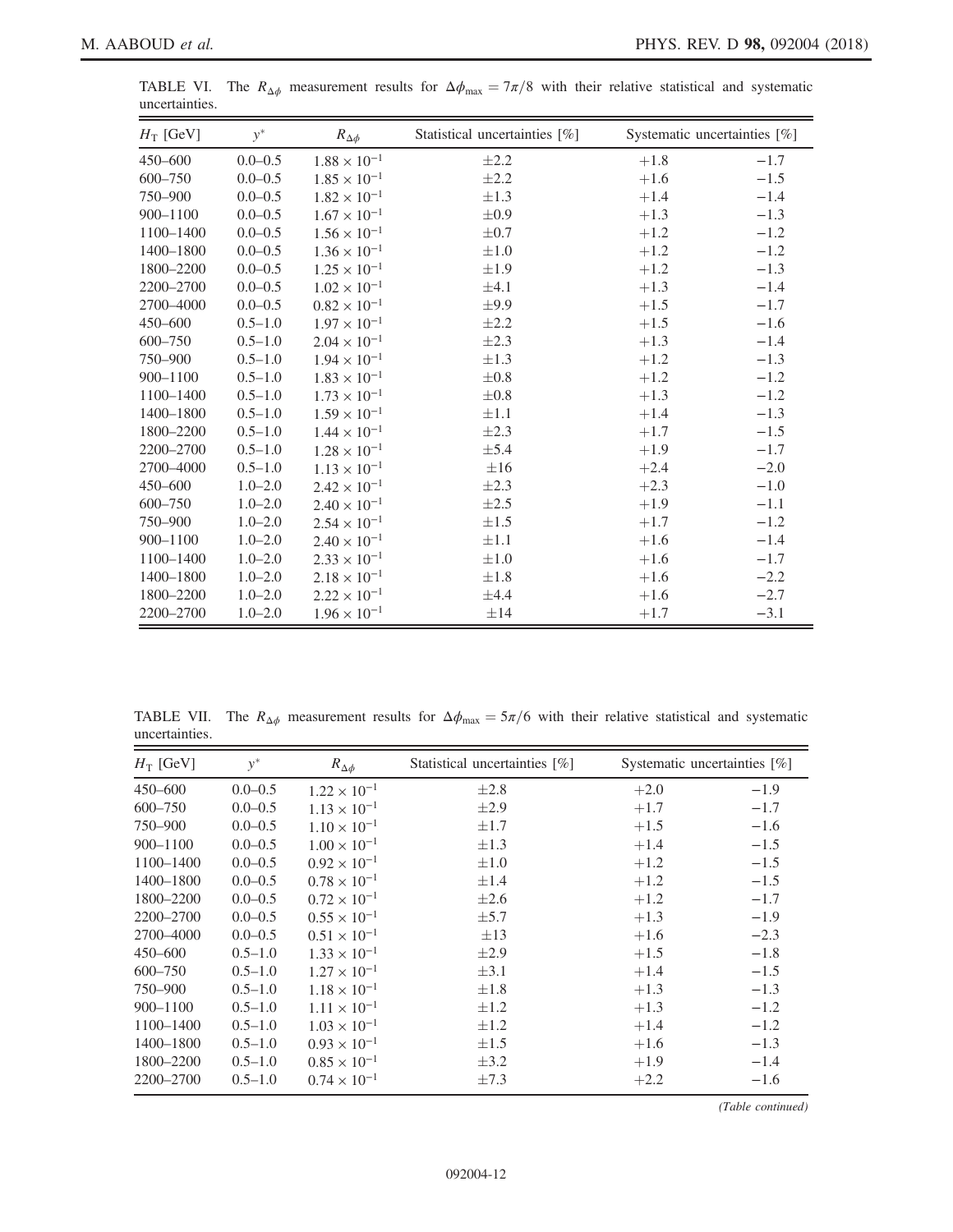| TABLE VII. (Continued) |             |                       |                               |        |                                 |  |
|------------------------|-------------|-----------------------|-------------------------------|--------|---------------------------------|--|
| $H_T$ [GeV]            | $v^*$       | $R_{\Delta\phi}$      | Statistical uncertainties [%] |        | Systematic uncertainties $[\%]$ |  |
| $450 - 600$            | $1.0 - 2.0$ | $1.58 \times 10^{-1}$ | $\pm 2.9$                     | $+3.1$ | $-1.0$                          |  |
| 600-750                | $1.0 - 2.0$ | $1.54 \times 10^{-1}$ | $\pm 3.3$                     | $+2.5$ | $-0.9$                          |  |
| 750–900                | $1.0 - 2.0$ | $1.62 \times 10^{-1}$ | $\pm 2.3$                     | $+2.1$ | $-1.1$                          |  |
| $900 - 1100$           | $1.0 - 2.0$ | $1.53 \times 10^{-1}$ | $\pm 1.6$                     | $+1.9$ | $-1.5$                          |  |
| 1100-1400              | $1.0 - 2.0$ | $1.47 \times 10^{-1}$ | $\pm 1.4$                     | $+1.8$ | $-2.2$                          |  |
| 1400-1800              | $1.0 - 2.0$ | $1.36 \times 10^{-1}$ | $\pm 2.6$                     | $+1.8$ | $-3.1$                          |  |
| 1800-2200              | $1.0 - 2.0$ | $1.41 \times 10^{-1}$ | $\pm$ 5.8                     | $+1.9$ | $-3.9$                          |  |
| 2200-2700              | $1.0 - 2.0$ | $1.35 \times 10^{-1}$ | $\pm 18$                      | $+2.0$ | $-4.7$                          |  |

TABLE VIII. The  $R_{\Delta\phi}$  measurement results for  $\Delta\phi_{\text{max}}=3\pi/4$  with their relative statistical and systematic uncertainties.

| $H_T$ [GeV]   | $y^*$       | $R_{\Delta\phi}$      | Statistical uncertainties [%] |        | Systematic uncertainties $[\%]$ |
|---------------|-------------|-----------------------|-------------------------------|--------|---------------------------------|
| $450 - 600$   | $0.0 - 0.5$ | $4.35 \times 10^{-2}$ | $\pm$ 5.0                     | $+3.4$ | $-2.4$                          |
| $600 - 750$   | $0.0 - 0.5$ | $3.67 \times 10^{-2}$ | $+5.9$                        | $+3.0$ | $-2.1$                          |
| 750-900       | $0.0 - 0.5$ | $3.55 \times 10^{-2}$ | $\pm 4.6$                     | $+2.6$ | $-1.9$                          |
| $900 - 1100$  | $0.0 - 0.5$ | $3.24 \times 10^{-2}$ | $\pm$ 3.9                     | $+2.3$ | $-1.8$                          |
| $1100 - 1400$ | $0.0 - 0.5$ | $2.84 \times 10^{-2}$ | $\pm 2.5$                     | $+2.0$ | $-1.8$                          |
| 1400-1800     | $0.0 - 0.5$ | $2.27 \times 10^{-2}$ | $\pm$ 3.2                     | $+1.8$ | $-2.0$                          |
| 1800-2200     | $0.0 - 0.5$ | $1.89 \times 10^{-2}$ | $\pm$ 5.5                     | $+1.8$ | $-2.2$                          |
| 2200-2700     | $0.0 - 0.5$ | $1.43 \times 10^{-2}$ | $\pm 12$                      | $+1.9$ | $-2.5$                          |
| $450 - 600$   | $0.5 - 1.0$ | $4.68 \times 10^{-2}$ | $\pm$ 5.5                     | $+2.2$ | $-2.6$                          |
| $600 - 750$   | $0.5 - 1.0$ | $4.01 \times 10^{-2}$ | ±6.1                          | $+1.8$ | $-1.9$                          |
| 750-900       | $0.5 - 1.0$ | $3.92 \times 10^{-2}$ | ±4.1                          | $+1.6$ | $-1.6$                          |
| $900 - 1100$  | $0.5 - 1.0$ | $3.61 \times 10^{-2}$ | $\pm 2.9$                     | $+1.5$ | $-1.4$                          |
| $1100 - 1400$ | $0.5 - 1.0$ | $3.31 \times 10^{-2}$ | $\pm 3.3$                     | $+1.6$ | $-1.3$                          |
| 1400-1800     | $0.5 - 1.0$ | $2.90 \times 10^{-2}$ | $\pm$ 3.4                     | $+2.1$ | $-1.3$                          |
| 1800-2200     | $0.5 - 1.0$ | $2.44 \times 10^{-2}$ | $\pm 6.7$                     | $+2.5$ | $-1.5$                          |
| 2200-2700     | $0.5 - 1.0$ | $2.17 \times 10^{-2}$ | $\pm 14$                      | $+3.0$ | $-1.8$                          |
| $450 - 600$   | $1.0 - 2.0$ | $6.02 \times 10^{-2}$ | $\pm$ 5.1                     | $+5.8$ | $-2.5$                          |
| $600 - 750$   | $1.0 - 2.0$ | $5.68 \times 10^{-2}$ | $+5.7$                        | $+4.8$ | $-2.4$                          |
| 750-900       | $1.0 - 2.0$ | $5.71 \times 10^{-2}$ | $\pm 4.6$                     | $+4.1$ | $-2.7$                          |
| $900 - 1100$  | $1.0 - 2.0$ | $5.19 \times 10^{-2}$ | $\pm 3.4$                     | $+3.7$ | $-3.2$                          |
| $1100 - 1400$ | $1.0 - 2.0$ | $4.95 \times 10^{-2}$ | $\pm 2.7$                     | $+3.5$ | $-4.0$                          |
| 1400-1800     | $1.0 - 2.0$ | $4.56 \times 10^{-2}$ | $\pm$ 5.0                     | $+3.7$ | $-5.0$                          |
| 1800-2200     | $1.0 - 2.0$ | $5.25 \times 10^{-2}$ | $\pm 11$                      | $+4.1$ | $-6.1$                          |

TABLE IX. The  $R_{\Delta\phi}$  measurement results for  $\Delta\phi_{\text{max}}=2\pi/3$  with their relative statistical and systematic uncertainties.

| $H_T$ [GeV]  | $v^*$       | $R_{\Delta\phi}$      | Statistical uncertainties [%] | Systematic uncertainties [%] |        |
|--------------|-------------|-----------------------|-------------------------------|------------------------------|--------|
| $450 - 600$  | $0.0 - 0.5$ | $1.37 \times 10^{-2}$ | $+9.5$                        | $+6.3$                       | $-4.1$ |
| $600 - 750$  | $0.0 - 0.5$ | $1.05 \times 10^{-2}$ | $\pm$ 11                      | $+5.4$                       | $-3.6$ |
| 750-900      | $0.0 - 0.5$ | $1.02 \times 10^{-2}$ | $\pm 12$                      | $+4.7$                       | $-3.3$ |
| $900 - 1100$ | $0.0 - 0.5$ | $0.87 \times 10^{-2}$ | $\pm$ 8.9                     | $+4.1$                       | $-3.2$ |
| 1100-1400    | $0.0 - 0.5$ | $0.70 \times 10^{-2}$ | $\pm 6.0$                     | $+3.5$                       | $-3.2$ |
| 1400-1800    | $0.0 - 0.5$ | $0.48 \times 10^{-2}$ | $\pm 7.8$                     | $+3.2$                       | $-3.3$ |
| 1800-2200    | $0.0 - 0.5$ | $0.38 \times 10^{-2}$ | $\pm$ 13                      | $+3.2$                       | $-3.7$ |

(Table continued)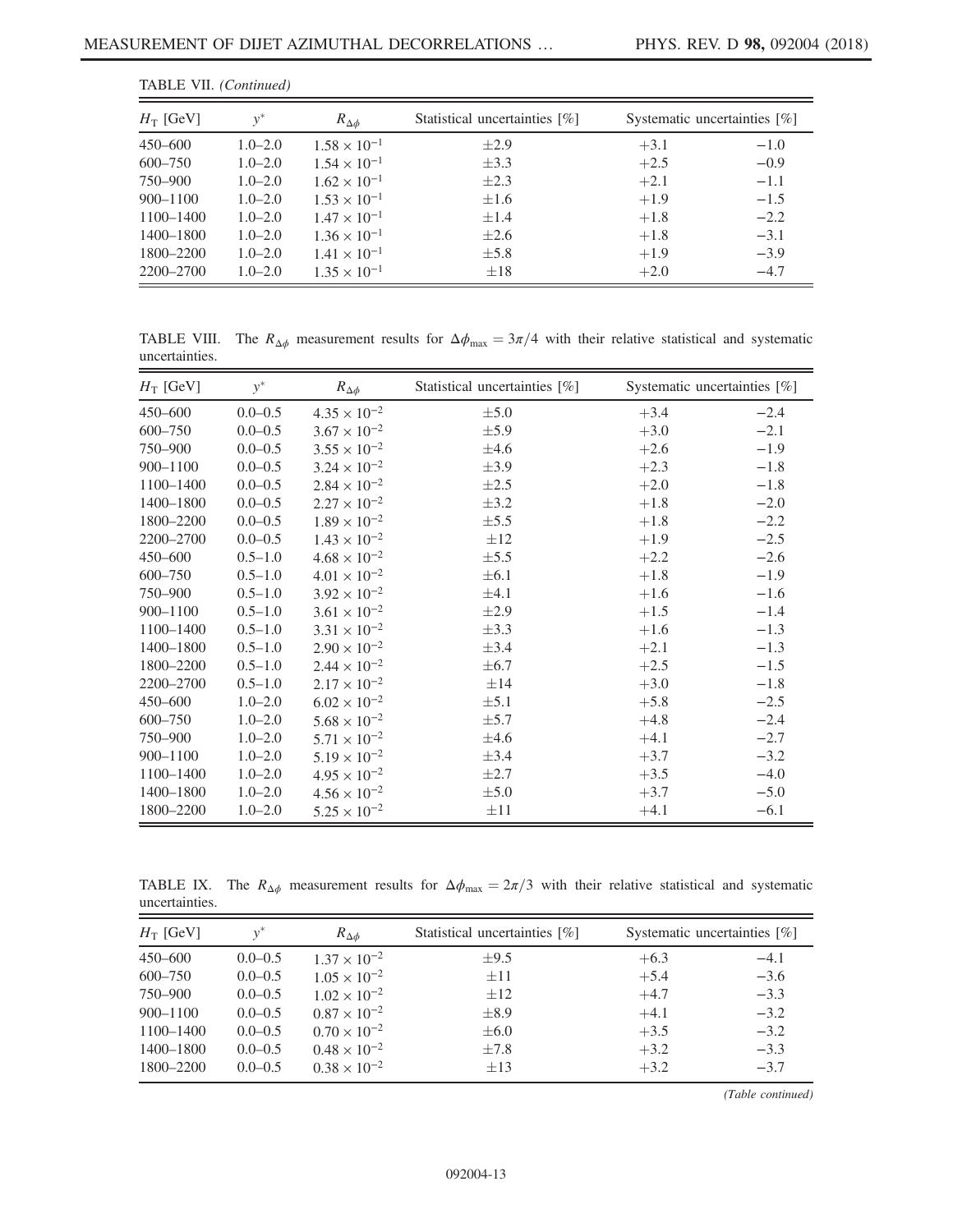| $H_T$ [GeV]  | $y^*$       | $R_{\Delta\phi}$      | Statistical uncertainties [%] |        | Systematic uncertainties [%] |
|--------------|-------------|-----------------------|-------------------------------|--------|------------------------------|
| 450-600      | $0.5 - 1.0$ | $1.45 \times 10^{-2}$ | $\pm 11$                      | $+3.9$ | $-4.4$                       |
| 600-750      | $0.5 - 1.0$ | $1.07 \times 10^{-2}$ | $\pm 12$                      | $+2.7$ | $-2.5$                       |
| 750-900      | $0.5 - 1.0$ | $1.14 \times 10^{-2}$ | $\pm 11$                      | $+2.1$ | $-1.8$                       |
| $900 - 1100$ | $0.5 - 1.0$ | $0.86 \times 10^{-2}$ | $\pm 6.8$                     | $+2.2$ | $-1.8$                       |
| 1100-1400    | $0.5 - 1.0$ | $0.77 \times 10^{-2}$ | $\pm 7.1$                     | $+2.8$ | $-2.3$                       |
| 1400-1800    | $0.5 - 1.0$ | $0.70 \times 10^{-2}$ | $\pm 8.6$                     | $+3.8$ | $-3.2$                       |
| 1800-2200    | $0.5 - 1.0$ | $0.63 \times 10^{-2}$ | $\pm 16$                      | $+4.8$ | $-4.2$                       |
| 450-600      | $1.0 - 2.0$ | $1.49 \times 10^{-2}$ | $\pm 10$                      | $+9.0$ | $-5.1$                       |
| 600-750      | $1.0 - 2.0$ | $1.70 \times 10^{-2}$ | $\pm 11$                      | $+7.4$ | $-3.8$                       |
| 750-900      | $1.0 - 2.0$ | $1.53 \times 10^{-2}$ | $\pm 8.9$                     | $+6.5$ | $-3.7$                       |
| $900 - 1100$ | $1.0 - 2.0$ | $1.29 \times 10^{-2}$ | $\pm 7.5$                     | $+6.2$ | $-4.3$                       |
| 1100-1400    | $1.0 - 2.0$ | $1.12 \times 10^{-2}$ | $\pm 6.6$                     | $+6.6$ | $-5.9$                       |
| 1400-1800    | $1.0 - 2.0$ | $1.02 \times 10^{-2}$ | $\pm 12$                      | $+7.6$ | $-8.0$                       |
| 1800-2200    | $1.0 - 2.0$ | $1.61 \times 10^{-2}$ | $\pm 20$                      | $+8.8$ | $-10$                        |

TABLE IX. (Continued)

## APPENDIX C: DEFINITION OF  $\chi^2$

<span id="page-13-0"></span>Given is a set of experimental measurement results in bins *i* of a given quantity with central measurement results  $d_i$  with statistical and uncorrelated systematic uncertainties  $\sigma_{i,stat}$  and  $\sigma_{i,uncorr}$ , respectively. The experimental measurements are affected by various sources of correlated uncertainties, and  $\delta_{ij}(\epsilon_j)$  specifies the uncertainty of measurement *i* due to the source *j*, where  $\epsilon_i$  is a Gaussian distributed random variable with zero expectation value and unit width. The  $\delta_{ij}(\epsilon_j)$  specify the dependence of the measured result  $i$  on the variation of the correlated uncertainty source j by  $\epsilon_j$  standard deviations, where  $\epsilon_j = 0$  corresponds to the central value of the measurement (i.e.,  $\delta_{ij}(\epsilon_i = 0) = 0$ ), while the relative uncertainties corresponding to plus/minus one standard deviation are given by  $\delta_{ij}(\epsilon_j = \pm 1) = \Delta d_{ij}^{\pm}$ . From the central measurement result and the relative uncertainties  $\Delta d_{ij}^{\pm}$ , the continuous  $\epsilon_i$  dependence of  $\delta_{ij}(\epsilon_j)$  can be obtained using quadratic interpolation

$$
\delta_{ij}(\epsilon_j) = \epsilon_j \frac{\Delta d_{ij}^+ - \Delta d_{ij}^-}{2} + \epsilon_j^2 \frac{\Delta d_{ij}^+ + \Delta d_{ij}^-}{2}.
$$
 (C1)

The theoretical prediction  $t_i(\alpha_S)$  for bin i depends on the value of  $\alpha_s$ . Furthermore, the theoretical predictions are also affected by sources of correlated uncertainties;  $\delta_{ik}(\lambda_k)$ specifies the relative uncertainty of  $t_i$  due to the source  $k$ . Like the  $\epsilon_i$ , the  $\lambda_i$  are also treated as Gaussian distributed random variables with zero expectation value and unity width. It is assumed that the theoretical predictions can be obtained with statistical uncertainties which are negligible as compared to the statistical uncertainties of the measurements.

The continuous dependence of the relative uncertainty  $\delta_{ik}(\lambda_k)$  can be obtained through quadratic interpolation

between the central result  $t_i$  and the results  $t_{ik}^{\pm}$  obtained by variations corresponding to plus/minus one standard deviation due to source  $k$ 

$$
\delta_{ik}(\lambda_k) = \lambda_k \frac{t_{ik}^+ - t_{ik}^-}{2t_i} + \lambda_k^2 \left( \frac{t_{ik}^+ + t_{ik}^-}{2t_i} - 1 \right). \tag{C2}
$$

The  $\chi^2$  used in the  $\alpha_s$  extraction is then computed as

$$
\chi^2(\alpha_{\rm S}, \vec{\epsilon}, \vec{\lambda}) = \sum_{i} \frac{\left[d_i - t_i(\alpha_{\rm S}) \frac{(1 + \sum_{k} \delta_{ik}(\lambda_k))}{(1 + \sum_{j} \delta_{ij}(\epsilon_j))}\right]^2}{\sigma_{i, \rm stat}^2 + \sigma_{i, \rm uncorr}^2} + \sum_{j} \epsilon_j^2 + \sum_{k} \lambda_k^2, \tag{C3}
$$

where  $i$  runs over all data points,  $j$  runs over all sources of experimental correlated uncertainties, and k over all theoretical correlated uncertainties. The fit result of  $\alpha_{\rm S}$  is determined by minimizing  $\chi^2$  with respect to  $\alpha_s$  and the "nuisance parameters"  $\epsilon_i$  and  $\lambda_k$ .

## <span id="page-13-1"></span>APPENDIX D: ON THE COMPATIBILITY OF THE  $R_{\Delta\phi}$  DATA AND THE WORLD AVERAGE OF  $\alpha_{\rm s}(m_Z)$

The  $\alpha_{\rm s}(m_{\rm z})$  result in Table [V](#page-8-0) is lower than the world average value by approximately one standard deviation. In this Appendix, the consistency of the world average of  $\alpha_{\rm S}(m_Z)$  and the  $R_{\Delta\phi}$  data is investigated using the  $\chi^2$  values. The  $\chi^2$  values are computed according to Appendix [C](#page-13-0), using the 18 data points with  $\Delta\phi_{\text{max}}=7\pi/8$ , and 0.0 <  $y^*$  < 0.5 and 0.5 <  $y^*$  < 1.0. The theoretical predictions are computed for the fixed value of  $\alpha_{\rm s}(m_Z) = 0.1181$ . The computation of  $\chi^2$  uses the Hessian method for the treatment of all uncertainties except for the PDF set uncertainty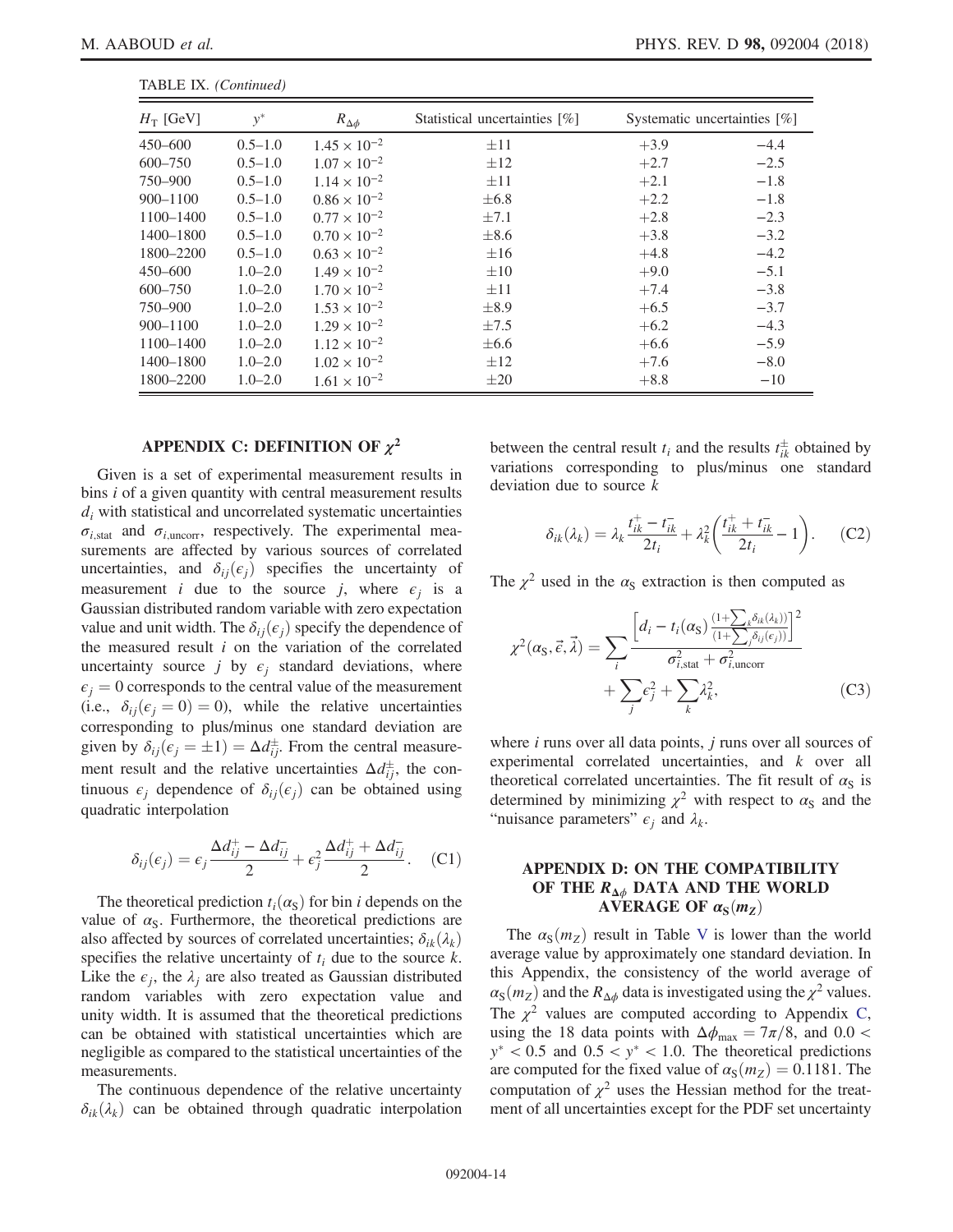<span id="page-14-1"></span>TABLE X. The  $\chi^2$  values between the 18 data points and the theoretical predictions when  $\alpha_{\rm S}(m_Z)$  is fixed to the world average value of  $\alpha_{\rm s}(m_Z) = 0.1181$  (third column) and when it is a free fitted parameter (fourth column) for variations of the scales  $\mu_R$ and  $\mu_F$  around the central choice  $\mu_R = \mu_F = \mu_0 = H_T/2$ .

| $\mu_R/\mu_0$ |     | $\mu_F/\mu_0 \chi^2$ for $\alpha_S(m_Z) = 0.1181$ | $\chi^2$ for $\alpha_{\rm S}(m_Z)$ free<br>fit parameter |
|---------------|-----|---------------------------------------------------|----------------------------------------------------------|
| 0.5           | 0.5 | 62.4                                              | 50.9                                                     |
| 0.5           | 1.0 | 56.3                                              | 39.6                                                     |
| 1.0           | 0.5 | 31.6                                              | 23.6                                                     |
| 1.0           | 1.0 | 29.7                                              | 21.7                                                     |
| 1.0           | 2.0 | 28.4                                              | 20.8                                                     |
| 2.0           | 1.0 | 19.2                                              | 19.0                                                     |
| 2.0           | 2.0 | 19.3                                              | 19.3                                                     |

and the scale dependence, so the  $\chi^2$  values do not reflect these theoretical uncertainties. Therefore, a series of  $\chi^2$ values is computed for possible combinations of variations of  $\mu_{\rm R}$  and  $\mu_{\rm F}$  around the central choice  $\mu_{\rm R} = \mu_{\rm F} =$  $\mu_0 = H_T/2$ . The results are displayed in Table [X](#page-14-1) and compared to the  $\chi^2$  values obtained when  $\alpha_S(m_Z)$  is a free fit parameter.

When  $\alpha_{\rm s}(m_{\rm z})$  is fixed to the world average, the  $\chi^2$  value for the central scale choice is slightly higher than the one obtained for a free  $\alpha_{\rm s}(m_Z)$ , and also higher than the expectation of  $\chi^2 = N_{\text{dof}} \pm \sqrt{2 \cdot N_{\text{dof}}}$ , where  $N_{\text{dof}} = 18$ when  $\alpha_{\rm s}(m_Z)$  is fixed or 17 when it is a free fit parameter. However, the  $\chi^2$  definition does not take into account the theoretical uncertainty due to the scale dependence. When the renormalization scale is increased by a factor of two, to  $\mu_{\rm R} = 2\mu_0$ , lower  $\chi^2$  values are obtained, which are similar in size to the ones obtained for a free  $\alpha_{\rm S}(m_Z)$ , and close to the expectation (the dependence on the factorization scale is rather small). Since these  $\chi^2$  values are well within the range of the expectation, it is concluded that, within their uncertainties, the theoretical predictions for the world average value of  $\alpha_{\rm s}(m_Z)$  are consistent with the  $R_{\Delta\phi}$  data.

## <span id="page-14-0"></span>APPENDIX E: ON THE COMPATIBILITY OF THE RGE AND THE SLOPE OF THE  $\alpha_{s}(Q)$  RESULTS

It is natural to ask whether the observed  $Q$  dependence (i.e., the running) of the  $\alpha_{s}(Q)$  results shown in Fig. [3](#page-7-0) is described by the RGE or instead exhibits significant deviations at the highest  $Q$  values, possibly indicating signals of physics beyond the Standard Model. The consistency of the RGE predictions with the observed slope is

<span id="page-14-2"></span>TABLE XI. Fit of a linear function in  $log_{10}(Q/\text{GeV})$  to the nine extracted  $\alpha_{\rm s}(Q)$  results with their statistical uncertainties.

| $\alpha_{\rm S}(Q)$ points<br>included in fit | Q range $(GeV)$ | Fit result for slope parameter    |
|-----------------------------------------------|-----------------|-----------------------------------|
| $1 - 9$                                       | $225 - 2000$    | $(-0.89 \pm 0.35) \times 10^{-2}$ |
| $2 - 9$                                       | $300 - 2000$    | $(-0.52 \pm 0.33) \times 10^{-2}$ |
| $3 - 9$                                       | 375-2000        | $(-0.39 \pm 0.28) \times 10^{-2}$ |
| $4 - 9$                                       | 450-2000        | $(-0.20 \pm 0.29) \times 10^{-2}$ |
| $5 - 9$                                       | 550-2000        | $(-1.19 \pm 0.35) \times 10^{-2}$ |
| $6 - 9$                                       | 700-2000        | $(+0.35 \pm 0.51) \times 10^{-2}$ |
| $1 - 9$                                       | $225 - 2000$    | $(-0.89 \pm 0.35) \times 10^{-2}$ |
| $1 - 8$                                       | $225 - 1350$    | $(-0.85 \pm 0.43) \times 10^{-2}$ |
| $1 - 7$                                       | $225 - 1100$    | $(-0.78 \pm 0.32) \times 10^{-2}$ |
| $1 - 6$                                       | $225 - 900$     | $(-1.14 \pm 0.28) \times 10^{-2}$ |
| $1 - 5$                                       | $225 - 700$     | $(-1.01 \pm 0.31) \times 10^{-2}$ |
| $1 - 4$                                       | $225 - 550$     | $(-2.55 \pm 0.41) \times 10^{-2}$ |

investigated in this Appendix. The RGE prediction would be in agreement with the observed  $O$  dependence of the  $\alpha_{\rm s}(Q)$  results if the latter, when evolved to  $m_Z$ , give  $\alpha_{\rm s}(m_{\rm z})$  values that are independent of Q. For this purpose, a linear function in  $log_{10}(Q/1 \text{ GeV})$ ,  $f(Q)$  $c + m \cdot log_{10}(Q/1 \text{ GeV})$ , is fitted to the nine  $\alpha_{\rm s}(m_Z)$ points in Fig. [3](#page-7-0) (bottom) and their statistical uncertainties. Here the correlated systematic uncertainties are not taken into account as their correlations are nontrivial since the individual  $\alpha_{\rm s}(Q)$  results are obtained in separate fits, with different optimizations for the nuisance parameters. The fit results for the slope parameter *m* and its uncertainty are displayed in Table [XI](#page-14-2) for a fit to the  $\alpha_{\rm s}(m_Z)$  points at all nine Q values, and also for fits to different subsets of the  $\alpha_{\rm s}(m_{\rm z})$  points, omitting points either at lower or higher Q.

As documented in Table [XI](#page-14-2), a fit to all nine  $\alpha_{\rm S}(m_Z)$ points gives a slope that differs from zero by more than its uncertainty. Fits to groups of data points, however, show that the significance of this slope arises from the two points at lowest Q. Omitting the  $\alpha_{\rm s}(m_Z)$  point at lowest Q (fitting points Nos. 2–9), or the two points at lowest  $Q$  (fitting points # 3–9), both give fit results for which the slope parameter is more consistent with zero, while the  $\alpha_{\rm s}(m_Z)$ results change by less than  $\pm 0.0001$ . On the other hand, omitting the  $\alpha_{s}(Q)$  points at highest Q (fitting points Nos. 1–8 or Nos. 1–7) does not affect the significance of the slope. It is therefore concluded that the high-Q behavior of the  $\alpha_{s}(Q)$  results is consistent with the RGE and that the small differences at lowest  $Q$  do not affect the combined  $\alpha_{\rm s}(m_{\rm z})$  result.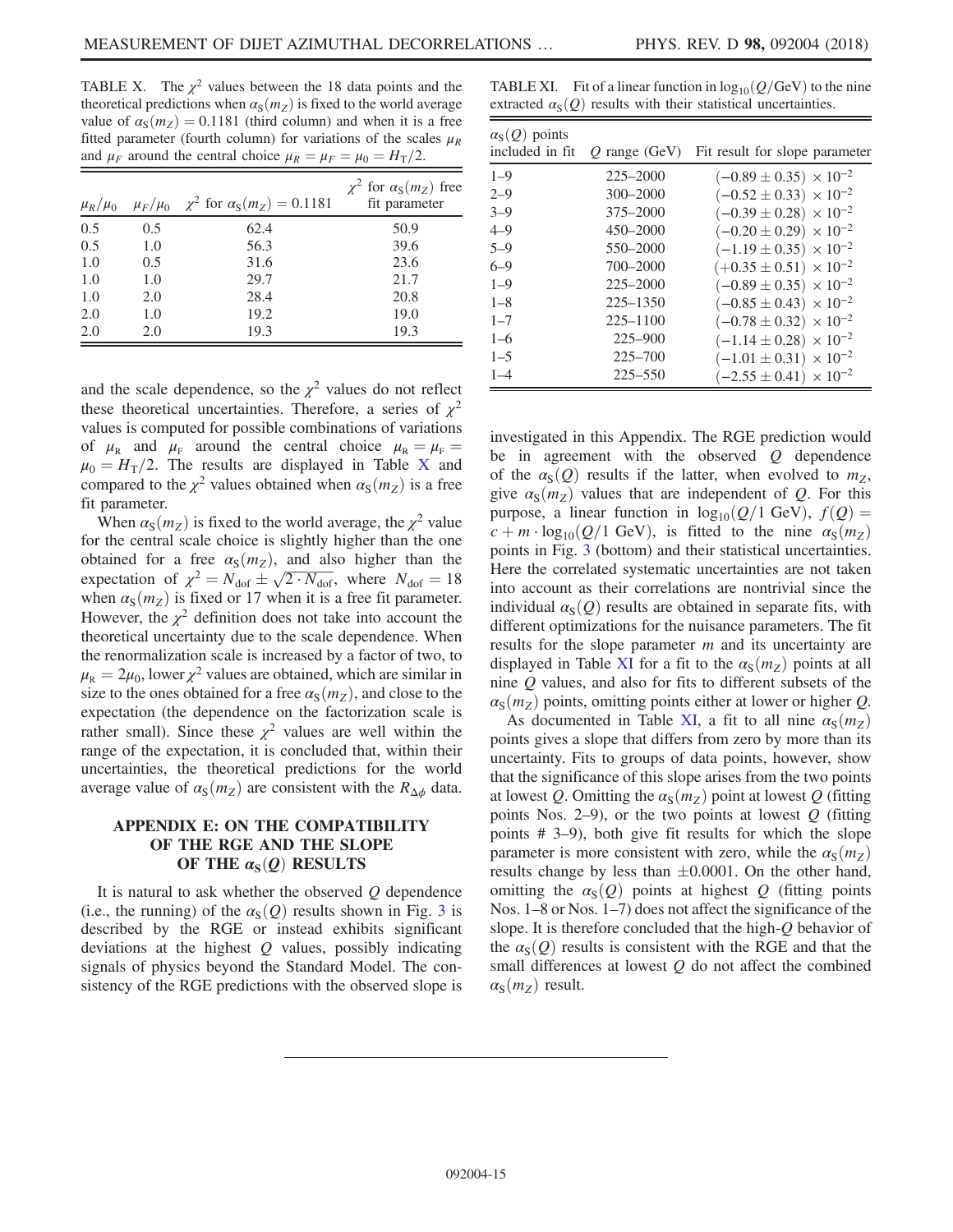- <span id="page-15-0"></span>[1] H. D. Politzer, Reliable Perturbative Results for Strong Interactions?, [Phys. Rev. Lett.](https://doi.org/10.1103/PhysRevLett.30.1346) 30, 1346 (1973).
- [2] D. J. Gross and F. Wilczek, Asymptotically free gauge theories. 1, Phys. Rev. D 8[, 3633 \(1973\)](https://doi.org/10.1103/PhysRevD.8.3633).
- <span id="page-15-1"></span>[3] H1 Collaboration, Measurement of jet production cross sections in deep-inelastic ep scattering at HERA, [Eur. Phys.](https://doi.org/10.1140/epjc/s10052-017-4717-9) J. C 77[, 215 \(2017\).](https://doi.org/10.1140/epjc/s10052-017-4717-9)
- <span id="page-15-27"></span>[4] H1 Collaboration, Determination of the strong coupling constant  $\alpha_s(m_Z)$  in next-to-next-to-leading order QCD using H1 jet cross section measurements, [Eur. Phys. J. C](https://doi.org/10.1140/epjc/s10052-017-5314-7) 77[, 791 \(2017\).](https://doi.org/10.1140/epjc/s10052-017-5314-7)
- [5] ZEUS Collaboration, Inclusive-jet photoproduction at HERA and determination of  $\alpha_s$ , [Nucl. Phys.](https://doi.org/10.1016/j.nuclphysb.2012.06.006) **B864**, 1 (2012).
- <span id="page-15-2"></span>[6] S. Bethke, S. Kluth, C. Pahl, and J. Schieck, Determination of the strong coupling  $\alpha_s$  from hadronic event shapes with  $\mathcal{O}(\alpha_s^3)$  and resummed QCD predictions using JADE data, [Eur. Phys. J. C](https://doi.org/10.1140/epjc/s10052-009-1149-1) 64, 351 (2009).
- [7] G. Dissertori, A. Gehrmann-De Ridder, T. Gehrmann, E. W. N. Glover, G. Heinrich, G. Luisoni, and H. Stenzel, Determination of the strong coupling constant using matched  $NNLO + NLLA$  predictions for hadronic event shapes in e +e- annihilations, [J. High Energy Phys. 08 \(2009\) 036.](https://doi.org/10.1088/1126-6708/2009/08/036)
- <span id="page-15-3"></span>[8] CDF Collaboration, Measurement of the Strong Coupling Constant from Inclusive Jet Production at the Tevatron  $\bar{p}p$ Collider, Phys. Rev. Lett. 88[, 042001 \(2002\)](https://doi.org/10.1103/PhysRevLett.88.042001).
- <span id="page-15-6"></span>[9] D0 Collaboration, Determination of the strong coupling constant from the inclusive jet cross section in  $p\bar{p}$  collisions at  $\sqrt{s} = 1.96$  TeV, Phys. Rev. D 80[, 111107 \(2009\)](https://doi.org/10.1103/PhysRevD.80.111107).
- <span id="page-15-7"></span>[10] D0 Collaboration, Measurement of angular correlations of jets at  $\sqrt{s} = 1.96 \text{ TeV}$  and determination of the strong coupling at high momentum transfers, [Phys. Lett. B](https://doi.org/10.1016/j.physletb.2012.10.003) 718, 56 [\(2012\).](https://doi.org/10.1016/j.physletb.2012.10.003)
- <span id="page-15-4"></span>[11] CMS Collaboration, Measurement of the ratio of the inclusive 3-jet cross section to the inclusive 2-jet cross section in pp collisions at  $\sqrt{s} = 7$  TeV and first determination of the strong coupling constant in the TeV range, [Eur. Phys. J. C](https://doi.org/10.1140/epjc/s10052-013-2604-6) 73, 2604 (2013).
- <span id="page-15-24"></span>[12] CMS Collaboration, Constraints on parton distribution functions and extraction of the strong coupling constant from the inclusive jet cross section in pp collisions at  $\sqrt{s} = 7$  TeV, [Eur. Phys. J. C](https://doi.org/10.1140/epjc/s10052-015-3499-1) 75, 288 (2015).
- [13] CMS Collaboration, Measurement and QCD analysis of double-differential inclusive jet cross sections in pp collisions at  $\sqrt{s} = 8$  TeV and cross section ratios to 2.76 and 7 TeV, [J. High Energy Phys. 03 \(2017\) 156.](https://doi.org/10.1007/JHEP03(2017)156)
- <span id="page-15-25"></span>[14] CMS Collaboration, Measurement of the inclusive 3-jet production differential cross section in proton–proton collisions at 7 TeV and determination of the strong coupling constant in the TeV range, [Eur. Phys. J. C](https://doi.org/10.1140/epjc/s10052-015-3376-y) 75, 186 (2015).
- <span id="page-15-26"></span>[15] ATLAS Collaboration, Determination of the strong coupling constant  $\alpha_s$  from transverse energy–energy correlations in multijet events at  $\sqrt{s} = 8$  TeV using the ATLAS detector, [Eur. Phys. J. C](https://doi.org/10.1140/epjc/s10052-017-5442-0) 77, 872 (2017).
- <span id="page-15-8"></span><span id="page-15-5"></span>[16] C. Patrignani et al., Review of particle physics, [Chin. Phys.](https://doi.org/10.1088/1674-1137/40/10/100001) C 40[, 100001 \(2016\).](https://doi.org/10.1088/1674-1137/40/10/100001)
- [17] M. Wobisch, K. Chakravarthula, R. Dhullipudi, L. Sawyer, and M. Tamsett, A new quantity for studies of dijet azimuthal decorrelations, [J. High Energy Phys. 01 \(2013\)](https://doi.org/10.1007/JHEP01(2013)172) [172.](https://doi.org/10.1007/JHEP01(2013)172)
- <span id="page-15-9"></span>[18] D0 Collaboration, Measurement of Dijet Azimuthal Decorrelations at Central Rapidities in  $p\bar{p}$  Collisions at  $\sqrt{s}$  = 1.96 TeV, Phys. Rev. Lett. 94[, 221801 \(2005\).](https://doi.org/10.1103/PhysRevLett.94.221801)
- <span id="page-15-10"></span>[19] CMS Collaboration, Dijet Azimuthal Decorrelations in  $p p$ Collisions at  $\sqrt{s} = 7$  TeV, [Phys. Rev. Lett.](https://doi.org/10.1103/PhysRevLett.106.122003) 106, 122003 [\(2011\).](https://doi.org/10.1103/PhysRevLett.106.122003)
- [20] ATLAS Collaboration, Measurement of Dijet Azimuthal Decorrelations in pp Collisions at  $\sqrt{s} = 7$  TeV, [Phys. Rev.](https://doi.org/10.1103/PhysRevLett.106.172002) Lett. 106[, 172002 \(2011\)](https://doi.org/10.1103/PhysRevLett.106.172002).
- <span id="page-15-11"></span>[21] M. Wobisch and K. Rabbertz, Dijet azimuthal decorrelations for  $\Delta\phi_{\text{dijet}} < 2\pi/3$  in perturbative QCD, [J. High Energy](https://doi.org/10.1007/JHEP12(2015)024) [Phys. 12 \(2015\) 024.](https://doi.org/10.1007/JHEP12(2015)024)
- <span id="page-15-12"></span>[22] D0 Collaboration, Measurement of the combined rapidity and  $p_T$  dependence of dijet azimuthal decorrelations in  $p\bar{p}$ collisions at  $\sqrt{s} = 1.96$  TeV, [Phys. Lett. B](https://doi.org/10.1016/j.physletb.2013.03.029) 721, 212 (2013).
- <span id="page-15-13"></span>[23] ATLAS Collaboration, Luminosity determination in pp collisions at  $\sqrt{s} = 8$  TeV using the ATLAS detector at the LHC, [Eur. Phys. J. C](https://doi.org/10.1140/epjc/s10052-016-4466-1) 76, 653 (2016).
- <span id="page-15-14"></span>[24] C. Buttar et al., Standard Model Handles and Candles Working Group, Tools and jets summary report, [arXiv:](http://arXiv.org/abs/0803.0678) [0803.0678.](http://arXiv.org/abs/0803.0678)
- <span id="page-15-15"></span>[25] M. Cacciari and G. P. Salam, Dispelling the  $N<sup>3</sup>$  myth for the  $k_t$  jet-finder, [Phys. Lett. B](https://doi.org/10.1016/j.physletb.2006.08.037) 641, 57 (2006).
- [26] M. Cacciari, G. P. Salam, and G. Soyez, The anti- $k_t$  jet clustering algorithm, [J. High Energy Phys. 04 \(2008\) 063.](https://doi.org/10.1088/1126-6708/2008/04/063)
- <span id="page-15-16"></span>[27] G. Soyez, Optimal jet radius in kinematic dijet reconstruction, [J. High Energy Phys. 07 \(2010\) 075.](https://doi.org/10.1007/JHEP07(2010)075)
- <span id="page-15-17"></span>[28] Z. Nagy, Next-to-leading order calculation of three jet observables in hadron hadron collision, [Phys. Rev. D](https://doi.org/10.1103/PhysRevD.68.094002) 68, [094002 \(2003\).](https://doi.org/10.1103/PhysRevD.68.094002)
- [29] Z. Nagy, Three jet cross-sections in hadron hadron collisions at next-to-leading order, [Phys. Rev. Lett.](https://doi.org/10.1103/PhysRevLett.88.122003) 88, 122003 [\(2002\).](https://doi.org/10.1103/PhysRevLett.88.122003)
- <span id="page-15-18"></span>[30] T. Kluge, K. Rabbertz, and M. Wobisch, FastNLO: Fast pQCD calculations for PDF fits, [arXiv:hep-ph/0609285.](http://arXiv.org/abs/hep-ph/0609285)
- [31] M. Wobisch, D. Britzger, T. Kluge, K. Rabbertz, and F. Stober, Theory-data comparisons for jet measurements in hadron-induced processes, [arXiv:1109.1310.](http://arXiv.org/abs/1109.1310)
- <span id="page-15-19"></span>[32] W. A. Bardeen, A. J. Buras, D. W. Duke, and T. Muta, Deepinelastic scattering beyond the leading order in asymptotically free gauge theories, Phys. Rev. D 18[, 3998 \(1978\).](https://doi.org/10.1103/PhysRevD.18.3998)
- <span id="page-15-20"></span>[33] L. A. Harland-Lang, A. D. Martin, P. Motylinski, and R. S. Thorne, Parton distributions in the LHC era: MMHT 2014 PDFs, [Eur. Phys. J. C](https://doi.org/10.1140/epjc/s10052-015-3397-6) 75, 204 (2015).
- [34] L. A. Harland-Lang, A. D. Martin, P. Motylinski, and R. S. Thorne, Uncertainties on  $\alpha_s$  in the MMHT2014 global PDF analysis and implications for SM predictions, [Eur. Phys. J. C](https://doi.org/10.1140/epjc/s10052-015-3630-3) 75[, 435 \(2015\).](https://doi.org/10.1140/epjc/s10052-015-3630-3)
- <span id="page-15-21"></span>[35] S. Dulat, T.-J. Hou, J. Gao, M. Guzzi, J. Huston, P. Nadolsky, J. Pumplin, C. Schmidt, D. Stump, and C.-P. Yuan, New parton distribution functions from a global analysis of quantum chromodynamics, [Phys. Rev. D](https://doi.org/10.1103/PhysRevD.93.033006) 93, [033006 \(2016\).](https://doi.org/10.1103/PhysRevD.93.033006)
- <span id="page-15-22"></span>[36] R. D. Ball, V. Bertone, F. Cerutti, L. Del Debbio, S. Forte, A. Guffanti, J. I. Latorre, J. Rojo, and M. Ubiali, Impact of heavy quark masses on parton distributions and LHC phenomenology, Nucl. Phys. B849[, 296 \(2011\)](https://doi.org/10.1016/j.nuclphysb.2011.03.021).
- <span id="page-15-23"></span>[37] R. D. Ball et al., Parton distributions for the LHC Run II, [J. High Energy Phys. 04 \(2015\) 040.](https://doi.org/10.1007/JHEP04(2015)040)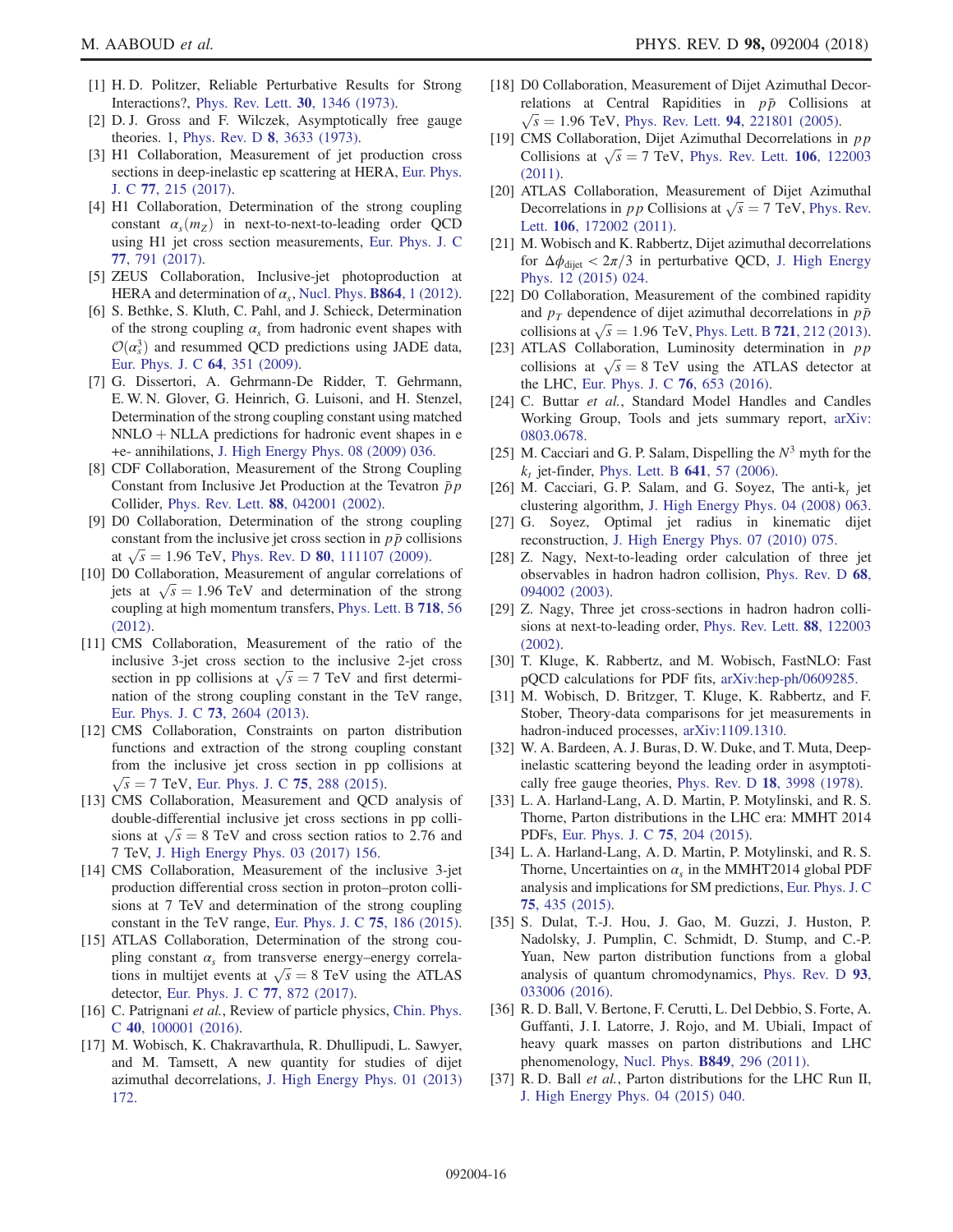- <span id="page-16-0"></span>[38] S. Alekhin, J. Blümlein, S. Moch, and R. Placakyte, Parton distribution functions,  $\alpha_s$  and heavy-quark masses for LHC run II, Phys. Rev. D 96[, 014011 \(2017\)](https://doi.org/10.1103/PhysRevD.96.014011).
- <span id="page-16-1"></span>[39] H1 and ZEUS Collaborations, Combination of measurements of inclusive deep inelastic  $e^{\pm}p$  scattering cross sections and QCD analysis of HERA data, [Eur. Phys. J.](https://doi.org/10.1140/epjc/s10052-015-3710-4) C 75[, 580 \(2015\)](https://doi.org/10.1140/epjc/s10052-015-3710-4).
- <span id="page-16-2"></span>[40] T. Sjöstrand, P. Edén, C. Friberg, L. Lönnblad, G. Miu, S. Mrenna, and E. Norrbin, High-energy physics event generation with PYTHIA 6.1, [Comput. Phys. Commun.](https://doi.org/10.1016/S0010-4655(00)00236-8) 135, [238 \(2001\)](https://doi.org/10.1016/S0010-4655(00)00236-8).
- <span id="page-16-3"></span>[41] G. Corcella, I. G. Knowles, G. Marchesini, S. Moretti, K. Odagiri, P. Richardson, M. H. Seymour, and B. R. Webber, HERWIG 6: An event generator for hadron emission reactions with interfering gluons (including supersymmetric processes), [J. High Energy Phys. 01 \(2001\) 010.](https://doi.org/10.1088/1126-6708/2001/01/010)
- [42] G. Corcella et al., HERWIG 6.5 release note, [arXiv:hep-ph/](http://arXiv.org/abs/hep-ph/0210213) [0210213.](http://arXiv.org/abs/hep-ph/0210213)
- <span id="page-16-4"></span>[43] ATLAS Collaboration, Charged particle multiplicities in  $pp$ interactions at  $\sqrt{s} = 0.9$  and 7 TeV in a diffractive limited phase-space measured with the ATLAS detector at the LHC and new PYTHIA6 tune, CERN Report No. ATLAS-CONF-2010-031, 2010, <https://cds.cern.ch/record/1277665>.
- <span id="page-16-5"></span>[44] M. G. Albrow et al., Tevatron-for-LHC Report of the QCD Working Group, [arXiv:hep-ph/0610012.](http://arXiv.org/abs/hep-ph/0610012)
- <span id="page-16-6"></span>[45] R. Field, Min-bias and the underlying event at the Tevatron and the LHC, Proceedings of Fermilab ME/MC Tuning Workshop, Fermilab, 2002 (unpublished).
- <span id="page-16-7"></span>[46] H. Schulz and P. Z. Skands, Energy scaling of minimumbias tunes, [Eur. Phys. J. C](https://doi.org/10.1140/epjc/s10052-011-1644-z) 71, 1644 (2011).
- <span id="page-16-8"></span>[47] ATLAS Collaboration, The ATLAS experiment at the CERN Large Hadron Collider, J. Instrum. 3[, S08003 \(2008\).](https://doi.org/10.1088/1748-0221/3/08/S08003)
- <span id="page-16-9"></span>[48] ATLAS Collaboration, Performance of the ATLAS trigger system in 2010, [Eur. Phys. J. C](https://doi.org/10.1140/epjc/s10052-011-1849-1) 72, 1849 (2012).
- [49] ATLAS Collaboration, The performance of the jet trigger for the ATLAS detector during 2011 data taking, [Eur. Phys.](https://doi.org/10.1140/epjc/s10052-016-4325-0) J. C 76[, 526 \(2016\).](https://doi.org/10.1140/epjc/s10052-016-4325-0)
- <span id="page-16-10"></span>[50] ATLAS Collaboration, Topological cell clustering in the ATLAS calorimeters and its performance in LHC Run 1, [Eur. Phys. J. C](https://doi.org/10.1140/epjc/s10052-017-5004-5) 77, 490 (2017).
- <span id="page-16-11"></span>[51] S. Agostinelli et al., GEANT4: A simulation toolkit, [Nucl.](https://doi.org/10.1016/S0168-9002(03)01368-8) [Instrum. Methods Phys. Res., Sect. A](https://doi.org/10.1016/S0168-9002(03)01368-8) 506, 250 (2003).
- [52] ATLAS Collaboration, The ATLAS simulation infrastructure, [Eur. Phys. J. C](https://doi.org/10.1140/epjc/s10052-010-1429-9) 70, 823 (2010).
- <span id="page-16-12"></span>[53] T. Sjöstrand, S. Mrenna, and P. Z. Skands, A brief introduction to PYTHIA 8.1, [Comput. Phys. Commun.](https://doi.org/10.1016/j.cpc.2008.01.036) 178, 852 [\(2008\).](https://doi.org/10.1016/j.cpc.2008.01.036)
- <span id="page-16-13"></span>[54] ATLAS Collaboration, Summary of ATLAS Pythia 8 tunes, CERN Report No. ATL-PHYS-PUB-2012-003, 2012, [https://cds.cern.ch/record/1474107.](https://cds.cern.ch/record/1474107)
- <span id="page-16-14"></span>[55] M. Cacciari and G. P. Salam, Pileup subtraction using jet areas, [Phys. Lett. B](https://doi.org/10.1016/j.physletb.2007.09.077) 659, 119 (2008).
- <span id="page-16-15"></span>[56] ATLAS Collaboration, Performance of pile-up mitigation techniques for jets in *pp* collisions at  $\sqrt{s} = 8$  TeV using the ATLAS detector, [Eur. Phys. J. C](https://doi.org/10.1140/epjc/s10052-016-4395-z) 76, 581 (2016).
- <span id="page-16-16"></span>[57] ATLAS Collaboration, Monte Carlo calibration and combination of in-situ measurements of jet energy scale, jet energy resolution and jet mass in ATLAS, CERN Report No. ATLAS-CONF-2015-037, 2015, [https://cds](https://cds.cern.ch/record/2044941) [.cern.ch/record/2044941.](https://cds.cern.ch/record/2044941)
- <span id="page-16-17"></span>[58] ATLAS Collaboration, A measurement of the calorimeter response to single hadrons and determination of the jet energy scale uncertainty using LHC Run-1 pp-collision data with the ATLAS detector, [Eur. Phys. J. C](https://doi.org/10.1140/epjc/s10052-016-4580-0) 77, 26 (2017).
- <span id="page-16-18"></span>[59] ATLAS Collaboration, Data-driven determination of the energy scale and resolution of jets reconstructed in the ATLAS calorimeters using dijet and multijet events at  $\sqrt{s}$  = 8 TeV, CERN Report No. ATLAS-CONF-2015-017, 2015, <https://cds.cern.ch/record/2008678>.
- [60] ATLAS Collaboration, Jet energy resolution in protonproton collisions at  $\sqrt{s} = 7$  TeV recorded in 2010 with the ATLAS detector, [Eur. Phys. J. C](https://doi.org/10.1140/epjc/s10052-013-2306-0) 73, 2306 (2013).
- [61] ATLAS Collaboration, Determination of the jet energy scale and resolution at ATLAS using  $Z/\gamma$ -jet events in data at  $\sqrt{s}$  = 8 TeV, CERN Report No. ATLAS-CONF-2015-057, 2015, <https://cds.cern.ch/record/2059846>.
- [62] ATLAS Collaboration, Jet global sequential corrections with the ATLAS detector in proton-proton collisions at  $\sqrt{s}$  = 8 TeV, CERN Report No. ATLAS-CONF-2015-002, 2015, <https://cds.cern.ch/record/2001682>.
- <span id="page-16-19"></span>[63] G. D'Agostini, A Multidimensional unfolding method based on Bayes' theorem, [Nucl. Instrum. Methods Phys.](https://doi.org/10.1016/0168-9002(95)00274-X) [Res., Sect. A](https://doi.org/10.1016/0168-9002(95)00274-X) 362, 487 (1995).
- <span id="page-16-20"></span>[64] F. James and M. Roos, Minuit: A system for function minimization and analysis of the parameter errors and correlations, [Comput. Phys. Commun.](https://doi.org/10.1016/0010-4655(75)90039-9) 10, 343 (1975).
- <span id="page-16-21"></span>[65] T. Carli et al., Experimental determination of Parton Distributions, in Proceedings of HERA and the LHC: A workshop on the implications of HERA for LHC physics: Proceedings Part A, edited by G. Altarelli et al., 2005, [arXiv:hep-ph/0601012.](http://arXiv.org/abs/hep-ph/0601012)
- <span id="page-16-22"></span>[66] ATLAS Collaboration, ATLAS computing acknowledgements, CERN Report No. ATL-GEN-PUB-2016-002, [https://cds.cern.ch/record/2202407.](https://cds.cern.ch/record/2202407)
- <span id="page-16-23"></span>[67] K. G. Chetyrkin, B. A. Kniehl, and M. Steinhauser, Strong Coupling Constant with Flavor Thresholds at Four Loops in the MS Scheme, [Phys. Rev. Lett.](https://doi.org/10.1103/PhysRevLett.79.2184) 79, 2184 (1997).
- <span id="page-16-24"></span>[68] P. Nason, A new method for combining NLO OCD with shower Monte Carlo algorithms, [J. High Energy Phys. 11](https://doi.org/10.1088/1126-6708/2004/11/040) [\(2004\) 040.](https://doi.org/10.1088/1126-6708/2004/11/040)
- <span id="page-16-25"></span>[69] J. Pumplin, D. R. Stump, J. Huston, H.-L. Lai, P. Nadolsky, and W.-K. Tung, New generation of parton distributions with uncertainties from global QCD analysis, [J. High](https://doi.org/10.1088/1126-6708/2002/07/012) [Energy Phys. 07 \(2002\) 012.](https://doi.org/10.1088/1126-6708/2002/07/012)

<span id="page-16-27"></span><span id="page-16-26"></span>M. Aaboud,  $34d$  G. Aad,  $99$  B. Abbott,  $124$  O. Abdinov,  $13a$  B. Abeloos,  $128$  S. H. Abidi,  $165$  O. S. AbouZeid,  $143$  N. L. Abraham,  $153$ H. Abramowicz,<sup>159</sup> H. Abreu,<sup>158</sup> R. Abreu,<sup>127</sup> Y. Abulaiti,<sup>43a,43b</sup> B. S. Acharya,<sup>64a,64b[,b](#page-29-1)</sup> S. Adachi,<sup>161</sup> L. Adamczyk,<sup>81a</sup> J. Adelman,<sup>119</sup> M. Adersberger,<sup>112</sup> T. Adye,<sup>141</sup> A. A. Affolder,<sup>143</sup> Y. Afik,<sup>158</sup> T. Agatonovic-Jovin,<sup>16</sup> C. Agheorghiesei,<sup>27c</sup>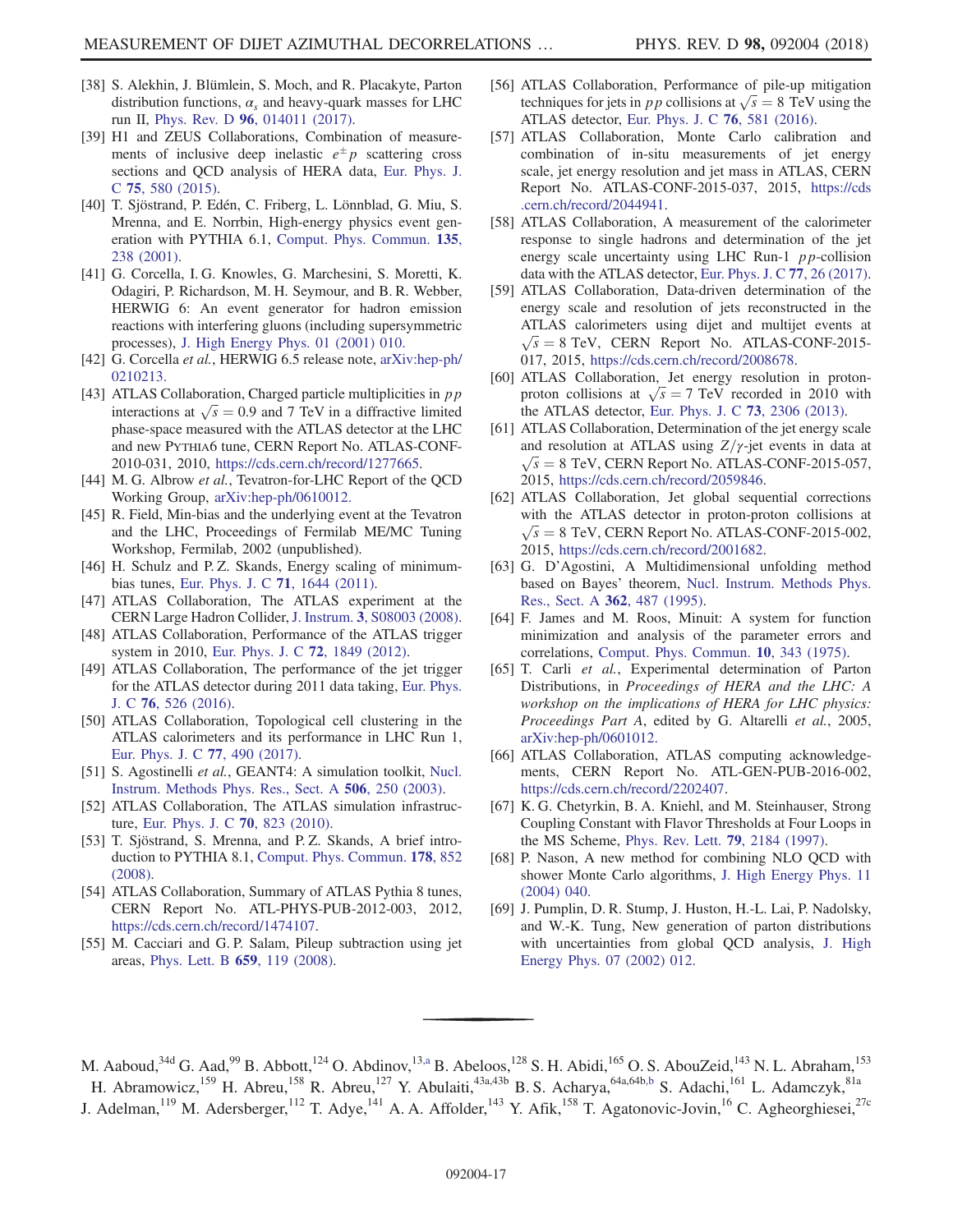<span id="page-17-4"></span><span id="page-17-3"></span><span id="page-17-2"></span><span id="page-17-1"></span><span id="page-17-0"></span>J. A. Aguilar-Saavedra,<sup>136f,136a</sup> F. Ahmadov,<sup>77[,c](#page-29-2)</sup> G. Aielli,<sup>71a,71b</sup> S. Akatsuka,<sup>83</sup> H. Akerstedt,<sup>43a,43b</sup> T. P. A. Åkesson,<sup>94</sup> E. Akilli,<sup>52</sup> A. V. Akimov,<sup>108</sup> G. L. Alberghi,<sup>23b,23a</sup> J. Albert,<sup>174</sup> P. Albicocco,<sup>49</sup> M. J. Alconada Verzini,<sup>86</sup> S. Alderweireldt,<sup>117</sup> M. Aleksa,<sup>35</sup> I. N. Aleksandrov,<sup>77</sup> C. Alexa,<sup>27b</sup> G. Alexander,<sup>159</sup> T. Alexopoulos,<sup>10</sup> M. Alhroob,<sup>124</sup> B. Ali,  $^{138}$  G. Alimonti,  $^{66a}$  J. Alison,  $^{36}$  S. P. Alkire,  $^{38}$  B. M. M. Allbrooke,  $^{153}$  B. W. Allen,  $^{127}$  P. P. Allport,  $^{21}$  A. Aloisio,  $^{67a,67b}$ A. Alonso,<sup>39</sup> F. Alonso,<sup>86</sup> C. Alpigiani,<sup>145</sup> A. A. Alshehri,<sup>55</sup> M. I. Alstaty,<sup>99</sup> B. Alvarez Gonzalez,<sup>35</sup> D. Álvarez Piqueras,<sup>172</sup> M. G. Alviggi,<sup>67a,67b</sup> B. T. Amadio,<sup>18</sup> Y. Amaral Coutinho,<sup>78b</sup> C. Amelung,<sup>26</sup> D. Amidei,<sup>103</sup> S. P. Amor Dos Santos,<sup>136a,136c</sup> S. Amoroso,<sup>35</sup> G. Amundsen,<sup>26</sup> C. Anastopoulos,<sup>146</sup> L. S. Ancu,<sup>52</sup> N. Andari,<sup>21</sup> T. Andeen,<sup>11</sup> C. F. Anders,<sup>59b</sup> J. K. Anders,<sup>88</sup> K. J. Anderson,<sup>36</sup> A. Andreazza,<sup>66a,66b</sup> V. Andrei,<sup>59a</sup> S. Angelidakis,<sup>37</sup> I. Angelozzi,<sup>118</sup> A. Angerami,<sup>38</sup> A. V. Anisenkov,<sup>120b,120a</sup> N. Anjos,<sup>14</sup> A. Annovi,<sup>69a</sup> C. Antel,<sup>59a</sup> M. Antonelli,<sup>49</sup> A. Antonov,<sup>11[0,a](#page-29-0)</sup> D. J. A. Antrim,<sup>169</sup> F. Anulli,<sup>70a</sup> M. Aoki,<sup>79</sup> L. Aperio Bella,<sup>35</sup> G. Arabidze,<sup>104</sup> Y. Arai,<sup>79</sup> J. P. Araque,<sup>136a</sup> V. Araujo Ferraz,<sup>78b</sup> A. T. H. Arce,<sup>47</sup> R. E. Ardell,<sup>91</sup> F. A. Arduh,<sup>86</sup> J-F. Arguin,<sup>107</sup> S. Argyropoulos,<sup>75</sup> M. Arik,<sup>12c</sup> A. J. Armbruster,<sup>35</sup> L. J. Armitage,<sup>90</sup> O. Arnaez, <sup>165</sup> H. Arnold, <sup>50</sup> M. Arratia, <sup>31</sup> O. Arslan, <sup>24</sup> A. Artamonov, <sup>109[,a](#page-29-0)</sup> G. Artoni, <sup>131</sup> S. Artz, <sup>97</sup> S. Asai, <sup>161</sup> N. Asbah, <sup>44</sup> A. Ashkenazi,<sup>159</sup> L. Asquith,<sup>153</sup> K. Assamagan,<sup>29</sup> R. Astalos,<sup>28a</sup> M. Atkinson,<sup>171</sup> N. B. Atlay,<sup>148</sup> K. Augsten,<sup>138</sup> G. Avolio,<sup>35</sup> B. Axen,<sup>18</sup> M. K. Ayoub,<sup>15a</sup> G. Azuelos,<sup>10[7,d](#page-29-3)</sup> A. E. Baas,<sup>59a</sup> M. J. Baca,<sup>21</sup> H. Bachacou,<sup>142</sup> K. Bachas,<sup>65a,65b</sup> M. Backes,<sup>131</sup> P. Bagnaia,<sup>70a,70b</sup> M. Bahmani,<sup>82</sup> H. Bahrasemani,<sup>149</sup> J. T. Baines,<sup>141</sup> M. Bajic,<sup>39</sup> O. K. Baker,<sup>181</sup> P. J. Bakker,<sup>118</sup> E. M. Baldin,<sup>120b,120a</sup> P. Balek,<sup>178</sup> F. Balli,<sup>142</sup> W. K. Balunas,<sup>133</sup> E. Banas,<sup>82</sup> A. Bandyopadhyay,<sup>24</sup> S. Banerjee,<sup>179[,e](#page-29-4)</sup> A. A. E. Bannoura, <sup>180</sup> L. Barak, <sup>159</sup> E. L. Barberio, <sup>102</sup> D. Barberis, <sup>53b, 53a</sup> M. Barbero, <sup>99</sup> T. Barillari, <sup>113</sup> M-S. Barisits, <sup>35</sup> J. Barkeloo,<sup>127</sup> T. Barklow,<sup>150</sup> N. Barlow,<sup>31</sup> S. L. Barnes,<sup>58c</sup> B. M. Barnett,<sup>141</sup> R. M. Barnett,<sup>18</sup> Z. Barnovska-Blenessy,<sup>58a</sup> A. Baroncelli,<sup>72a</sup> G. Barone,<sup>26</sup> A. J. Barr,<sup>131</sup> L. Barranco Navarro,<sup>172</sup> F. Barreiro,<sup>96</sup> J. Barreiro Guimarães da Costa,<sup>15a</sup> R. Bartoldus,<sup>150</sup> A. E. Barton,<sup>87</sup> P. Bartos,<sup>28a</sup> A. Basalaev,<sup>134</sup> A. Bassalat,<sup>128</sup> R. L. Bates,<sup>55</sup> S. J. Batista,<sup>165</sup> J. R. Batley,<sup>31</sup> M. Battaglia,<sup>143</sup> M. Bauce,<sup>70a,70b</sup> F. Bauer,<sup>142</sup> H. S. Bawa,<sup>150[,f](#page-29-5)</sup> J. B. Beacham,<sup>122</sup> M. D. Beattie,<sup>87</sup> T. Beau,<sup>132</sup> P. H. Beauchemin,<sup>168</sup> P. Bechtle,<sup>24</sup> H. C. Beck,<sup>51</sup> H. P. Beck,<sup>2[0,g](#page-29-6)</sup> K. Becker,<sup>131</sup> M. Becker,<sup>97</sup> C. Becot,<sup>121</sup> A. Beddall,<sup>12d</sup> A. J. Beddall,<sup>12a</sup> V. A. Bednyakov,<sup>77</sup> M. Bedognetti,<sup>118</sup> C. P. Bee,<sup>152</sup> T. A. Beermann,<sup>35</sup> M. Begalli,<sup>78b</sup> M. Begel,<sup>29</sup> J. K. Behr,  $^{44}$  A. S. Bell,  $^{92}$  G. Bella,  $^{159}$  L. Bellagamba,  $^{23b}$  A. Bellerive,  $^{33}$  M. Bellomo,  $^{158}$  K. Belotskiy,  $^{110}$  O. Beltramello,  $^{35}$ N. L. Belyaev,<sup>110</sup> O. Benary,<sup>159[,a](#page-29-0)</sup> D. Benchekroun,<sup>34a</sup> M. Bender,<sup>112</sup> N. Benekos,<sup>10</sup> Y. Benhammou,<sup>159</sup> E. Benhar Noccioli,<sup>181</sup> J. Benitez,<sup>75</sup> D. P. Benjamin,<sup>47</sup> M. Benoit,<sup>52</sup> J. R. Bensinger,<sup>26</sup> S. Bentvelsen,<sup>118</sup> L. Beresford,<sup>131</sup> M. Beretta,<sup>49</sup> D. Berge,<sup>118</sup> E. Bergeaas Kuutmann,<sup>170</sup> N. Berger,<sup>5</sup> J. Beringer,<sup>18</sup> S. Berlendis,<sup>56</sup> N. R. Bernard,<sup>100</sup> G. Bernardi,<sup>132</sup> C. Bernius,<sup>150</sup> F. U. Bernlochner,<sup>24</sup> T. Berry,<sup>91</sup> P. Berta,<sup>97</sup> C. Bertella,<sup>15a</sup> G. Bertoli,<sup>43a,43b</sup> I. A. Bertram,<sup>87</sup> C. Bertsche,<sup>44</sup> D. Bertsche,<sup>124</sup> G. J. Besjes,<sup>39</sup> O. Bessidskaia Bylund,<sup>43a,43b</sup> M. Bessner,<sup>44</sup> N. Besson,<sup>142</sup> A. Bethani,<sup>98</sup> S. Bethke,<sup>113</sup> A. Betti,<sup>24</sup> A. J. Bevan, <sup>90</sup> J. Beyer, <sup>113</sup> R. M. Bianchi, <sup>135</sup> O. Biebel, <sup>112</sup> D. Biedermann, <sup>19</sup> R. Bielski, <sup>98</sup> K. Bierwagen, <sup>97</sup> N. V. Biesuz,<sup>69a,69b</sup> M. Biglietti,<sup>72a</sup> T. R. V. Billoud,<sup>107</sup> H. Bilokon,<sup>49</sup> M. Bindi,<sup>51</sup> A. Bingul,<sup>12d</sup> C. Bini,<sup>70a,70b</sup> S. Biondi,<sup>23b,23a</sup> T. Bisanz,<sup>51</sup> C. Bittrich,<sup>46</sup> D. M. Bjergaard,<sup>47</sup> J. E. Black,<sup>150</sup> K. M. Black,<sup>25</sup> R. E. Blair,<sup>6</sup> T. Blazek,<sup>28a</sup> I. Bloch,<sup>44</sup> C. Blocker,  $^{26}$  A. Blue,  $^{55}$  W. Blum,  $^{97,a}$  $^{97,a}$  $^{97,a}$  U. Blumenschein,  $^{90}$  Blunier,  $^{144a}$  G. J. Bobbink,  $^{118}$  V. S. Bobrovnikov,  $^{120b,120a}$ S. S. Bocchetta,  $^{94}$  A. Bocci,  $^{47}$  C. Bock,  $^{112}$  M. Boehler,  $^{50}$  D. Boerner,  $^{180}$  D. Bogavac,  $^{112}$  A. G. Bogdanchikov,  $^{120b,120a}$ C. Bohm,<sup>43a</sup> V. Boisvert,<sup>91</sup> P. Bokan,<sup>170</sup> T. Bold,<sup>81a</sup> A. S. Boldyrev,<sup>111</sup> A. E. Bolz,<sup>59b</sup> M. Bomben,<sup>132</sup> M. Bona,<sup>90</sup> M. Boonekamp, <sup>142</sup> A. Borisov, <sup>140</sup> G. Borissov, <sup>87</sup> J. Bortfeldt, <sup>35</sup> D. Bortoletto, <sup>131</sup> V. Bortolotto, <sup>61a,61b,61c</sup> D. Boscherini, <sup>23b</sup> M. Bosman,<sup>14</sup> J. D. Bossio Sola,<sup>30</sup> J. Boudreau,<sup>135</sup> J. Bouffard,<sup>2</sup> E. V. Bouhova-Thacker,<sup>87</sup> D. Boumediene,<sup>37</sup> C. Bourdarios,<sup>128</sup> S. K. Boutle,<sup>55</sup> A. Boveia,<sup>122</sup> J. Boyd,<sup>35</sup> I. R. Boyko,<sup>77</sup> A. J. Bozson,<sup>91</sup> J. Bracinik,<sup>21</sup> A. Brandt,<sup>8</sup> G. Brandt,<sup>51</sup> O. Brandt,<sup>59a</sup> F. Braren,<sup>44</sup> U. Bratzler,<sup>162</sup> B. Brau,<sup>100</sup> J. E. Brau,<sup>127</sup> W. D. Breaden Madden,<sup>55</sup> K. Brendlinger,<sup>44</sup> A. J. Brennan,<sup>102</sup> L. Brenner,<sup>118</sup> R. Brenner,<sup>170</sup> S. Bressler,<sup>178</sup> D. L. Briglin,<sup>21</sup> T. M. Bristow,<sup>48</sup> D. Britton,<sup>55</sup> D. Britzger,<sup>44</sup> I. Brock,<sup>24</sup> R. Brock,<sup>104</sup> G. Brooijmans,<sup>38</sup> T. Brooks,<sup>91</sup> W. K. Brooks,<sup>144b</sup> J. Brosamer,<sup>18</sup> E. Brost,<sup>119</sup> J. H. Broughton,<sup>21</sup> P. A. Bruckman de Renstrom,<sup>82</sup> D. Bruncko,<sup>28b</sup> A. Bruni,<sup>23b</sup> G. Bruni,<sup>23b</sup> L. S. Bruni,<sup>118</sup> S. Bruno,<sup>71a,71b</sup> B. H. Brunt,<sup>31</sup> M. Bruschi,<sup>23b</sup> N. Bruscino,<sup>135</sup> P. Bryant,<sup>36</sup> L. Bryngemark,<sup>44</sup> T. Buanes,<sup>17</sup> Q. Buat,<sup>149</sup> P. Buchholz,<sup>148</sup> A. G. Buckley,<sup>55</sup> I. A. Budagov,<sup>77</sup> M. K. Bugge,<sup>130</sup> F. Bührer,<sup>50</sup> O. Bulekov,<sup>110</sup> D. Bullock,<sup>8</sup> T. J. Burch,<sup>119</sup> S. Burdin,<sup>88</sup> C. D. Burgard,<sup>50</sup> A. M. Burger,<sup>5</sup> B. Burghgrave,<sup>119</sup> K. Burka,<sup>82</sup> S. Burke,<sup>141</sup> I. Burmeister,<sup>45</sup> J. T. P. Burr,<sup>131</sup> E. Busato,<sup>37</sup> D. Büscher,<sup>50</sup> V. Büscher, <sup>97</sup> P. Bussey, <sup>55</sup> J. M. Butler, <sup>25</sup> C. M. Buttar, <sup>55</sup> J. M. Butterworth, <sup>92</sup> P. Butti, <sup>35</sup> W. Buttinger, <sup>29</sup> A. Buzatu, <sup>155</sup> A. R. Buzykaev, <sup>120b,120a</sup> S. Cabrera Urbán, <sup>172</sup> D. Caforio, <sup>138</sup> H. Cai, <sup>171</sup> V. M. M. Cairo, <sup>40b,40a</sup> O. Cakir, <sup>4a</sup> N. Calace, <sup>52</sup> P. Calafiura,<sup>18</sup> A. Calandri,<sup>99</sup> G. Calderini,<sup>132</sup> P. Calfayan,<sup>63</sup> G. Callea,<sup>40b,40a</sup> L. P. Caloba,<sup>78b</sup> S. Calvente Lopez,<sup>96</sup> D. Calvet,<sup>37</sup> S. Calvet,<sup>37</sup> T. P. Calvet,<sup>99</sup> R. Camacho Toro,<sup>36</sup> S. Camarda,<sup>35</sup> P. Camarri,<sup>71a,71b</sup> D. Cameron,<sup>130</sup>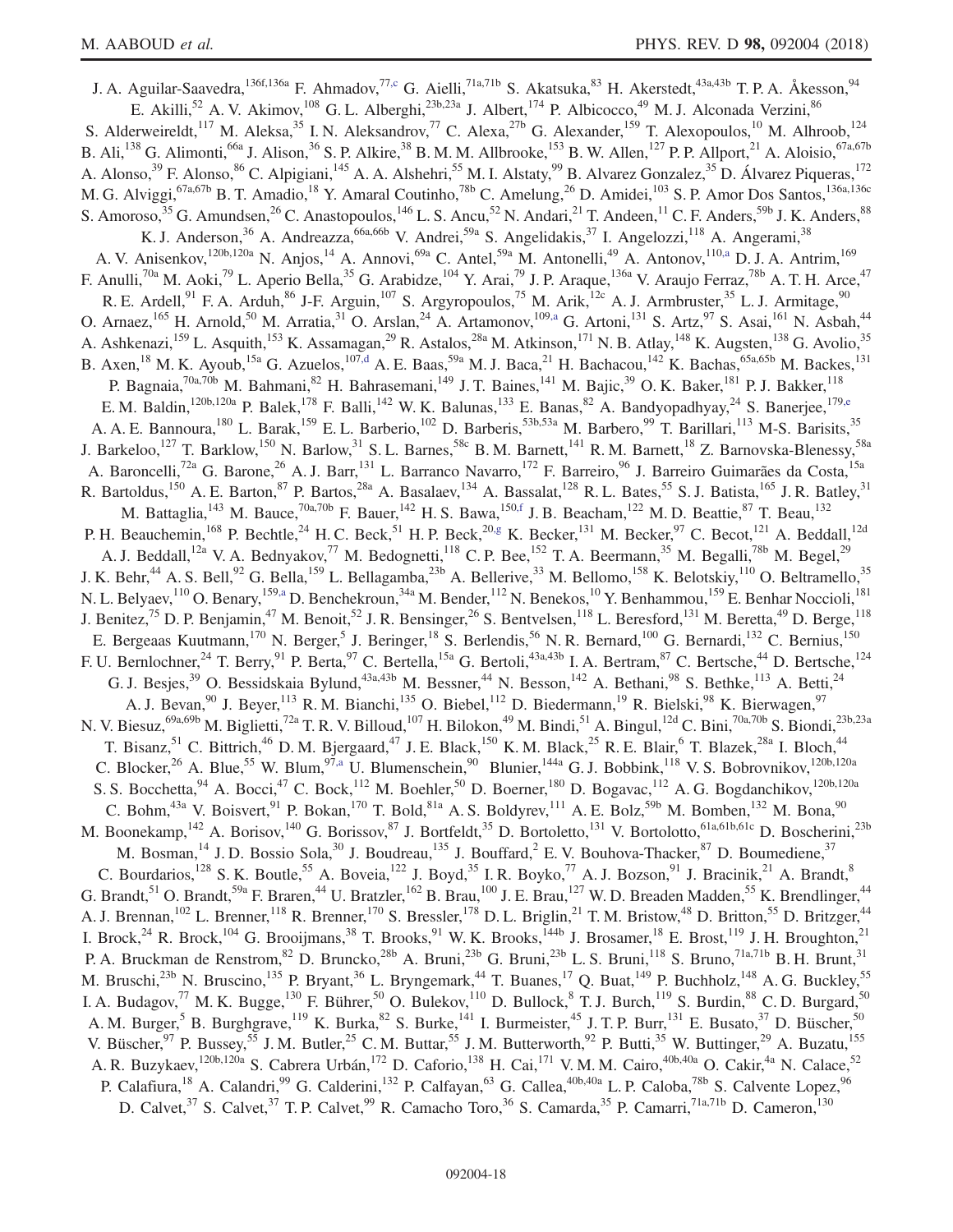<span id="page-18-8"></span><span id="page-18-7"></span><span id="page-18-6"></span><span id="page-18-5"></span><span id="page-18-4"></span><span id="page-18-3"></span><span id="page-18-2"></span><span id="page-18-1"></span><span id="page-18-0"></span>R. Caminal Armadans,<sup>171</sup> C. Camincher,<sup>56</sup> S. Campana,<sup>35</sup> M. Campanelli,<sup>92</sup> A. Camplani,<sup>66a,66b</sup> A. Campoverde,<sup>148</sup> V. Canale,<sup>67a,67b</sup> M. Cano Bret,<sup>58c</sup> J. Cantero,<sup>125</sup> T. Cao,<sup>159</sup> M. D. M. Capeans Garrido,<sup>35</sup> I. Caprini,<sup>27b</sup> M. Caprini,<sup>27b</sup> M. Capua, <sup>40b,40a</sup> R. M. Carbone,<sup>38</sup> R. Cardarelli,<sup>71a</sup> F. C. Cardillo,<sup>50</sup> I. Carli,<sup>139</sup> T. Carli,<sup>35</sup> G. Carlino,<sup>67a</sup> B. T. Carlson,<sup>135</sup> L. Carminati,<sup>66a,66b</sup> R. M. D. Carney,<sup>43a,43b</sup> S. Caron,<sup>117</sup> E. Carquin,<sup>144b</sup> S. Carrá,<sup>66a,66b</sup> G. D. Carrillo-Montoya,<sup>35</sup> D. Casadei,<sup>21</sup> M. P. Casado,<sup>14[,h](#page-29-7)</sup> M. Casolino,<sup>14</sup> D. W. Casper,<sup>169</sup> R. Castelijn,<sup>118</sup> V. Castillo Gimenez,<sup>172</sup> N. F. Castro,<sup>136a</sup> A. Catinaccio,<sup>35</sup> J. R. Catmore,<sup>130</sup> A. Cattai,<sup>35</sup> J. Caudron,<sup>24</sup> V. Cavaliere,<sup>171</sup> E. Cavallaro,<sup>14</sup> D. Cavalli,<sup>66a</sup> M. Cavalli-Sforza, <sup>14</sup> V. Cavasinni, <sup>69a,69b</sup> E. Celebi, <sup>12b</sup> F. Ceradini, <sup>72a,72b</sup> L. Cerda Alberich, <sup>172</sup> A. S. Cerqueira, <sup>78a</sup> A. Cerri, <sup>153</sup> L. Cerrito,<sup>71a,71b</sup> F. Cerutti,<sup>18</sup> A. Cervelli,<sup>23b,23a</sup> S. A. Cetin,<sup>12b</sup> A. Chafaq,<sup>34a</sup> D. Chakraborty,<sup>119</sup> S. K. Chan,<sup>57</sup> W. S. Chan,<sup>118</sup> Y. L. Chan, <sup>61a</sup> P. Chang, <sup>171</sup> J. D. Chapman, <sup>31</sup> D. G. Charlton, <sup>21</sup> C. C. Chau, <sup>33</sup> C. A. Chavez Barajas, <sup>153</sup> S. Che, <sup>122</sup> S. Cheatham,  $64a,64c$  A. Chegwidden,  $104$  S. Chekanov,  $6$  S. V. Chekulaev,  $166a$  G. A. Chelkov,  $77, i$  M. A. Chelstowska,  $35$ C. Chen,<sup>58a</sup> C. H. Chen,<sup>76</sup> H. Chen,<sup>29</sup> J. Chen,<sup>58a</sup> S. Chen,<sup>161</sup> S. J. Chen,<sup>15c</sup> X. Chen,<sup>15b[,j](#page-29-9)</sup> Y. Chen,<sup>80</sup> H. C. Cheng,<sup>103</sup> H. J. Cheng,<sup>15d</sup> A. Cheplakov,<sup>77</sup> E. Cheremushkina,<sup>140</sup> R. Cherkaoui El Moursli,<sup>34e</sup> E. Cheu,<sup>7</sup> K. Cheung,<sup>62</sup> L. Chevalier,<sup>142</sup> V. Chiarella,<sup>49</sup> G. Chiarelli,<sup>69a</sup> G. Chiodini,<sup>65a</sup> A. S. Chisholm,<sup>35</sup> A. Chitan,<sup>27b</sup> Y. H. Chiu,<sup>174</sup> M. V. Chizhov,<sup>77</sup> K. Choi,<sup>63</sup> A. R. Chomont,<sup>37</sup> S. Chouridou,<sup>160</sup> Y. S. Chow,<sup>61a</sup> V. Christodoulou,<sup>92</sup> M. C. Chu,<sup>61a</sup> J. Chudoba,<sup>137</sup> A. J. Chuinard,<sup>101</sup> J. J. Chwastowski,<sup>82</sup> L. Chytka,<sup>126</sup> A. K. Ciftci,<sup>4a</sup> D. Cinca,<sup>45</sup> V. Cindro,<sup>89</sup> I. A. Cioară,<sup>24</sup> A. Ciocio,<sup>18</sup> F. Cirotto,<sup>67a,67b</sup> Z. H. Citron,<sup>178</sup> M. Citterio,<sup>66a</sup> M. Ciubancan,<sup>27b</sup> A. Clark,<sup>52</sup> B. L. Clark,<sup>57</sup> M. R. Clark,<sup>38</sup> P. J. Clark,<sup>48</sup> R. N. Clarke,<sup>18</sup> C. Clement,<sup>43a,43b</sup> Y. Coadou,<sup>99</sup> M. Cobal,<sup>64a,64c</sup> A. Coccaro,<sup>52</sup> J. Cochran,<sup>76</sup> L. Colasurdo,<sup>117</sup> B. Cole,<sup>38</sup> A. P. Colijn,<sup>118</sup> J. Collot,<sup>56</sup> T. Colombo,<sup>169</sup> P. Conde Muiño,<sup>136a,136b</sup> E. Coniavitis,<sup>50</sup> S. H. Connell,<sup>32b</sup> I. A. Connelly,<sup>98</sup> S. Constantinescu,<sup>27b</sup> G. Conti,<sup>35</sup> F. Conventi,<sup>67a[,k](#page-29-10)</sup> M. Cooke,<sup>18</sup> A. M. Cooper-Sarkar,<sup>131</sup> F. Cormier,<sup>173</sup> K. J. R. Cormier,<sup>165</sup> M. Corradi,<sup>70a,70b</sup> F. Corriveau,<sup>101,1</sup> A. Cortes-Gonzalez,<sup>35</sup> G. Costa,<sup>66a</sup> M. J. Costa,<sup>172</sup> D. Costanzo,<sup>146</sup> G. Cottin,<sup>31</sup> G. Cowan,<sup>91</sup> B. E. Cox,<sup>98</sup> K. Cranmer,<sup>121</sup> S. J. Crawley,<sup>55</sup> R. A. Creager,<sup>133</sup> G. Cree,<sup>33</sup> S. Crépé-Renaudin,<sup>56</sup> F. Crescioli,<sup>132</sup> W. A. Cribbs,<sup>43a,43b</sup> M. Cristinziani,<sup>24</sup> V. Croft,<sup>121</sup> G. Crosetti,<sup>40b,40a</sup> A. Cueto,<sup>96</sup> T. Cuhadar Donszelmann,<sup>146</sup> A. R. Cukierman,<sup>150</sup> J. Cummings,<sup>181</sup> M. Curatolo,<sup>49</sup> J. Cúth,<sup>97</sup> S. Czekierda,<sup>82</sup> P. Czodrowski,<sup>35</sup> M. J. Da Cunha Sargedas De Sousa,<sup>136a,136b</sup> C. Da Via, <sup>98</sup> W. Dabrowski, <sup>81a</sup> T. Dado, <sup>28[a,m](#page-29-12)</sup> T. Dai, <sup>103</sup> O. Dale, <sup>17</sup> F. Dallaire, <sup>107</sup> C. Dallapiccola, <sup>100</sup> M. Dam, <sup>39</sup> G. D'amen,<sup>23b,23a</sup> J. R. Dandoy,<sup>133</sup> M. F. Daneri,<sup>30</sup> N. P. Dang,<sup>179[,e](#page-29-4)</sup> A. C. Daniells,<sup>21</sup> N. D. Dann,<sup>98</sup> M. Danninger,<sup>173</sup> M. Dano Hoffmann,<sup>142</sup> V. Dao,<sup>152</sup> G. Darbo,<sup>53b</sup> S. Darmora,<sup>8</sup> J. Dassoulas,<sup>3</sup> A. Dattagupta,<sup>127</sup> T. Daubney,<sup>44</sup> S. D'Auria,<sup>55</sup> W. Davey,  $^{24}$  C. David,  $^{44}$  T. Davidek,  $^{139}$  D. R. Davis,  $^{47}$  P. Davison,  $^{92}$  E. Dawe,  $^{102}$  I. Dawson,  $^{146}$  K. De,  $^{8}$  R. De Asmundis,  $^{67a}$ A. De Benedetti,  $^{124}$  S. De Castro,  $^{23b,23a}$  S. De Cecco,  $^{132}$  N. De Groot,  $^{117}$  P. de Jong,  $^{118}$  H. De la Torre,  $^{104}$  F. De Lorenzi,  $^{76}$ A. De Maria,<sup>5[1,n](#page-29-13)</sup> D. De Pedis,<sup>70a</sup> A. De Salvo,<sup>70a</sup> U. De Sanctis,<sup>71a,71b</sup> A. De Santo,<sup>153</sup> K. De Vasconcelos Corga,<sup>99</sup> J. B. De Vivie De Regie,<sup>128</sup> R. Debbe,<sup>29</sup> C. Debenedetti,<sup>143</sup> D. V. Dedovich,<sup>77</sup> N. Dehghanian,<sup>3</sup> I. Deigaard,<sup>118</sup> M. Del Gaudio,<sup>40b,40a</sup> J. Del Peso,<sup>96</sup> D. Delgove,<sup>128</sup> F. Deliot,<sup>142</sup> C. M. Delitzsch,<sup>7</sup> M. Della Pietra,<sup>67a,67b</sup> D. Della Volpe,<sup>52</sup> A. Dell'Acqua,<sup>35</sup> L. Dell'Asta,<sup>25</sup> M. Dell'Orso,<sup>69a,69b</sup> M. Delmastro,<sup>5</sup> C. Delporte,<sup>128</sup> P. A. Delsart,<sup>56</sup> D. A. DeMarco,<sup>165</sup> S. Demers,<sup>181</sup> M. Demichev,<sup>77</sup> A. Demilly,<sup>132</sup> S. P. Denisov,<sup>140</sup> D. Denysiuk,<sup>142</sup> L. D'Eramo,<sup>132</sup> D. Derendarz,<sup>82</sup> J. E. Derkaoui,<sup>34d</sup> F. Derue,<sup>132</sup> P. Dervan,<sup>88</sup> K. Desch,<sup>24</sup> C. Deterre,<sup>44</sup> K. Dette,<sup>165</sup> M. R. Devesa,<sup>30</sup> P. O. Deviveiros,<sup>35</sup> A. Dewhurst,<sup>141</sup> S. Dhaliwal,<sup>26</sup> F. A. Di Bello,<sup>52</sup> A. Di Ciaccio,<sup>71a,71b</sup> L. Di Ciaccio,<sup>5</sup> W. K. Di Clemente,<sup>133</sup> C. Di Donato, <sup>67a,67b</sup> A. Di Girolamo,<sup>35</sup> B. Di Girolamo,<sup>35</sup> B. Di Micco,<sup>72a,72b</sup> R. Di Nardo,<sup>35</sup> K. F. Di Petrillo,<sup>57</sup> A. Di Simone,<sup>50</sup> R. Di Sipio,<sup>165</sup> D. Di Valentino,<sup>33</sup> C. Diaconu,<sup>99</sup> M. Diamond,<sup>165</sup> F. A. Dias,<sup>39</sup> M. A. Diaz,<sup>144a</sup> E. B. Diehl,<sup>103</sup> J. Dietrich,<sup>19</sup> S. Díez Cornell,<sup>44</sup> A. Dimitrievska,<sup>16</sup> J. Dingfelder,<sup>24</sup> P. Dita,<sup>27b</sup> S. Dita,<sup>27b</sup> F. Dittus,<sup>35</sup> F. Djama,<sup>99</sup> T. Djobava,<sup>157b</sup> J. I. Djuvsland,<sup>59a</sup> M. A. B. Do Vale,<sup>78c</sup> D. Dobos,<sup>35</sup> M. Dobre,<sup>27b</sup> D. Dodsworth,<sup>26</sup> C. Doglioni,<sup>94</sup> J. Dolejsi,<sup>139</sup> Z. Dolezal,<sup>139</sup> M. Donadelli,<sup>78d</sup> S. Donati,<sup>69a,69b</sup> P. Dondero,<sup>68a,68b</sup> J. Donini,<sup>37</sup> M. D'Onofrio,<sup>88</sup> J. Dopke,<sup>141</sup> A. Doria,<sup>67a</sup> M. T. Dova,<sup>86</sup> A. T. Doyle,<sup>55</sup> E. Drechsler,<sup>51</sup> M. Dris,<sup>10</sup> Y. Du,<sup>58b</sup> J. Duarte-Campderros,<sup>159</sup> A. Dubreuil,<sup>52</sup> E. Duchovni,<sup>178</sup> G. Duckeck,<sup>112</sup> A. Ducourthial,<sup>132</sup> O. A. Ducu,<sup>107,0</sup> D. Duda,<sup>118</sup> A. Dudarev,<sup>35</sup> A. C. Dudder, <sup>97</sup> E. M. Duffield, <sup>18</sup> L. Duflot, <sup>128</sup> M. Dührssen, <sup>35</sup> C. Dülsen, <sup>180</sup> M. Dumancic, <sup>178</sup> A. E. Dumitriu, <sup>27b, p</sup> A. K. Duncan,<sup>55</sup> M. Dunford,<sup>59a</sup> A. Duperrin,<sup>99</sup> H. Duran Yildiz,<sup>4a</sup> M. Düren,<sup>54</sup> A. Durglishvili,<sup>157b</sup> D. Duschinger,<sup>46</sup> B. Dutta,<sup>44</sup> D. Duvnjak,<sup>1</sup> M. Dyndal,<sup>44</sup> B. S. Dziedzic,<sup>82</sup> C. Eckardt,<sup>44</sup> K. M. Ecker,<sup>113</sup> R. C. Edgar,<sup>103</sup> T. Eifert,<sup>35</sup> G. Eigen,<sup>17</sup> K. Einsweiler,<sup>18</sup> T. Ekelof,<sup>170</sup> M. El Kacimi,<sup>34c</sup> R. El Kosseifi,<sup>99</sup> V. Ellajosyula,<sup>99</sup> M. Ellert,<sup>170</sup> S. Elles,<sup>5</sup> F. Ellinghaus,<sup>180</sup> A. A. Elliot,<sup>174</sup> N. Ellis,<sup>35</sup> J. Elmsheuser,<sup>29</sup> M. Elsing,<sup>35</sup> D. Emeliyanov,<sup>141</sup> Y. Enari,<sup>161</sup> O. C. Endner,<sup>97</sup> J. S. Ennis,<sup>176</sup> M. B. Epland,<sup>47</sup> J. Erdmann,<sup>45</sup> A. Ereditato,<sup>20</sup> M. Ernst,<sup>29</sup> S. Errede,<sup>171</sup> M. Escalier,<sup>128</sup> C. Escobar,<sup>172</sup> B. Esposito,<sup>49</sup> O. Estrada Pastor,<sup>172</sup> A. I. Etienvre,<sup>142</sup> E. Etzion,<sup>159</sup> H. Evans,<sup>63</sup> A. Ezhilov,<sup>134</sup> M. Ezzi,<sup>34e</sup> F. Fabbri,<sup>23b,23a</sup> L. Fabbri,<sup>23b,23a</sup>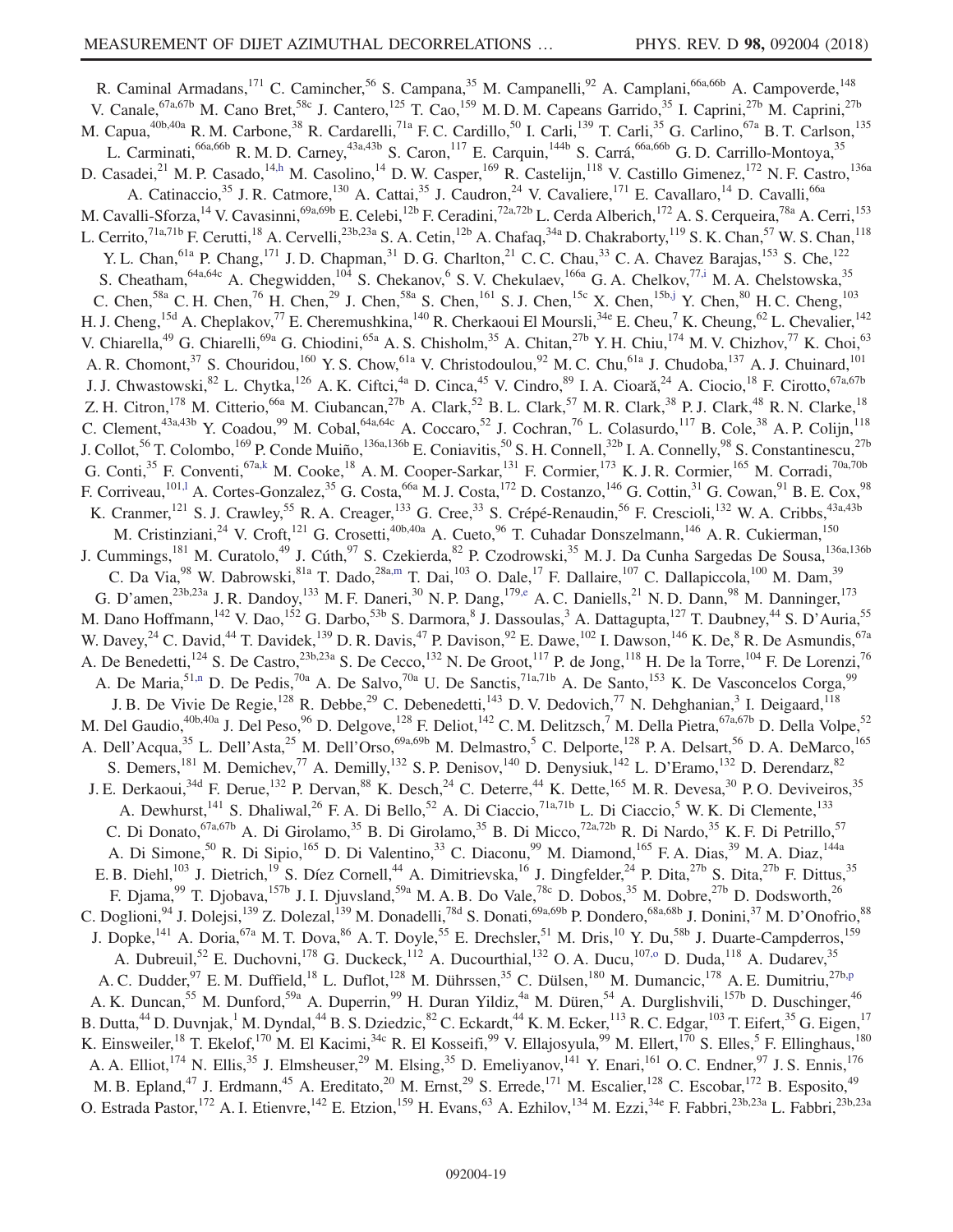<span id="page-19-8"></span><span id="page-19-7"></span><span id="page-19-6"></span><span id="page-19-5"></span><span id="page-19-4"></span><span id="page-19-3"></span><span id="page-19-2"></span><span id="page-19-1"></span><span id="page-19-0"></span>V. Fabiani,<sup>117</sup> G. Facini,<sup>92</sup> R. M. Fakhrutdinov,<sup>140</sup> S. Falciano,<sup>70a</sup> R. J. Falla,<sup>92</sup> J. Faltova,<sup>35</sup> Y. Fang,<sup>15a</sup> M. Fanti,<sup>66a,66b</sup> A. Farbin,<sup>8</sup> A. Farilla,<sup>72a</sup> C. Farina,<sup>135</sup> E.M. Farina,<sup>68a,68b</sup> T. Farooque,<sup>104</sup> S. Farrell,<sup>18</sup> S.M. Farrington,<sup>176</sup> P. Farthouat,<sup>35</sup> F. Fassi,<sup>34e</sup> P. Fassnacht,<sup>35</sup> D. Fassouliotis,<sup>9</sup> M. Faucci Giannelli,<sup>48</sup> A. Favareto,<sup>53b,53a</sup> W. J. Fawcett,<sup>131</sup> L. Fayard,<sup>128</sup> O. L. Fedin,  $^{134,q}$  $^{134,q}$  $^{134,q}$  W. Fedorko,  $^{173}$  S. Feigl,  $^{130}$  L. Feligioni,  $^{99}$  C. Feng,  $^{58b}$  E. J. Feng,  $^{35}$  M. J. Fenton,  $^{55}$  A. B. Fenyuk,  $^{140}$ L. Feremenga, <sup>8</sup> P. Fernandez Martinez, <sup>172</sup> S. Fernandez Perez, <sup>14</sup> J. Ferrando, <sup>44</sup> A. Ferrari, <sup>170</sup> P. Ferrari, <sup>118</sup> R. Ferrari, <sup>68a</sup> D. E. Ferreira de Lima,<sup>59b</sup> A. Ferrer,<sup>172</sup> D. Ferrere,<sup>52</sup> C. Ferretti,<sup>103</sup> F. Fiedler,<sup>97</sup> M. Filipuzzi,<sup>44</sup> A. Filipčič,<sup>89</sup> F. Filthaut,<sup>117</sup> M. Fincke-Keeler,<sup>174</sup> K. D. Finelli,<sup>154</sup> M. C. N. Fiolhais,<sup>136a,136[c,r](#page-29-17)</sup> L. Fiorini,<sup>172</sup> A. Fischer,<sup>2</sup> C. Fischer,<sup>14</sup> J. Fischer,<sup>180</sup> W. C. Fisher,<sup>104</sup> N. Flaschel,<sup>44</sup> I. Fleck,<sup>148</sup> P. Fleischmann,<sup>103</sup> R. R. M. Fletcher,<sup>133</sup> T. Flick,<sup>180</sup> B. M. Flierl,<sup>112</sup> L. R. Flores Castillo, <sup>61a</sup> M. J. Flowerdew, <sup>113</sup> G. T. Forcolin, <sup>98</sup> A. Formica, <sup>142</sup> F. A. Förster, <sup>14</sup> A. C. Forti, <sup>98</sup> A. G. Foster, <sup>21</sup> D. Fournier,<sup>128</sup> H. Fox,<sup>87</sup> S. Fracchia,<sup>146</sup> P. Francavilla,<sup>132</sup> M. Franchini,<sup>23b,23a</sup> S. Franchino,<sup>59a</sup> D. Francis,<sup>35</sup> L. Franconi,<sup>130</sup> M. Franklin,<sup>57</sup> M. Frate,<sup>169</sup> M. Fraternali,<sup>68a,68b</sup> D. Freeborn,<sup>92</sup> S. M. Fressard-Batraneanu,<sup>35</sup> B. Freund,<sup>107</sup> D. Froidevaux,<sup>35</sup> J. A. Frost,<sup>131</sup> C. Fukunaga,<sup>162</sup> T. Fusayasu,<sup>114</sup> J. Fuster,<sup>172</sup> O. Gabizon,<sup>158</sup> A. Gabrielli,<sup>23b,23a</sup> A. Gabrielli,<sup>18</sup> G. P. Gach,<sup>81a</sup> S. Gadatsch,<sup>35</sup> S. Gadomski,<sup>52</sup> G. Gagliardi,<sup>53b,53a</sup> L. G. Gagnon,<sup>107</sup> C. Galea,<sup>117</sup> B. Galhardo,<sup>136a,136c</sup> E. J. Gallas,<sup>131</sup> B. J. Gallop, <sup>141</sup> P. Gallus, <sup>138</sup> G. Galster, <sup>39</sup> K. K. Gan, <sup>122</sup> S. Ganguly, <sup>37</sup> Y. Gao, <sup>88</sup> Y. S. Gao, <sup>150[,f](#page-29-5)</sup> C. García, <sup>172</sup> J. E. García Navarro,<sup>172</sup> J. A. García Pascual,<sup>15a</sup> M. Garcia-Sciveres,<sup>18</sup> R. W. Gardner,<sup>36</sup> N. Garelli,<sup>150</sup> V. Garonne,<sup>130</sup> A. Gascon Bravo,<sup>44</sup> K. Gasnikova,<sup>44</sup> C. Gatti,<sup>49</sup> A. Gaudiello,<sup>53b,53a</sup> G. Gaudio,<sup>68a</sup> I. L. Gavrilenko,<sup>108</sup> C. Gay,<sup>173</sup> G. Gaycken,  $^{24}$  E. N. Gazis,  $^{10}$  C. N. P. Gee,  $^{141}$  J. Geisen,  $^{51}$  M. Geisen,  $^{97}$  M. P. Geisler,  $^{59a}$  K. Gellerstedt,  $^{43a,43b}$  C. Gemme,  $^{53b}$ M. H. Genest, <sup>56</sup> C. Geng, <sup>103</sup> S. Gentile, <sup>70a, 70b</sup> C. Gentsos, <sup>160</sup> S. George, <sup>91</sup> D. Gerbaudo, <sup>14</sup> G. Gessner, <sup>45</sup> S. Ghasemi, <sup>148</sup> M. Ghneimat,<sup>24</sup> B. Giacobbe,<sup>23b</sup> S. Giagu,<sup>70a,70b</sup> N. Giangiacomi,<sup>23b,23a</sup> P. Giannetti,<sup>69a</sup> S. M. Gibson,<sup>91</sup> M. Gignac,<sup>173</sup> M. Gilchriese,<sup>18</sup> D. Gillberg,<sup>33</sup> G. Gilles,<sup>180</sup> D. M. Gingrich,<sup>[3,d](#page-29-3)</sup> M. P. Giordani,<sup>64a,64c</sup> F. M. Giorgi,<sup>23b</sup> P. F. Giraud,<sup>142</sup> P. Giromini,<sup>57</sup> G. Giugliarelli,<sup>64a,64c</sup> D. Giugni,<sup>66a</sup> F. Giuli,<sup>131</sup> C. Giuliani,<sup>113</sup> M. Giulini,<sup>59b</sup> B. K. Gjelsten,<sup>130</sup> S. Gkaitatzis,<sup>160</sup> I. Gkialas,<sup>9[,s](#page-29-18)</sup> E. L. Gkougkousis,<sup>14</sup> P. Gkountoumis,<sup>10</sup> L. K. Gladilin,<sup>111</sup> C. Glasman,<sup>96</sup> J. Glatzer,<sup>14</sup> P. C. F. Glaysher, A. Glazov,<sup>44</sup> M. Goblirsch-Kolb,<sup>26</sup> J. Godlewski,<sup>82</sup> S. Goldfarb,<sup>102</sup> T. Golling,<sup>52</sup> D. Golubkov,<sup>140</sup> A. Gomes,<sup>136a,136b,136d</sup> R. Goncalves Gama, <sup>78b</sup> J. Goncalves Pinto Firmino Da Costa, <sup>142</sup> R. Gonçalo, <sup>136a</sup> G. Gonella, <sup>50</sup> L. Gonella, <sup>21</sup> A. Gongadze, <sup>77</sup> S. González de la Hoz,<sup>172</sup> S. Gonzalez-Sevilla,<sup>52</sup> L. Goossens,<sup>35</sup> P. A. Gorbounov,<sup>109</sup> H. A. Gordon,<sup>29</sup> I. Gorelov,<sup>116</sup> B. Gorini,<sup>35</sup> E. Gorini,<sup>65a,65b</sup> A. Gorišek,<sup>89</sup> A. T. Goshaw,<sup>47</sup> C. Gössling,<sup>45</sup> M. I. Gostkin,<sup>77</sup> C. A. Gottardo,<sup>24</sup> C. R. Goudet,<sup>128</sup> D. Goujdami,<sup>34c</sup> A. G. Goussiou,<sup>145</sup> N. Govender,<sup>32b[,t](#page-29-19)</sup> E. Gozani,<sup>158</sup> I. Grabowska-Bold,<sup>81a</sup> P. O. J. Gradin,<sup>170</sup> J. Gramling,<sup>169</sup> E. Gramstad,<sup>130</sup> S. Grancagnolo,<sup>19</sup> V. Gratchev,<sup>134</sup> P. M. Gravila,<sup>27f</sup> C. Gray,<sup>55</sup> H. M. Gray,<sup>18</sup> Z. D. Greenwood,<sup>9[3,u](#page-29-20)</sup> C. Grefe,  $24$  K. Gregersen,  $92$  I. M. Gregor,  $44$  P. Grenier,  $150$  K. Grevtsov,  $5$  J. Griffiths,  $8$  A. A. Grillo,  $143$  K. Grimm,  $87$ S. Grinstein,  $14,y$  Ph. Gris,  $37$  J.-F. Grivaz,  $128$  S. Groh,  $97$  E. Gross,  $178$  J. Grosse-Knetter,  $51$  G. C. Grossi,  $93$  Z. J. Grout,  $92$ A. Grummer,  $^{116}$  L. Guan,  $^{103}$  W. Guan,  $^{179}$  J. Guenther,  $^{35}$  F. Guescini,  $^{166a}$  D. Guest,  $^{169}$  O. Gueta,  $^{159}$  B. Gui,  $^{122}$  E. Guido,  $^{53b,53a}$ T. Guillemin,<sup>5</sup> S. Guindon,<sup>35</sup> U. Gul,<sup>55</sup> C. Gumpert,<sup>35</sup> J. Guo,<sup>58c</sup> W. Guo,<sup>103</sup> Y. Guo,<sup>58a[,w](#page-29-22)</sup> R. Gupta,<sup>41</sup> S. Gupta,<sup>131</sup> S. Gurbuz,<sup>12c</sup> G. Gustavino,<sup>124</sup> B. J. Gutelman,<sup>158</sup> P. Gutierrez,<sup>124</sup> N. G. Gutierrez Ortiz,<sup>92</sup> C. Gutschow,<sup>92</sup> C. Guyot,<sup>142</sup> M. P. Guzik,<sup>81a</sup> C. Gwenlan,<sup>131</sup> C. B. Gwilliam,<sup>88</sup> A. Haas,<sup>121</sup> C. Haber,<sup>18</sup> H. K. Hadavand,<sup>8</sup> N. Haddad,<sup>34e</sup> A. Hadef,<sup>99</sup> S. Hageböck,<sup>24</sup> M. Hagihara,<sup>167</sup> H. Hakobyan,<sup>182[,a](#page-29-0)</sup> M. Haleem,<sup>44</sup> J. Haley,<sup>125</sup> G. Halladjian,<sup>104</sup> G.D. Hallewell,<sup>99</sup> K. Hamacher,<sup>180</sup> P. Hamal,<sup>126</sup> K. Hamano,<sup>174</sup> A. Hamilton,<sup>32a</sup> G. N. Hamity,<sup>146</sup> P. G. Hamnett,<sup>44</sup> L. Han,<sup>58a</sup> S. Han,<sup>15d</sup> K. Hanagaki,<sup>7[9,x](#page-29-23)</sup> K. Hanawa,<sup>161</sup> M. Hance,<sup>143</sup> B. Haney,<sup>133</sup> P. Hanke,<sup>59a</sup> J. B. Hansen,<sup>39</sup> J. D. Hansen,<sup>39</sup> M. C. Hansen,<sup>24</sup> P. H. Hansen,<sup>39</sup> K. Hara,<sup>167</sup> A. S. Hard,<sup>179</sup> T. Harenberg,<sup>180</sup> F. Hariri,<sup>128</sup> S. Harkusha,<sup>105</sup> P. F. Harrison,<sup>176</sup> N. M. Hartmann,<sup>112</sup> Y. Hasegawa,<sup>147</sup> A. Hasib,<sup>48</sup> S. Hassani,<sup>142</sup> S. Haug,<sup>20</sup> R. Hauser,<sup>104</sup> L. Hauswald,<sup>46</sup> L. B. Havener,<sup>38</sup> M. Havranek,<sup>138</sup> C. M. Hawkes,<sup>21</sup> R. J. Hawkings,<sup>35</sup> D. Hayakawa,<sup>163</sup> D. Hayden,<sup>104</sup> C. P. Hays,<sup>131</sup> J. M. Hays,<sup>90</sup> H. S. Hayward,<sup>88</sup> S. J. Haywood,<sup>141</sup> S. J. Head,<sup>21</sup> T. Heck,<sup>97</sup> V. Hedberg,<sup>94</sup> L. Heelan,<sup>8</sup> S. Heer,<sup>24</sup> K. K. Heidegger,<sup>50</sup> S. Heim,<sup>44</sup> T. Heim,<sup>18</sup> B. Heinemann,<sup>4[4,y](#page-29-24)</sup> J.J. Heinrich,<sup>112</sup> L. Heinrich,<sup>121</sup> C. Heinz,<sup>54</sup> J. Hejbal,<sup>137</sup> L. Helary,<sup>35</sup> A. Held,<sup>173</sup> S. Hellman,<sup>43a,43b</sup> C. Helsens,  $35$  R. C. W. Henderson,  $87$  Y. Heng,  $179$  S. Henkelmann,  $173$  A. M. Henriques Correia,  $35$  S. Henrot-Versille,  $128$ G. H. Herbert,  $^{19}$  H. Herde,  $^{26}$  V. Herget,  $^{175}$  Y. Hernández Jiménez,  $^{32c}$  H. Herr,  $^{97}$  G. Herten,  $^{50}$  R. Hertenberger,  $^{112}$  L. Hervas,  $^{35}$ T. C. Herwig,<sup>133</sup> G. G. Hesketh,<sup>92</sup> N. P. Hessey,<sup>166a</sup> J. W. Hetherly,<sup>41</sup> S. Higashino,<sup>79</sup> E. Higón-Rodriguez,<sup>172</sup> K. Hildebrand,  $36$  E. Hill,  $174$  J. C. Hill,  $31$  K. H. Hiller,  $44$  S. J. Hillier,  $21$  M. Hils,  $46$  I. Hinchliffe,  $18$  M. Hirose,  $50$ D. Hirschbuehl,<sup>180</sup> B. Hiti,<sup>89</sup> O. Hladik,<sup>137</sup> X. Hoad,<sup>48</sup> J. Hobbs,<sup>152</sup> N. Hod,<sup>166a</sup> M. C. Hodgkinson,<sup>146</sup> P. Hodgson,<sup>146</sup> A. Hoecker,<sup>35</sup> M. R. Hoeferkamp,<sup>116</sup> F. Hoenig,<sup>112</sup> D. Hohn,<sup>24</sup> T. R. Holmes,<sup>36</sup> M. Homann,<sup>45</sup> S. Honda,<sup>167</sup> T. Honda,<sup>79</sup> T. M. Hong,<sup>135</sup> B. H. Hooberman,<sup>171</sup> W. H. Hopkins,<sup>127</sup> Y. Horii,<sup>115</sup> A. J. Horton,<sup>149</sup> J-Y. Hostachy,<sup>56</sup> A. Hostiuc,<sup>145</sup>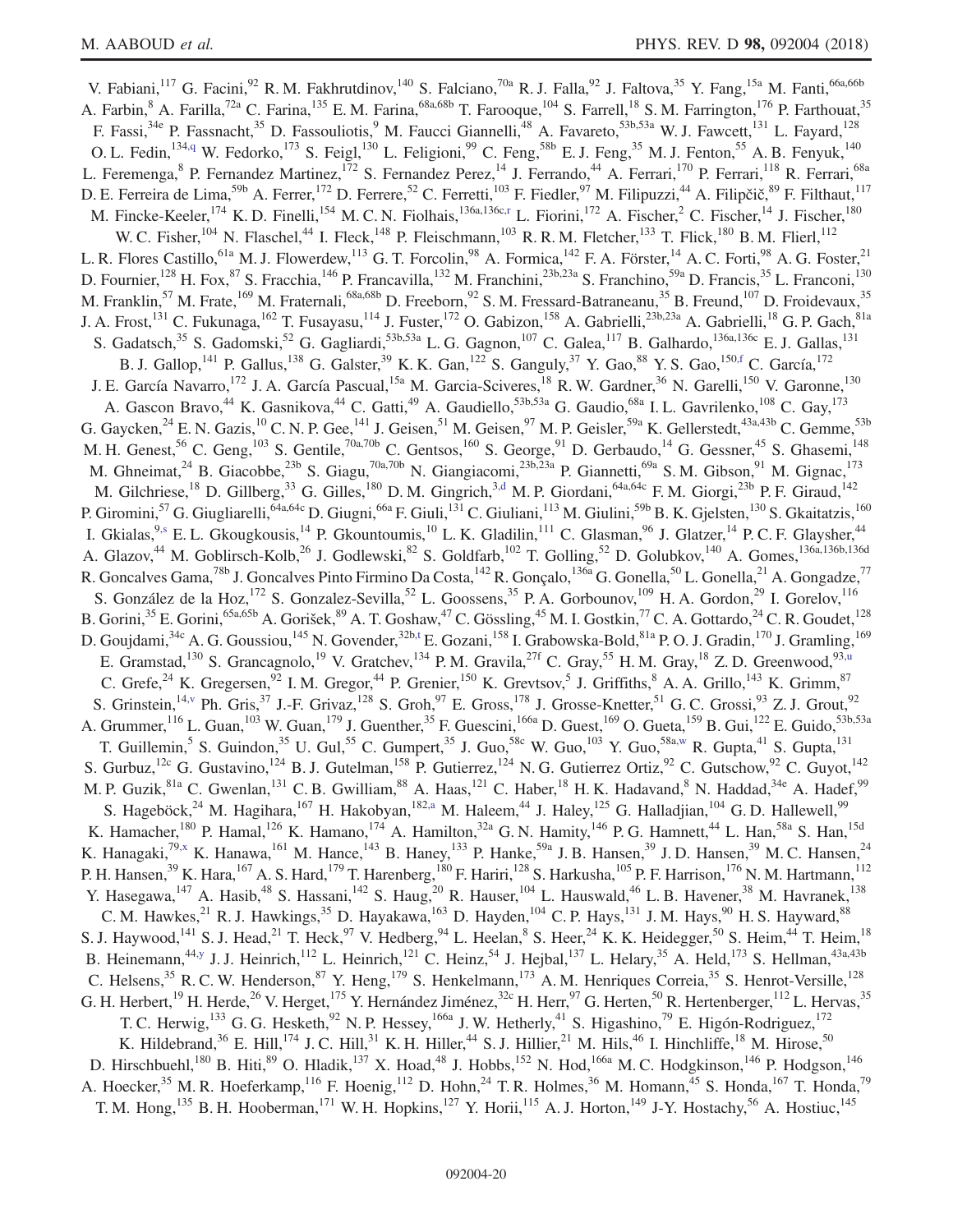<span id="page-20-5"></span><span id="page-20-4"></span><span id="page-20-3"></span><span id="page-20-2"></span><span id="page-20-1"></span><span id="page-20-0"></span>S. Hou,<sup>155</sup> A. Hoummada,<sup>34a</sup> J. Howarth,<sup>98</sup> J. Hoya,<sup>86</sup> M. Hrabovsky,<sup>126</sup> J. Hrdinka,<sup>35</sup> I. Hristova,<sup>19</sup> J. Hrivnac,<sup>128</sup> A. Hrynevich,<sup>106</sup> T. Hryn'ova,<sup>5</sup> P. J. Hsu,<sup>62</sup> S.-C. Hsu,<sup>145</sup> Q. Hu,<sup>58a</sup> S. Hu,<sup>58c</sup> Y. Huang,<sup>15a</sup> Z. Hubacek,<sup>138</sup> F. Hubaut,<sup>99</sup> F. Huegging,<sup>24</sup> T. B. Huffman,<sup>131</sup> E. W. Hughes,<sup>38</sup> G. Hughes,<sup>87</sup> M. Huhtinen,<sup>35</sup> R. F. H. Hunter,<sup>33</sup> P. Huo,<sup>152</sup> N. Huseynov,<sup>77[,c](#page-29-2)</sup> J. Huston,<sup>104</sup> J. Huth,<sup>57</sup> R. Hyneman,<sup>103</sup> G. Iacobucci,<sup>52</sup> G. Iakovidis,<sup>29</sup> I. Ibragimov,<sup>148</sup> L. Iconomidou-Fayard,<sup>128</sup> Z. Idrissi,<sup>34e</sup> P. Iengo,<sup>35</sup> O. Igonkina,<sup>118[,z](#page-29-25)</sup> T. Iizawa,<sup>177</sup> Y. Ikegami,<sup>79</sup> M. Ikeno,<sup>79</sup> Y. Ilchenko,<sup>11</sup> D. Iliadis,<sup>160</sup> N. Ilic,<sup>150</sup> F. Iltzsche,<sup>46</sup> G. Introzzi,<sup>68a,68b</sup> P. Ioannou,<sup>9[,a](#page-29-0)</sup> M. Iodice,<sup>72a</sup> K. Iordanidou,<sup>38</sup> V. Ippolito,<sup>57</sup> M. F. Isacson,<sup>170</sup> N. Ishijima,<sup>129</sup> M. Ishino,<sup>161</sup> M. Ishitsuka,<sup>163</sup> C. Issever,<sup>131</sup> S. Istin,<sup>12c[,aa](#page-29-26)</sup> F. Ito,<sup>167</sup> J. M. Iturbe Ponce,<sup>61a</sup> R. Iuppa,<sup>73a,73b</sup> H. Iwasaki,<sup>79</sup> J. M. Izen,<sup>42</sup> V. Izzo,<sup>67a</sup> S. Jabbar,<sup>3</sup> P. Jackson,<sup>1</sup> R. M. Jacobs,<sup>24</sup> V. Jain,<sup>2</sup> K. B. Jakobi,<sup>97</sup> K. Jakobs,  $^{50}$  S. Jakobsen,  $^{74}$  T. Jakoubek,  $^{137}$  D. O. Jamin,  $^{125}$  D. K. Jana,  $^{93}$  R. Jansky,  $^{52}$  J. Janssen,  $^{24}$  M. Janus,  $^{51}$  P. A. Janus,  $^{81a}$ G. Jarlskog,  $94$  N. Javadov,  $77$ , C. Javůrek,  $50$  M. Javurkova,  $50$  F. Jeanneau,  $^{142}$  L. Jeanty,  $^{18}$  J. Jejelava,  $^{157a,bb}$  $^{157a,bb}$  $^{157a,bb}$  A. Jelinskas,  $^{176}$ P. Jenni,<sup>5[0,cc](#page-29-28)</sup> C. Jeske,<sup>176</sup> S. Jézéquel,<sup>5</sup> H. Ji,<sup>179</sup> J. Jia,<sup>152</sup> H. Jiang,<sup>76</sup> Y. Jiang,<sup>58a</sup> Z. Jiang,<sup>150[,dd](#page-29-29)</sup> S. Jiggins,<sup>92</sup> J. Jimenez Pena,<sup>172</sup> S. Jin,<sup>15a</sup> A. Jinaru,<sup>27b</sup> O. Jinnouchi,<sup>163</sup> H. Jivan,<sup>32c</sup> P. Johansson,<sup>146</sup> K. A. Johns,<sup>7</sup> C. A. Johnson,<sup>63</sup> W. J. Johnson,<sup>145</sup> K. Jon-And,<sup>43a,43b</sup> R. W. L. Jones,<sup>87</sup> S. D. Jones,<sup>153</sup> S. Jones,<sup>7</sup> T. J. Jones,<sup>88</sup> J. Jongmanns,<sup>59a</sup> P. M. Jorge,<sup>136a,136b</sup> J. Jovicevic,<sup>166a</sup> X. Ju,<sup>179</sup> A. Juste Rozas,<sup>14[,v](#page-29-21)</sup> A. Kaczmarska,<sup>82</sup> M. Kado,<sup>128</sup> H. Kagan,<sup>122</sup> M. Kagan,<sup>150</sup> S. J. Kahn,<sup>99</sup> T. Kaji,<sup>177</sup> E. Kajomovitz,<sup>158</sup> C. W. Kalderon,<sup>94</sup> A. Kaluza,<sup>97</sup> S. Kama,<sup>41</sup> A. Kamenshchikov,<sup>140</sup> N. Kanaya,<sup>161</sup> L. Kanjir,<sup>89</sup> V. A. Kantserov,<sup>110</sup> J. Kanzaki,<sup>79</sup> B. Kaplan,<sup>121</sup> L. S. Kaplan,<sup>179</sup> D. Kar,<sup>32c</sup> K. Karakostas,<sup>10</sup> N. Karastathis,<sup>10</sup> M. J. Kareem, <sup>166b</sup> E. Karentzos, <sup>10</sup> S. N. Karpov, <sup>77</sup> Z. M. Karpova, <sup>77</sup> K. Karthik, <sup>121</sup> V. Kartvelishvili, <sup>87</sup> A. N. Karyukhin, <sup>140</sup> K. Kasahara,<sup>167</sup> L. Kashif,<sup>179</sup> R. D. Kass,<sup>122</sup> A. Kastanas,<sup>151</sup> Y. Kataoka,<sup>161</sup> C. Kato,<sup>161</sup> A. Katre,<sup>52</sup> J. Katzy,<sup>44</sup> K. Kawade,<sup>80</sup> K. Kawagoe,<sup>85</sup> T. Kawamoto,<sup>161</sup> G. Kawamura,<sup>51</sup> E. F. Kay,<sup>88</sup> V. F. Kazanin,<sup>120b,120a</sup> R. Keeler,<sup>174</sup> R. Kehoe,<sup>41</sup> J. S. Keller,<sup>33</sup> E. Kellermann,<sup>94</sup> J. J. Kempster,<sup>91</sup> J. Kendrick,<sup>21</sup> H. Keoshkerian,<sup>165</sup> O. Kepka,<sup>137</sup> S. Kersten,<sup>180</sup> B. P. Kerševan,<sup>89</sup> R. A. Keyes,<sup>101</sup> M. Khader,<sup>171</sup> F. Khalil-Zada,<sup>13</sup> A. Khanov,<sup>125</sup> A. G. Kharlamov,<sup>120b,120a</sup> T. Kharlamova,<sup>120b,120a</sup> A. Khodinov,<sup>164</sup> T. J. Khoo,<sup>52</sup> V. Khovanskiy,<sup>10[9,a](#page-29-0)</sup> E. Khramov,<sup>77</sup> J. Khubua,<sup>157b</sup> S. Kido,<sup>80</sup> C. R. Kilby,<sup>91</sup> H. Y. Kim,<sup>8</sup> S. H. Kim,  $^{167}$  Y. K. Kim,  $^{36}$  N. Kimura,  $^{160}$  O. M. Kind,  $^{19}$  B. T. King,  $^{88}$  D. Kirchmeier,  $^{46}$  J. Kirk,  $^{141}$  A. E. Kiryunin,  $^{113}$ T. Kishimoto,<sup>161</sup> D. Kisielewska,<sup>81a</sup> V. Kitali,<sup>44</sup> O. Kivernyk,<sup>5</sup> E. Kladiva,<sup>28b[,a](#page-29-0)</sup> T. Klapdor-Kleingrothaus,<sup>50</sup> M. H. Klein,<sup>103</sup> M. Klein,<sup>88</sup> U. Klein,<sup>88</sup> K. Kleinknecht,<sup>97</sup> P. Klimek,<sup>119</sup> A. Klimentov,<sup>29</sup> R. Klingenberg,<sup>4[5,a](#page-29-0)</sup> T. Klingl,<sup>24</sup> T. Klioutchnikova,<sup>35</sup> P. Kluit,<sup>118</sup> S. Kluth,<sup>113</sup> E. Kneringer,<sup>74</sup> E. B. F. G. Knoops,<sup>99</sup> A. Knue,<sup>113</sup> A. Kobayashi,<sup>161</sup> D. Kobayashi,<sup>85</sup> T. Kobayashi,<sup>161</sup> M. Kobel,<sup>46</sup> M. Kocian,<sup>150</sup> P. Kodys,<sup>139</sup> T. Koffas,<sup>33</sup> E. Koffeman,<sup>118</sup> M. K. Köhler,<sup>178</sup> N. M. Köhler, 113 T. Koi, 150 M. Kolb, <sup>59b</sup> I. Koletsou, 5A. A. Komar, <sup>108[,a](#page-29-0)</sup> T. Kondo, <sup>79</sup> N. Kondrashova, <sup>58c</sup> K. Köneke, <sup>50</sup> A. C. König,<sup>117</sup> T. Kono,<sup>79[,ee](#page-29-30)</sup> R. Konoplich,<sup>12[1,ff](#page-29-31)</sup> N. Konstantinidis,<sup>92</sup> R. Kopeliansky,<sup>63</sup> S. Koperny,<sup>81a</sup> A. K. Kopp,<sup>50</sup> K. Korcyl,<sup>82</sup> K. Kordas,<sup>160</sup> A. Korn,<sup>92</sup> A. A. Korol,<sup>120b,120a[,gg](#page-29-32)</sup> I. Korolkov,<sup>14</sup> E. V. Korolkova,<sup>146</sup> O. Kortner,<sup>113</sup> S. Kortner,<sup>113</sup> T. Kosek,<sup>139</sup> V. V. Kostyukhin,<sup>24</sup> A. Kotwal,<sup>47</sup> A. Koulouris,<sup>10</sup> A. Kourkoumeli-Charalampidi,<sup>68a,68b</sup> C. Kourkoumelis,<sup>9</sup> E. Kourlitis,<sup>146</sup> V. Kouskoura,<sup>29</sup> A. B. Kowalewska,<sup>82</sup> R. Kowalewski,<sup>174</sup> T. Z. Kowalski,<sup>81a</sup> C. Kozakai,<sup>161</sup> W. Kozanecki,<sup>142</sup> A. S. Kozhin,<sup>140</sup> V. A. Kramarenko,<sup>111</sup> G. Kramberger,<sup>89</sup> D. Krasnopevtsev,<sup>110</sup> M. W. Krasny,<sup>132</sup> A. Krasznahorkay,<sup>35</sup> D. Krauss,<sup>113</sup> J. A. Kremer,<sup>81a</sup> J. Kretzschmar,<sup>88</sup> K. Kreutzfeldt,<sup>54</sup> P. Krieger,<sup>165</sup> K. Krizka,<sup>18</sup> K. Kroeninger,<sup>45</sup> H. Kroha,<sup>113</sup> J. Kroll,<sup>137</sup> J. Kroll,<sup>133</sup> J. Kroseberg,<sup>24</sup> J. Krstic,<sup>16</sup> U. Kruchonak,<sup>77</sup> H. Krüger,<sup>24</sup> N. Krumnack,<sup>76</sup> M. C. Kruse,<sup>47</sup> T. Kubota,<sup>102</sup> H. Kucuk,<sup>92</sup> S. Kuday,<sup>4b</sup> J. T. Kuechler,<sup>180</sup> S. Kuehn,<sup>35</sup> A. Kugel,<sup>59a</sup> F. Kuger,<sup>175</sup> T. Kuhl,<sup>44</sup> V. Kukhtin,<sup>77</sup> R. Kukla,<sup>99</sup> Y. Kulchitsky,<sup>105</sup> S. Kuleshov,<sup>144b</sup> Y. P. Kulinich,<sup>171</sup> M. Kuna,<sup>70a,70b</sup> T. Kunigo,<sup>83</sup> A. Kupco,<sup>137</sup> T. Kupfer,<sup>45</sup> O. Kuprash,<sup>159</sup> H. Kurashige,<sup>80</sup> L. L. Kurchaninov,<sup>166a</sup> Y. A. Kurochkin,<sup>105</sup> M. G. Kurth,<sup>15d</sup> E. S. Kuwertz,<sup>174</sup> M. Kuze,<sup>163</sup> J. Kvita,<sup>126</sup> T. Kwan,<sup>174</sup> D. Kyriazopoulos,<sup>146</sup> A. La Rosa,<sup>113</sup> J. L. La Rosa Navarro,<sup>78d</sup> L. La Rotonda,<sup>40b,40a</sup> F. La Ruffa,<sup>40b,40a</sup> C. Lacasta,<sup>172</sup> F. Lacava,<sup>70a,70b</sup> J. Lacey,<sup>44</sup> D. P. J. Lack,<sup>98</sup> H. Lacker,<sup>19</sup> D. Lacour,<sup>132</sup> E. Ladygin,<sup>77</sup> R. Lafaye,<sup>5</sup> B. Laforge,<sup>132</sup> T. Lagouri,<sup>32c</sup> S. Lai,<sup>51</sup> S. Lammers,<sup>63</sup> W. Lampl,<sup>7</sup> E. Lançon,<sup>29</sup> U. Landgraf,<sup>50</sup> M. P. J. Landon,<sup>90</sup> M. C. Lanfermann,<sup>52</sup> V. S. Lang,<sup>44</sup> J. C. Lange,<sup>14</sup> R. J. Langenberg,<sup>35</sup> A. J. Lankford,<sup>169</sup> F. Lanni,<sup>29</sup> K. Lantzsch,<sup>24</sup> M. C. Langenberg,<sup>35</sup> A. J. Lankford,<sup>169</sup> F. Lanni,<sup>29</sup> K. Lantzsch,<sup>24</sup> A. Lanza,<sup>68a</sup> A. Lapertosa,<sup>53b,53a</sup> S. Laplace,<sup>132</sup> J. F. Laporte,<sup>142</sup> T. Lari,<sup>66a</sup> F. Lasagni Manghi,<sup>23b,23a</sup> M. Lassnig,<sup>35</sup> T. S. Lau,<sup>61a</sup> P. Laurelli,<sup>49</sup> W. Lavrijsen,<sup>18</sup> A. T. Law,<sup>143</sup> P. Laycock,<sup>88</sup> T. Lazovich,<sup>57</sup> M. Lazzaroni,<sup>66a,66b</sup> B. Le,<sup>102</sup> O. Le Dortz,<sup>132</sup> E. Le Guirriec,<sup>99</sup> E. P. Le Quilleuc,<sup>142</sup> M. LeBlanc,<sup>174</sup> T. LeCompte,<sup>6</sup> F. Ledroit-Guillon,<sup>56</sup> C. A. Lee,<sup>29</sup> G. R. Lee,<sup>144a</sup> L. Lee,<sup>57</sup> S. C. Lee,<sup>155</sup> B. Lefebvre,<sup>101</sup> G. Lefebvre,<sup>132</sup> M. Lefebvre,<sup>174</sup> F. Legger,<sup>112</sup> C. Leggett,<sup>18</sup> G. Lehmann Miotto,<sup>35</sup> X. Lei,<sup>7</sup> W. A. Leight,<sup>44</sup> M. A. L. Leite,<sup>78d</sup> R. Leitner,<sup>139</sup> D. Lellouch,<sup>178</sup> B. Lemmer,<sup>51</sup> K. J. C. Leney,  $92$  T. Lenz,  $24$  B. Lenzi,  $35$  R. Leone,  $7$  S. Leone,  $99$ <sup>a</sup> C. Leonidopoulos,  $48$  G. Lerner,  $153$  C. Leroy,  $107$  R. Les,  $165$ A. A. J. Lesage,<sup>142</sup> C. G. Lester,<sup>31</sup> M. Levchenko,<sup>134</sup> J. Levêque,<sup>5</sup> D. Levin,<sup>103</sup> L. J. Levinson,<sup>178</sup> M. Levy,<sup>21</sup> D. Lewis,<sup>90</sup>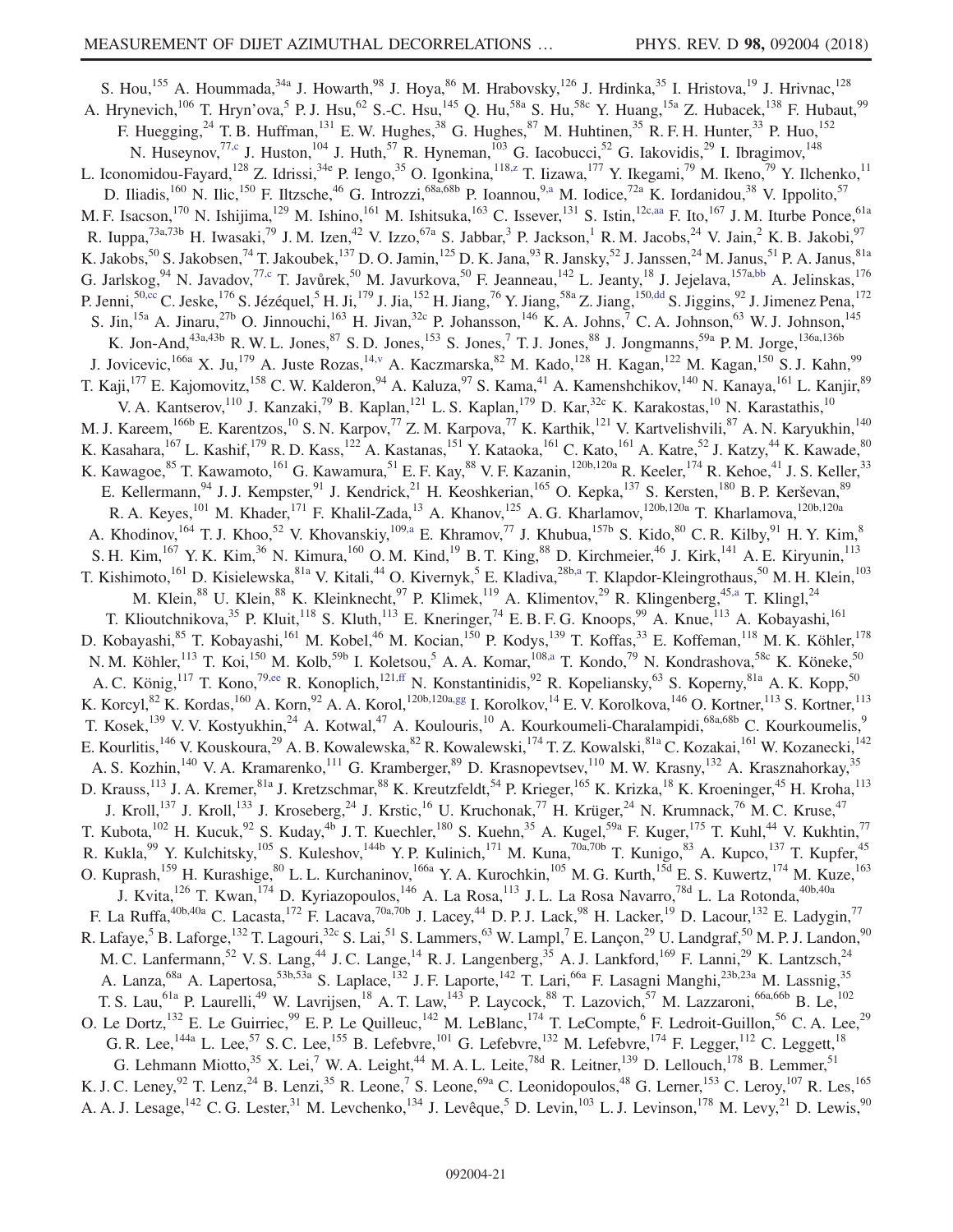<span id="page-21-5"></span><span id="page-21-4"></span><span id="page-21-3"></span><span id="page-21-2"></span><span id="page-21-1"></span><span id="page-21-0"></span>B. Li,<sup>58a[,w](#page-29-22)</sup> C-Q. Li,<sup>58[a,hh](#page-29-33)</sup> H. Li,<sup>152</sup> L. Li,<sup>58c</sup> Q. Li,<sup>15d</sup> Q. Y. Li,<sup>58a</sup> S. Li,<sup>47</sup> X. Li,<sup>58c</sup> Y. Li,<sup>148</sup> Z. Liang,<sup>15a</sup> B. Liberti,<sup>71a</sup> A. Liblong,  $^{165}$  K. Lie,  $^{61c}$  J. Liebal,  $^{24}$  W. Liebig,  $^{17}$  A. Limosani,  $^{154}$  C. Y. Lin,  $^{31}$  K. Lin,  $^{104}$  S. C. Lin,  $^{156}$  T. H. Lin,  $^{97}$ R. A. Linck,<sup>63</sup> B. E. Lindquist,<sup>152</sup> A. L. Lionti,<sup>52</sup> E. Lipeles,<sup>133</sup> A. Lipniacka,<sup>17</sup> M. Lisovyi,<sup>59b</sup> T. M. Liss,<sup>17[1,ii](#page-29-34)</sup> A. Lister,<sup>173</sup> A. M. Litke, <sup>143</sup> B. Liu, <sup>76</sup> H. B. Liu, <sup>29</sup> H. Liu, <sup>103</sup> J. B. Liu, <sup>58a</sup> J. K. K. Liu, <sup>131</sup> J. Liu, <sup>58b</sup> K. Liu, <sup>99</sup> L. Liu, <sup>171</sup> M. Liu, <sup>58a</sup> Y. L. Liu,<sup>58a</sup> Y. W. Liu,<sup>58a</sup> M. Livan,<sup>68a,68b</sup> A. Lleres,<sup>56</sup> J. Llorente Merino,<sup>15a</sup> S. L. Lloyd,<sup>90</sup> C. Y. Lo,<sup>61b</sup> F. Lo Sterzo,<sup>41</sup> E. M. Lobodzinska,<sup>44</sup> P. Loch,<sup>7</sup> F. K. Loebinger,<sup>98</sup> K. M. Loew,<sup>26</sup> T. Lohse,<sup>19</sup> K. Lohwasser,<sup>146</sup> M. Lokajicek,<sup>137</sup> B. A. Long,<sup>25</sup> J. D. Long,<sup>171</sup> R. E. Long,<sup>87</sup> L. Longo,<sup>65a,65b</sup> K. A. Looper,<sup>122</sup> J. A. Lopez,<sup>144b</sup> I. Lopez Paz,<sup>14</sup> A. Lopez Solis,<sup>132</sup> J. Lorenz,<sup>112</sup> N. Lorenzo Martinez,<sup>5</sup> M. Losada,<sup>22</sup> P. J. Lösel,<sup>112</sup> A. Lösle,<sup>50</sup> X. Lou,<sup>15a</sup> A. Lounis,<sup>128</sup> J. Love, P. A. Love, <sup>87</sup> H. Lu,<sup>61a</sup> N. Lu,<sup>103</sup> Y. J. Lu,<sup>62</sup> H. J. Lubatti,<sup>145</sup> C. Luci,<sup>70a,70b</sup> A. Lucotte,<sup>56</sup> C. Luedtke,<sup>50</sup> F. Luehring,<sup>63</sup> W. Lukas,<sup>74</sup> L. Luminari,<sup>70a</sup> O. Lundberg,<sup>43a,43b</sup> B. Lund-Jensen,<sup>151</sup> M. S. Lutz,<sup>100</sup> P. M. Luzi,<sup>132</sup> D. Lynn,<sup>29</sup> R. Lysak,<sup>137</sup> E. Lytken,<sup>94</sup> F. Lyu,<sup>15a</sup> V. Lyubushkin,<sup>77</sup> H. Ma,<sup>29</sup> L. L. Ma,<sup>58b</sup> Y. Ma,<sup>58b</sup> G. Maccarrone,<sup>49</sup> A. Macchiolo,<sup>113</sup> C. M. Macdonald,<sup>146</sup> J. Machado Miguens,<sup>133,136b</sup> D. Madaffari,<sup>172</sup> R. Madar,<sup>37</sup> W. F. Mader,<sup>46</sup> A. Madsen,<sup>44</sup> N. Madysa,<sup>46</sup> J. Maeda, <sup>80</sup> S. Maeland, <sup>17</sup> T. Maeno, <sup>29</sup> A. S. Maevskiy, <sup>111</sup> V. Magerl, <sup>50</sup> C. Maiani, <sup>128</sup> C. Maidantchik, <sup>78b</sup> T. Maier, <sup>112</sup> A. Maio,<sup>136a,136b,136d</sup> O. Majersky,<sup>28a</sup> S. Majewski,<sup>127</sup> Y. Makida,<sup>79</sup> N. Makovec,<sup>128</sup> B. Malaescu,<sup>132</sup> Pa. Malecki,<sup>82</sup> V. P. Maleev,<sup>134</sup> F. Malek,<sup>56</sup> U. Mallik,<sup>75</sup> D. Malon,<sup>6</sup> C. Malone,<sup>31</sup> S. Maltezos,<sup>10</sup> S. Malyukov,<sup>35</sup> J. Mamuzic,<sup>172</sup> G. Mancini,<sup>49</sup> I. Mandić,<sup>89</sup> J. Maneira,<sup>136a,136b</sup> L. Manhaes de Andrade Filho,<sup>78a</sup> J. Manjarres Ramos,<sup>46</sup> K. H. Mankinen,<sup>94</sup> A. Mann,<sup>112</sup> A. Manousos,<sup>35</sup> B. Mansoulie,<sup>142</sup> J.D. Mansour,<sup>15a</sup> R. Mantifel,<sup>101</sup> M. Mantoani,<sup>51</sup> S. Manzoni,<sup>66a,66b</sup> L. Mapelli,<sup>35</sup> G. Marceca,<sup>30</sup> L. March,<sup>52</sup> L. Marchese,<sup>131</sup> G. Marchiori,<sup>132</sup> M. Marcisovsky,<sup>137</sup> C. A. Marin Tobon,<sup>35</sup> M. Marjanovic,<sup>37</sup> D. E. Marley,<sup>103</sup> F. Marroquim,<sup>78b</sup> S. P. Marsden,<sup>98</sup> Z. Marshall,<sup>18</sup> M. U. F. Martensson,<sup>170</sup> S. Marti-Garcia,<sup>172</sup> C. B. Martin,<sup>122</sup> T. A. Martin,<sup>176</sup> V. J. Martin,<sup>48</sup> B. Martin dit Latour,<sup>17</sup> M. Martinez,<sup>1[4,v](#page-29-21)</sup> V. I. Martinez Outschoorn,<sup>171</sup> S. Martin-Haugh,<sup>141</sup> V. S. Martoiu,<sup>27b</sup> A. C. Martyniuk,<sup>92</sup> A. Marzin,<sup>35</sup> L. Masetti,<sup>97</sup> T. Mashimo, <sup>161</sup> R. Mashinistov, <sup>108</sup> J. Masik, <sup>98</sup> A. L. Maslennikov, <sup>120b,120a</sup> L. H. Mason, <sup>102</sup> L. Massa, <sup>71a,71b</sup> P. Mastrandrea, 5 A. Mastroberardino, <sup>40b,40a</sup> T. Masubuchi, <sup>161</sup> P. Mättig, <sup>180</sup> J. Maurer, <sup>27b</sup> B. Maček, <sup>89</sup> S. J. Maxfield, <sup>88</sup> D. A. Maximov, <sup>120b,120a</sup> R. Mazini,<sup>155</sup> I. Maznas,<sup>160</sup> S. M. Mazza,<sup>66a,66b</sup> N. C. Mc Fadden,<sup>116</sup> G. Mc Goldrick,<sup>165</sup> S. P. Mc Kee,<sup>103</sup> A. McCarn,<sup>103</sup> R. L. McCarthy,<sup>152</sup> T. G. McCarthy,<sup>113</sup> L. I. McClymont,<sup>92</sup> E. F. McDonald,<sup>102</sup> J. A. Mcfayden,<sup>35</sup> G. Mchedlidze,<sup>51</sup> S. J. McMahon,<sup>141</sup> P. C. McNamara,<sup>102</sup> C. J. McNicol,<sup>176</sup> R. A. McPherson,<sup>174,1</sup> S. Meehan,<sup>145</sup> T. M. Megy,<sup>50</sup> S. Mehlhase,<sup>112</sup> A. Mehta,<sup>88</sup> T. Meideck,<sup>56</sup> B. Meirose,<sup>42</sup> D. Melini,<sup>17[2,jj](#page-29-35)</sup> B. R. Mellado Garcia,<sup>32c</sup> J. D. Mellenthin,<sup>51</sup> M. Melo,<sup>28a</sup> F. Meloni,<sup>20</sup> A. Melzer,<sup>24</sup> S. B. Menary,<sup>98</sup> L. Meng,<sup>88</sup> X. T. Meng,<sup>103</sup> A. Mengarelli,<sup>23b,23a</sup> S. Menke,<sup>113</sup> E. Meoni,<sup>40b,40a</sup> S. Mergelmeyer,<sup>19</sup> C. Merlassino,<sup>20</sup> P. Mermod,<sup>52</sup> L. Merola,<sup>67a,67b</sup> C. Meroni,<sup>66a</sup> F. S. Merritt,<sup>36</sup> A. Messina,<sup>70a,70b</sup> J. Metcalfe, <sup>6</sup> A. S. Mete,<sup>169</sup> C. Meyer,<sup>133</sup> J. Meyer,<sup>118</sup> J-P. Meyer,<sup>142</sup> H. Meyer Zu Theenhausen,<sup>59a</sup> F. Miano,<sup>153</sup> R. P. Middleton, <sup>141</sup> S. Miglioranzi, <sup>53b, 53a</sup> L. Mijović, <sup>48</sup> G. Mikenberg, <sup>178</sup> M. Mikestikova, <sup>137</sup> M. Mikuž, <sup>89</sup> M. Milesi, <sup>102</sup> A. Milic,<sup>165</sup> D. A. Millar,<sup>90</sup> D. W. Miller,<sup>36</sup> C. Mills,<sup>48</sup> A. Milov,<sup>178</sup> D. A. Milstead,<sup>43a,43b</sup> A. A. Minaenko,<sup>140</sup> Y. Minami,<sup>161</sup> I. A. Minashvili,<sup>157b</sup> A. I. Mincer,<sup>121</sup> B. Mindur,<sup>81a</sup> M. Mineev,<sup>77</sup> Y. Minegishi,<sup>161</sup> Y. Ming,<sup>179</sup> L. M. Mir,<sup>14</sup> A. Mirto,<sup>65a,65b</sup> K. P. Mistry,<sup>133</sup> T. Mitani,<sup>177</sup> J. Mitrevski,<sup>112</sup> V. A. Mitsou,<sup>172</sup> A. Miucci,<sup>20</sup> P. S. Miyagawa,<sup>146</sup> A. Mizukami,<sup>79</sup> J. U. Mjörnmark,<sup>94</sup> T. Mkrtchyan,<sup>182</sup> M. Mlynarikova,<sup>139</sup> T. Moa,<sup>43a,43b</sup> K. Mochizuki,<sup>107</sup> P. Mogg,<sup>50</sup> S. Mohapatra,<sup>38</sup> S. Molander,<sup>43a,43b</sup> R. Moles-Valls,<sup>24</sup> M. C. Mondragon,<sup>104</sup> K. Mönig,<sup>44</sup> J. Monk,<sup>39</sup> E. Monnier,<sup>99</sup> A. Montalbano,<sup>152</sup> J. Montejo Berlingen,<sup>35</sup> F. Monticelli,<sup>86</sup> S. Monzani,<sup>66a</sup> R. W. Moore,<sup>3</sup> N. Morange,<sup>128</sup> D. Moreno,<sup>22</sup> M. Moreno Llácer,<sup>35</sup> P. Morettini,<sup>53b</sup> S. Morgenstern,<sup>35</sup> D. Mori,<sup>149</sup> T. Mori,<sup>161</sup> M. Morii,<sup>57</sup> M. Morinaga,<sup>177</sup> V. Morisbak,<sup>130</sup> A. K. Morley,<sup>35</sup> G. Mornacchi,<sup>35</sup> J. D. Morris,<sup>90</sup> L. Morvaj,<sup>152</sup> P. Moschovakos,<sup>10</sup> M. Mosidze,<sup>157b</sup> H. J. Moss,<sup>146</sup> J. Moss,<sup>150[,kk](#page-29-36)</sup> K. Motohashi,<sup>163</sup> R. Mount,<sup>150</sup> E. Mountricha,<sup>29</sup> E. J. W. Moyse,<sup>100</sup> S. Muanza,<sup>99</sup> F. Mueller,<sup>113</sup> J. Mueller,<sup>135</sup> R. S. P. Mueller, <sup>112</sup> D. Muenstermann, <sup>87</sup> P. Mullen, <sup>55</sup> G. A. Mullier, <sup>20</sup> F. J. Munoz Sanchez, <sup>98</sup> W. J. Murray, <sup>176,141</sup> H. Musheghyan,<sup>35</sup> M. Muškinja,<sup>89</sup> A. G. Myagkov,<sup>14[0,ll](#page-29-37)</sup> M. Myska,<sup>138</sup> B. P. Nachman,<sup>18</sup> O. Nackenhorst,<sup>52</sup> K. Nagai,<sup>131</sup> R. Nagai,<sup>7[9,ee](#page-29-30)</sup> K. Nagano,<sup>79</sup> Y. Nagasaka,<sup>60</sup> K. Nagata,<sup>167</sup> M. Nagel,<sup>50</sup> E. Nagy,<sup>99</sup> A. M. Nairz,<sup>35</sup> Y. Nakahama,<sup>115</sup> K. Nakamura,<sup>79</sup> T. Nakamura,<sup>161</sup> I. Nakano,<sup>123</sup> R. F. Naranjo Garcia,<sup>44</sup> R. Narayan,<sup>11</sup> D. I. Narrias Villar,<sup>59a</sup> I. Naryshkin,<sup>134</sup> T. Naumann,<sup>44</sup> G. Navarro,<sup>22</sup> R. Nayyar,<sup>7</sup> H. A. Neal,<sup>103[,a](#page-29-0)</sup> P. Y. Nechaeva,<sup>108</sup> T. J. Neep,<sup>142</sup> A. Negri,<sup>68a,68b</sup> M. Negrini,<sup>23b</sup> S. Nektarijevic,<sup>117</sup> C. Nellist,<sup>51</sup> A. Nelson,<sup>169</sup> M. E. Nelson,<sup>131</sup> S. Nemecek,<sup>137</sup> P. Nemethy,<sup>121</sup> M. Nessi,<sup>3[5,mm](#page-29-38)</sup> M. S. Neubauer,<sup>171</sup> M. Neumann,<sup>180</sup> P. R. Newman,<sup>21</sup> T. Y. Ng,<sup>61c</sup> Y. S. Ng,<sup>19</sup> T. Nguyen Manh,<sup>107</sup> R. B. Nickerson,<sup>131</sup> R. Nicolaidou,<sup>142</sup> J. Nielsen,<sup>143</sup> N. Nikiforou,<sup>11</sup> V. Nikolaenko,<sup>14[0,ll](#page-29-37)</sup> I. Nikolic-Audit,<sup>132</sup> K. Nikolopoulos,<sup>21</sup> J. K. Nilsen,<sup>130</sup> P. Nilsson,<sup>29</sup> Y. Ninomiya,<sup>161</sup> A. Nisati,<sup>70a</sup> N. Nishu,<sup>58c</sup> R. Nisius,<sup>113</sup> I. Nitsche,<sup>45</sup> T. Nitta,<sup>177</sup> T. Nobe,<sup>161</sup> Y. Noguchi,<sup>83</sup>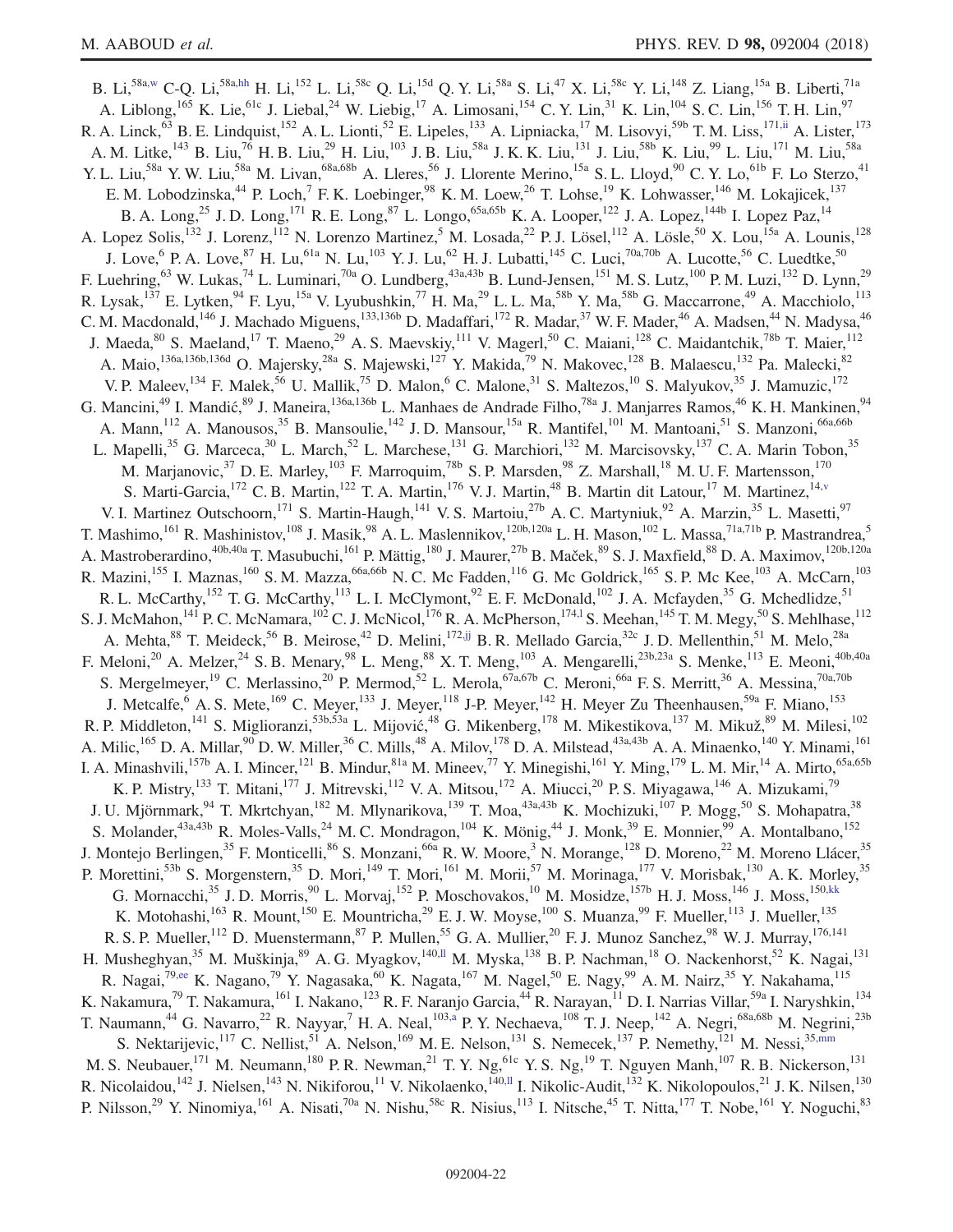<span id="page-22-0"></span>M. Nomachi,<sup>129</sup> I. Nomidis,<sup>33</sup> M. A. Nomura,<sup>29</sup> T. Nooney,<sup>90</sup> M. Nordberg,<sup>35</sup> N. Norjoharuddeen,<sup>131</sup> O. Novgorodova,<sup>46</sup> M. Nozaki,<sup>79</sup> L. Nozka,<sup>126</sup> K. Ntekas,<sup>169</sup> E. Nurse,<sup>92</sup> F. Nuti,<sup>102</sup> F. G. Oakham,<sup>3[3,d](#page-29-3)</sup> H. Oberlack,<sup>113</sup> T. Obermann,<sup>24</sup> J. Ocariz,<sup>132</sup> A. Ochi,<sup>80</sup> I. Ochoa,<sup>38</sup> J. P. Ochoa-Ricoux,<sup>144a</sup> K. O'Connor,<sup>26</sup> S. Oda,<sup>85</sup> S. Odaka,<sup>79</sup> A. Oh,<sup>98</sup> S. H. Oh,<sup>47</sup> C. C. Ohm, <sup>151</sup> H. Ohman, <sup>170</sup> H. Oide, <sup>53b, 53a</sup> H. Okawa, <sup>167</sup> Y. Okumura, <sup>161</sup> T. Okuyama, <sup>79</sup> A. Olariu, <sup>27b</sup> L. F. Oleiro Seabra, <sup>136a</sup> S. A. Olivares Pino, <sup>144a</sup> D. Oliveira Damazio, <sup>29</sup> A. Olszewski, <sup>82</sup> J. Olszowska, <sup>82</sup> D. C. O'Neil, <sup>149</sup> A. Onofre,<sup>136a,136e</sup> K. Onogi,<sup>115</sup> P. U. E. Onyisi,<sup>11</sup> H. Oppen,<sup>130</sup> M. J. Oreglia,<sup>36</sup> Y. Oren,<sup>159</sup> D. Orestano,<sup>72a,72b</sup> N. Orlando,<sup>61b</sup> A. A. O'Rourke,<sup>44</sup> R. S. Orr,<sup>165</sup> B. Osculati,<sup>53b,53a[,a](#page-29-0)</sup> V. O'Shea,<sup>55</sup> R. Ospanov,<sup>58a</sup> G. Otero y Garzon,<sup>30</sup> H. Otono,<sup>85</sup> M. Ouchrif,  $34d$  F. Ould-Saada,  $130$  A. Ouraou,  $142$  K. P. Oussoren,  $118$  Q. Ouyang,  $15a$  M. Owen,  $55$  R. E. Owen,  $21$  V. E. Ozcan,  $12c$ N. Ozturk,<sup>8</sup> K. Pachal,<sup>149</sup> A. Pacheco Pages,<sup>14</sup> L. Pacheco Rodriguez,<sup>142</sup> C. Padilla Aranda,<sup>14</sup> S. Pagan Griso,<sup>18</sup> M. Paganini,<sup>181</sup> F. Paige,<sup>29[,a](#page-29-0)</sup> G. Palacino,<sup>63</sup> S. Palazzo,<sup>40b,40a</sup> S. Palestini,<sup>35</sup> M. Palka,<sup>81b</sup> D. Pallin,<sup>37</sup> E.St. Panagiotopoulou,<sup>10</sup> I. Panagoulias,<sup>10</sup> C. E. Pandini,<sup>52</sup> J. G. Panduro Vazquez,<sup>91</sup> P. Pani,<sup>35</sup> S. Panitkin,<sup>29</sup> D. Pantea,<sup>27b</sup> L. Paolozzi,<sup>52</sup> T. D. Papadopoulou,<sup>10</sup> K. Papageorgiou,<sup>9[,s](#page-29-18)</sup> A. Paramonov,<sup>6</sup> D. Paredes Hernandez,<sup>181</sup> A. J. Parker,<sup>87</sup> K. A. Parker,<sup>44</sup> M. A. Parker,<sup>31</sup> F. Parodi,<sup>53b,53a</sup> J. A. Parsons,<sup>38</sup> U. Parzefall,<sup>50</sup> V. R. Pascuzzi,<sup>165</sup> J. M. P. Pasner,<sup>143</sup> E. Pasqualucci,<sup>70a</sup> S. Passaggio,<sup>53b</sup> F. Pastore,<sup>91</sup> S. Pataraia,<sup>97</sup> J. R. Pater,<sup>98</sup> T. Pauly,<sup>35</sup> B. Pearson,<sup>113</sup> S. Pedraza Lopez,<sup>172</sup> R. Pedro,<sup>136a,136b</sup> S. V. Peleganchuk,<sup>120b,120a</sup> O. Penc,<sup>137</sup> C. Peng,<sup>15d</sup> H. Peng,<sup>58a</sup> J. Penwell,<sup>63</sup> B. S. Peralva,<sup>78a</sup> M. M. Perego,<sup>142</sup> D. V. Perepelitsa,<sup>29</sup> F. Peri,<sup>19</sup> L. Perini,<sup>66a,66b</sup> H. Pernegger,<sup>35</sup> S. Perrella,<sup>67a,67b</sup> R. Peschke,<sup>44</sup> V. D. Peshekhonov,<sup>77[,a](#page-29-0)</sup> K. Peters,<sup>44</sup> R. F. Y. Peters,<sup>98</sup> B. A. Petersen,<sup>35</sup> T. C. Petersen,<sup>39</sup> E. Petit,<sup>56</sup> A. Petridis,<sup>1</sup> C. Petridou,<sup>160</sup> P. Petroff,<sup>128</sup> E. Petrolo,<sup>70a</sup> M. Petrov,<sup>131</sup> F. Petrucci,<sup>72a,72b</sup> N. E. Pettersson,<sup>100</sup> A. Peyaud,<sup>142</sup> R. Pezoa,<sup>144b</sup> F. H. Phillips,<sup>104</sup> P. W. Phillips, <sup>141</sup> G. Piacquadio, <sup>152</sup> E. Pianori, <sup>176</sup> A. Picazio, <sup>100</sup> E. Piccaro, <sup>90</sup> M. A. Pickering, <sup>131</sup> R. Piegaia, <sup>30</sup> J. E. Pilcher, <sup>36</sup> A. D. Pilkington,<sup>98</sup> M. Pinamonti,<sup>71a,71b</sup> J. L. Pinfold,<sup>3</sup> H. Pirumov,<sup>44</sup> M. Pitt,<sup>178</sup> L. Plazak,<sup>28a</sup> M.-A. Pleier,<sup>29</sup> V. Pleskot,<sup>97</sup> E. Plotnikova,<sup>77</sup> D. Pluth,<sup>76</sup> P. Podberezko,<sup>120b,120a</sup> R. Poettgen,<sup>94</sup> R. Poggi,<sup>68a,68b</sup> L. Poggioli,<sup>128</sup> I. Pogrebnyak,<sup>104</sup> D. Pohl,<sup>24</sup> I. Pokharel,<sup>51</sup> G. Polesello,<sup>68a</sup> A. Poley,<sup>44</sup> A. Policicchio,<sup>40b,40a</sup> R. Polifka,<sup>35</sup> A. Polini,<sup>23b</sup> C. S. Pollard,<sup>55</sup> V. Polychronakos,<sup>29</sup> K. Pommès,<sup>35</sup> D. Ponomarenko,<sup>110</sup> L. Pontecorvo,<sup>70a</sup> G. A. Popeneciu,<sup>27d</sup> D. M. Portillo Quintero,<sup>132</sup> S. Pospisil,<sup>138</sup> K. Potamianos,<sup>44</sup> I. N. Potrap,<sup>77</sup> C. J. Potter,<sup>31</sup> H. Potti,<sup>11</sup> T. Poulsen,<sup>94</sup> J. Poveda,<sup>35</sup> M. E. Pozo Astigarraga,<sup>35</sup> P. Pralavorio,<sup>99</sup> A. Pranko,<sup>18</sup> S. Prell,<sup>76</sup> D. Price,<sup>98</sup> M. Primavera,<sup>65a</sup> S. Prince,<sup>101</sup> N. Proklova,<sup>110</sup> K. Prokofiev,<sup>61c</sup> F. Prokoshin,<sup>144b</sup> S. Protopopescu,<sup>29</sup> J. Proudfoot,<sup>6</sup> M. Przybycien,<sup>81a</sup> A. Puri,<sup>171</sup> P. Puzo,<sup>128</sup> J. Qian,<sup>103</sup> G. Qin,<sup>55</sup> Y. Qin,<sup>98</sup> A. Quadt,<sup>51</sup> M. Queitsch-Maitland,<sup>44</sup> D. Quilty,<sup>55</sup> S. Raddum,<sup>130</sup> V. Radeka,<sup>29</sup> V. Radescu,<sup>131</sup> S. K. Radhakrishnan,<sup>152</sup> P. Radloff,<sup>127</sup> P. Rados,<sup>102</sup> F. Ragusa,<sup>66a,66b</sup> G. Rahal,<sup>95</sup> J. A. Raine,<sup>98</sup> S. Rajagopalan,<sup>29</sup> C. Rangel-Smith,<sup>170</sup> T. Rashid,<sup>128</sup> S. Raspopov,<sup>5</sup> M. G. Ratti,<sup>66a,66b</sup> D. M. Rauch,<sup>44</sup> F. Rauscher,<sup>112</sup> S. Rave,<sup>97</sup> I. Ravinovich,<sup>178</sup> J. H. Rawling,<sup>98</sup> M. Raymond,<sup>35</sup> A. L. Read,<sup>130</sup> N. P. Readioff,<sup>56</sup> M. Reale,<sup>65a,65b</sup> D. M. Rebuzzi,<sup>68a,68b</sup> A. Redelbach,<sup>175</sup> G. Redlinger,<sup>29</sup> R. Reece,  $^{143}$  R. G. Reed,  $^{32c}$  K. Reeves,  $^{42}$  L. Rehnisch,  $^{19}$  J. Reichert,  $^{133}$  A. Reiss,  $^{97}$  C. Rembser,  $^{35}$  H. Ren,  $^{15d}$  M. Rescigno,  $^{70a}$ S. Resconi,<sup>66a</sup> E. D. Resseguie,<sup>133</sup> S. Rettie,<sup>173</sup> E. Reynolds,<sup>21</sup> O. L. Rezanova,<sup>120b,120a</sup> P. Reznicek,<sup>139</sup> R. Rezvani,<sup>107</sup> R. Richter,<sup>113</sup> S. Richter,<sup>92</sup> E. Richter-Was,<sup>81b</sup> O. Ricken,<sup>24</sup> M. Ridel,<sup>132</sup> P. Rieck,<sup>113</sup> C. J. Riegel,<sup>180</sup> J. Rieger,<sup>51</sup> O. Rifki,<sup>124</sup> M. Rijssenbeek, <sup>152</sup> A. Rimoldi, <sup>68a,68b</sup> M. Rimoldi, <sup>20</sup> L. Rinaldi, <sup>23b</sup> G. Ripellino, <sup>151</sup> B. Ristić, <sup>35</sup> E. Ritsch, <sup>35</sup> I. Riu, <sup>14</sup> F. Rizatdinova, <sup>125</sup> E. Rizvi, <sup>90</sup> C. Rizzi, <sup>14</sup> R. T. Roberts, <sup>98</sup> S. H. Robertson, <sup>101,1</sup> A. Robichaud-Veronneau, <sup>101</sup> D. Robinson, <sup>31</sup> J. E. M. Robinson,<sup>44</sup> A. Robson,<sup>55</sup> E. Rocco,<sup>97</sup> C. Roda,<sup>69a,69b</sup> Y. Rodina,<sup>9[9,nn](#page-29-39)</sup> S. Rodriguez Bosca,<sup>172</sup> A. Rodriguez Perez,<sup>14</sup> D. Rodriguez Rodriguez,<sup>172</sup> S. Roe,<sup>35</sup> C. S. Rogan,<sup>57</sup> O. Røhne,<sup>130</sup> J. Roloff,<sup>57</sup> A. Romaniouk,<sup>110</sup> M. Romano,<sup>23b,23a</sup> S. M. Romano Saez,<sup>37</sup> E. Romero Adam,<sup>172</sup> N. Rompotis,<sup>88</sup> M. Ronzani,<sup>50</sup> L. Roos,<sup>132</sup> S. Rosati,<sup>70a</sup> K. Rosbach,<sup>50</sup> P. Rose,<sup>143</sup> N-A. Rosien,<sup>51</sup> E. Rossi,<sup>67a,67b</sup> L. P. Rossi,<sup>53b</sup> J. H. N. Rosten,<sup>31</sup> R. Rosten,<sup>145</sup> M. Rotaru,<sup>27b</sup> J. Rothberg,<sup>145</sup> D. Rousseau,<sup>128</sup> A. Rozanov,<sup>99</sup> Y. Rozen,<sup>158</sup> X. Ruan,<sup>32c</sup> F. Rubbo,<sup>150</sup> F. Rühr,<sup>50</sup> A. Ruiz-Martinez,<sup>33</sup> Z. Rurikova,<sup>50</sup> N. A. Rusakovich,<sup>77</sup> H. L. Russell,<sup>101</sup> J. P. Rutherfoord,<sup>7</sup> N. Ruthmann,<sup>35</sup> Y. F. Ryabov,<sup>134</sup> M. Rybar,<sup>171</sup> G. Rybkin,<sup>128</sup> S. Ryu,<sup>6</sup> A. Ryzhov,<sup>140</sup> G. F. Rzehorz,<sup>51</sup> A. F. Saavedra,<sup>154</sup> G. Sabato,<sup>118</sup> S. Sacerdoti,<sup>30</sup> H. F-W. Sadrozinski,<sup>143</sup> R. Sadykov,<sup>77</sup> F. Safai Tehrani,<sup>70a</sup> P. Saha,<sup>119</sup> M. Sahinsoy,<sup>59a</sup> M. Saimpert,<sup>44</sup> M. Saito,<sup>161</sup> T. Saito,<sup>161</sup> H. Sakamoto,<sup>161</sup> Y. Sakurai,<sup>177</sup> G. Salamanna,<sup>72a,72b</sup> J. E. Salazar Loyola,<sup>144b</sup> D. Salek,<sup>118</sup> P. H. Sales De Bruin,<sup>170</sup> D. Salihagic,<sup>113</sup> A. Salnikov,<sup>150</sup> J. Salt,<sup>172</sup> D. Salvatore,<sup>40b,40a</sup> F. Salvatore,<sup>153</sup> A. Salvucci,<sup>61a,61b,61c</sup> A. Salzburger,<sup>35</sup> D. Sammel,<sup>50</sup> D. Sampsonidis,<sup>160</sup> D. Sampsonidou,<sup>160</sup> J. Sánchez,<sup>172</sup> V. Sanchez Martinez,<sup>172</sup> A. Sanchez Pineda,<sup>64a,64c</sup> H. Sandaker,<sup>130</sup> R. L. Sandbach,  $90$  C. O. Sander,  $44$  M. Sandhoff,  $180$  C. Sandoval,  $22$  D. P. C. Sankey,  $141$  M. Sannino,  $53b,53a$  Y. Sano,  $115$ A. Sansoni,<sup>49</sup> C. Santoni,<sup>37</sup> H. Santos,<sup>136a</sup> I. Santoyo Castillo,<sup>153</sup> A. Sapronov,<sup>77</sup> J.G. Saraiva,<sup>136a,136d</sup> B. Sarrazin,<sup>24</sup> O. Sasaki,<sup>79</sup> K. Sato,<sup>167</sup> E. Sauvan,<sup>5</sup> G. Savage,<sup>91</sup> P. Savard,<sup>16[5,d](#page-29-3)</sup> N. Savic,<sup>113</sup> C. Sawyer,<sup>141</sup> L. Sawyer,<sup>93[,u](#page-29-20)</sup> J. Saxon,<sup>36</sup>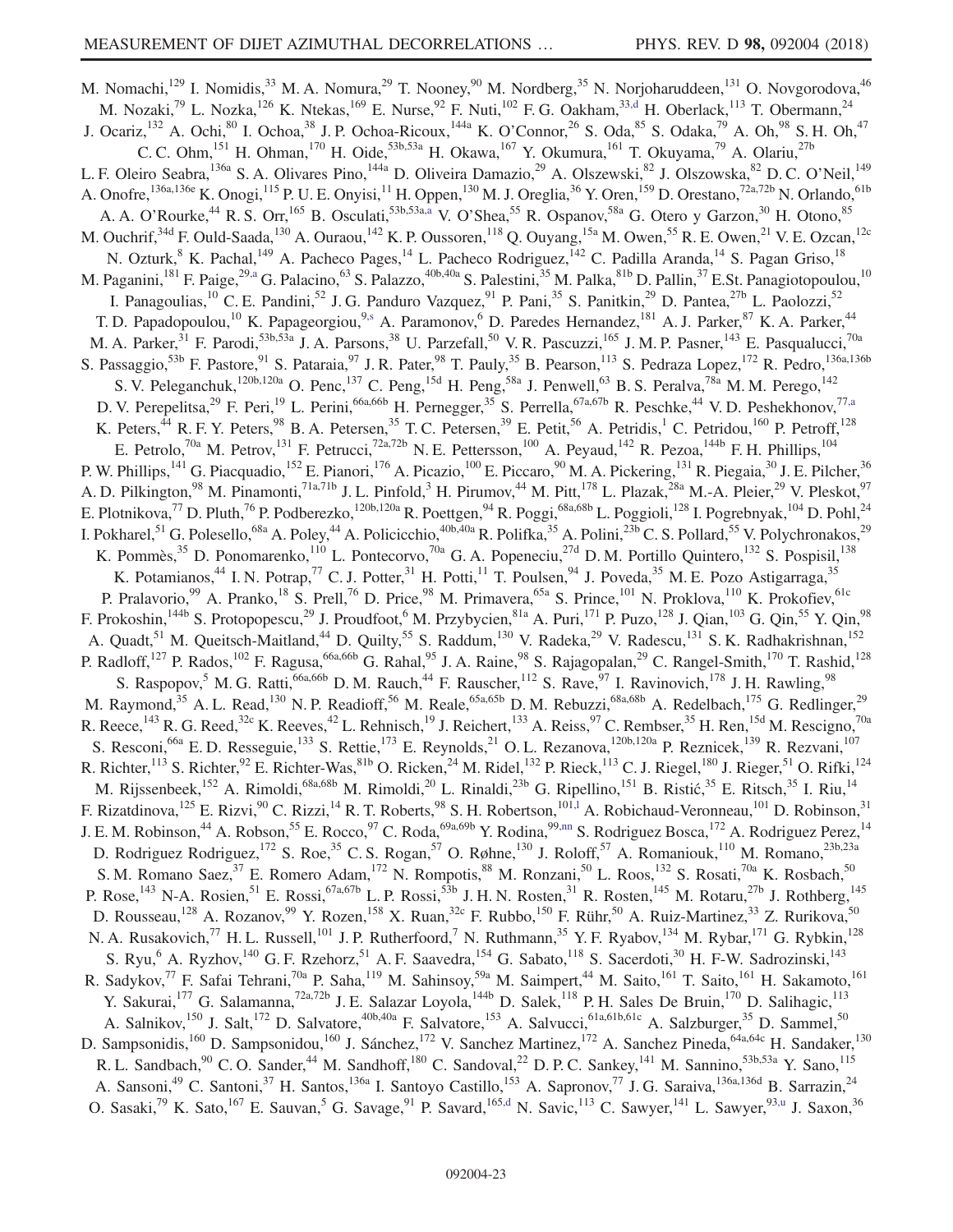<span id="page-23-4"></span><span id="page-23-3"></span><span id="page-23-2"></span><span id="page-23-1"></span><span id="page-23-0"></span>C. Sbarra,<sup>23b</sup> A. Sbrizzi,<sup>23b,23a</sup> T. Scanlon,<sup>92</sup> D. A. Scannicchio,<sup>169</sup> J. Schaarschmidt,<sup>145</sup> P. Schacht,<sup>113</sup> B. M. Schachtner,<sup>112</sup> D. Schaefer,<sup>36</sup> L. Schaefer,<sup>133</sup> R. Schaefer,<sup>44</sup> J. Schaeffer,<sup>97</sup> S. Schaepe,<sup>24</sup> S. Schaetzel,<sup>59b</sup> U. Schäfer,<sup>97</sup> A. C. Schaffer,<sup>128</sup> D. Schaile,<sup>112</sup> R. D. Schamberger,<sup>152</sup> V. A. Schegelsky,<sup>134</sup> D. Scheirich,<sup>139</sup> M. Schernau,<sup>169</sup> C. Schiavi,<sup>53b,53a</sup> S. Schier,<sup>143</sup> L. K. Schildgen,<sup>24</sup> C. Schillo,<sup>50</sup> M. Schioppa,<sup>40b,40a</sup> S. Schlenker,<sup>35</sup> K. R. Schmidt-Sommerfeld,<sup>113</sup> K. Schmieden,<sup>35</sup> C. Schmitt,<sup>97</sup> S. Schmitt,<sup>44</sup> S. Schmitz,<sup>97</sup> U. Schnoor,<sup>50</sup> L. Schoeffel,<sup>142</sup> A. Schoening,<sup>59b</sup> B. D. Schoenrock,<sup>104</sup> E. Schopf,<sup>24</sup> M. Schott,<sup>97</sup> J. F. P. Schouwenberg,<sup>117</sup> J. Schovancova,<sup>35</sup> S. Schramm,<sup>52</sup> N. Schuh,<sup>97</sup> A. Schulte,<sup>97</sup> M. J. Schultens,<sup>24</sup> H-C. Schultz-Coulon,<sup>59a</sup> H. Schulz,<sup>19</sup> M. Schumacher,<sup>50</sup> B. A. Schumm,<sup>143</sup> Ph. Schune,<sup>142</sup> A. Schwartzman,<sup>150</sup> T. A. Schwarz,<sup>103</sup> H. Schweiger,<sup>98</sup> Ph. Schwemling,<sup>142</sup> R. Schwienhorst,<sup>104</sup> A. Sciandra,<sup>24</sup> G. Sciolla,<sup>26</sup> M. Scornajenghi,<sup>40b,40a</sup> F. Scuri,<sup>69a</sup> F. Scutti,<sup>102</sup> J. Searcy,<sup>103</sup> P. Seema,<sup>24</sup> S. C. Seidel,<sup>116</sup> A. Seiden,<sup>143</sup> J. M. Seixas,<sup>78b</sup> G. Sekhniaidze,<sup>67a</sup> K. Sekhon,<sup>103</sup> S. J. Sekula,<sup>41</sup> N. Semprini-Cesari,<sup>23b,23a</sup> S. Senkin,<sup>37</sup> C. Serfon,<sup>130</sup> L. Serin,<sup>128</sup> L. Serkin, <sup>64a,64b</sup> M. Sessa, <sup>72a,72b</sup> R. Seuster, <sup>174</sup> H. Severini, <sup>124</sup> F. Sforza, <sup>168</sup> A. Sfyrla, <sup>52</sup> E. Shabalina, <sup>51</sup> N. W. Shaikh, <sup>43a,43b</sup> L. Y. Shan,<sup>15a</sup> R. Shang,<sup>171</sup> J. T. Shank,<sup>25</sup> M. Shapiro,<sup>18</sup> P. B. Shatalov,<sup>109</sup> K. Shaw,<sup>64a,64b</sup> S. M. Shaw,<sup>98</sup> A. Shcherbakova,  $43a,43b$  C. Y. Shehu,  $153$  Y. Shen,  $124$  N. Sherafati,  $33$  P. Sherwood,  $92$  L. Shi,  $155,00$  S. Shimizu,  $80$ C. O. Shimmin,<sup>181</sup> M. Shimojima,<sup>114</sup> I. P. J. Shipsey,<sup>131</sup> S. Shirabe,<sup>85</sup> M. Shiyakova,<sup>77</sup> J. Shlomi,<sup>178</sup> A. Shmeleva,<sup>108</sup> D. Shoaleh Saadi,<sup>107</sup> M. J. Shochet,<sup>36</sup> S. Shojaii,<sup>102</sup> D. R. Shope,<sup>124</sup> S. Shrestha,<sup>122</sup> E. Shulga,<sup>110</sup> M. A. Shupe,<sup>7</sup> P. Sicho,<sup>137</sup> A. M. Sickles,<sup>171</sup> P. E. Sidebo,<sup>151</sup> E. Sideras Haddad,<sup>32c</sup> O. Sidiropoulou,<sup>175</sup> A. Sidoti,<sup>23b,23a</sup> F. Siegert,<sup>46</sup> Dj. Sijacki,<sup>16</sup> J. Silva,<sup>136a,136d</sup> S. B. Silverstein,<sup>43a</sup> V. Simak,<sup>138</sup> L. Simic,<sup>77</sup> S. Simion,<sup>128</sup> E. Simioni,<sup>97</sup> B. Simmons,<sup>92</sup> M. Simon,<sup>97</sup> P. Sinervo,<sup>165</sup> N. B. Sinev,<sup>127</sup> M. Sioli,<sup>23b,23a</sup> G. Siragusa,<sup>175</sup> I. Siral,<sup>103</sup> S.Yu. Sivoklokov,<sup>111</sup> J. Sjölin,<sup>43a,43b</sup> M. B. Skinner,<sup>87</sup> P. Skubic,<sup>124</sup> M. Slater,<sup>21</sup> T. Slavicek,<sup>138</sup> M. Slawinska,<sup>82</sup> K. Sliwa,<sup>168</sup> R. Slovak,<sup>139</sup> V. Smakhtin,<sup>178</sup> B. H. Smart,<sup>5</sup> J. Smiesko,<sup>28a</sup> N. Smirnov,<sup>110</sup> S.Yu. Smirnov,<sup>110</sup> Y. Smirnov,<sup>110</sup> L. N. Smirnova,<sup>111</sup> O. Smirnova,<sup>94</sup> J. W. Smith,<sup>51</sup> M. N. K. Smith,<sup>38</sup> R. W. Smith,<sup>38</sup> M. Smizanska,  $87$  K. Smolek,  $138$  A. A. Snesarev,  $108$  I. M. Snyder,  $127$  S. Snyder,  $29$ R. Sobie,<sup>174[,l](#page-29-11)</sup> F. Socher,<sup>46</sup> A. Soffer,<sup>159</sup> A. Søgaard,<sup>48</sup> D. A. Soh,<sup>155</sup> G. Sokhrannyi,<sup>89</sup> C. A. Solans Sanchez,<sup>35</sup> M. Solar,<sup>138</sup> E. Yu. Soldatov,<sup>110</sup> U. Soldevila,<sup>172</sup> A. A. Solodkov,<sup>140</sup> A. Soloshenko,<sup>77</sup> O. V. Solovyanov,<sup>140</sup> V. Solovyev,<sup>134</sup> P. Sommer,<sup>50</sup> H. Son,<sup>168</sup> A. Sopczak,<sup>138</sup> D. Sosa,<sup>59b</sup> C. L. Sotiropoulou,<sup>69a,69b</sup> S. Sottocornola,<sup>68a,68b</sup> R. Soualah,<sup>64a,64c[,pp](#page-30-1)</sup> A. M. Soukharev,<sup>120b,120a</sup> D. South,<sup>44</sup> B. C. Sowden,<sup>91</sup> S. Spagnolo,<sup>65a,65b</sup> M. Spalla,<sup>69a,69b</sup> M. Spangenberg,<sup>176</sup> F. Spanò,<sup>91</sup> D. Sperlich,<sup>19</sup> F. Spettel,<sup>113</sup> T. M. Spieker,<sup>59a</sup> R. Spighi,<sup>23b</sup> G. Spigo,<sup>35</sup> L. A. Spiller,<sup>102</sup> M. Spousta,<sup>139</sup> R. D. St. Denis,<sup>5[5,a](#page-29-0)</sup> A. Stabile,<sup>66a,66b</sup> R. Stamen,<sup>59a</sup> S. Stamm,<sup>19</sup> E. Stanecka,<sup>82</sup> R. W. Stanek,<sup>6</sup> C. Stanescu,<sup>72a</sup> M. M. Stanitzki,<sup>44</sup> B. Stapf,<sup>118</sup> S. Stapnes,<sup>130</sup> E. A. Starchenko,<sup>140</sup> G. H. Stark,<sup>36</sup> J. Stark,<sup>56</sup> S.H. Stark,<sup>39</sup> P. Staroba,<sup>137</sup> P. Starovoitov,<sup>59a</sup> S. Stärz,<sup>35</sup> R. Staszewski,<sup>82</sup> M. Stegler,<sup>44</sup> P. Steinberg,<sup>29</sup> B. Stelzer,<sup>149</sup> H. J. Stelzer,<sup>35</sup> O. Stelzer-Chilton,<sup>166a</sup> H. Stenzel,<sup>54</sup> G. A. Stewart,<sup>55</sup> M. C. Stockton,<sup>127</sup> M. Stoebe,<sup>101</sup> G. Stoicea,<sup>27b</sup> P. Stolte,<sup>51</sup> S. Stonjek,<sup>113</sup> A. R. Stradling,<sup>8</sup> A. Straessner,<sup>46</sup> M. E. Stramaglia,<sup>20</sup> J. Strandberg,<sup>151</sup> S. Strandberg,<sup>43a,43b</sup> M. Strauss,<sup>124</sup> P. Strizenec,<sup>28b</sup> R. Ströhmer,<sup>175</sup> D. M. Strom,<sup>127</sup> R. Stroynowski,<sup>41</sup> A. Strubig,<sup>48</sup> S. A. Stucci,<sup>29</sup> B. Stugu,<sup>17</sup> N. A. Styles,<sup>44</sup> D. Su,<sup>150</sup> J. Su,<sup>135</sup> R. Subramaniam,<sup>93</sup> S. Suchek,<sup>59a</sup> Y. Sugaya,<sup>129</sup> M. Suk,<sup>138</sup> V. V. Sulin,<sup>108</sup> D. M. S. Sultan,<sup>73a,73b</sup> S. Sultansoy,<sup>4c</sup> T. Sumida,<sup>83</sup> S. Sun,<sup>57</sup> X. Sun,<sup>3</sup> K. Suruliz,<sup>153</sup> C. J. E. Suster,<sup>154</sup> M. R. Sutton,<sup>153</sup> S. Suzuki,<sup>79</sup> M. Svatos,<sup>137</sup> M. Swiatlowski,<sup>36</sup> S. P. Swift,<sup>2</sup> I. Sykora,<sup>28a</sup> T. Sykora,<sup>139</sup> D. Ta,<sup>50</sup> K. Tackmann,<sup>4[4,qq](#page-30-2)</sup> J. Taenzer,<sup>159</sup> A. Taffard,<sup>169</sup> R. Tafirout,<sup>166a</sup> E. Tahirovic,<sup>90</sup> N. Taiblum,<sup>159</sup> H. Takai,<sup>29</sup> R. Takashima,<sup>84</sup> E. H. Takasugi,<sup>113</sup> K. Takeda,<sup>80</sup> T. Takeshita,<sup>147</sup> Y. Takubo,<sup>79</sup> M. Talby,<sup>99</sup> A. A. Talyshev,<sup>120b,120a</sup> M. C. Tamsett, <sup>93</sup> J. Tanaka, <sup>161</sup> M. Tanaka, <sup>163</sup> R. Tanaka, <sup>128</sup> S. Tanaka, <sup>79</sup> R. Tanioka, <sup>80</sup> B. B. Tannenwald, <sup>122</sup> S. Tapia Araya,<sup>144b</sup> S. Tapprogge,<sup>97</sup> S. Tarem,<sup>158</sup> G. F. Tartarelli,<sup>66a</sup> P. Tas,<sup>139</sup> M. Tasevsky,<sup>137</sup> T. Tashiro,<sup>83</sup> E. Tassi,<sup>40b,40a</sup> A. Tavares Delgado,<sup>136a,136b</sup> Y. Tayalati,<sup>34e</sup> A. C. Taylor,<sup>116</sup> A. J. Taylor,<sup>48</sup> G. N. Taylor,<sup>102</sup> P. T. E. Taylor,<sup>102</sup> W. Taylor,<sup>166b</sup> P. Teixeira-Dias,<sup>91</sup> D. Temple,<sup>149</sup> H. Ten Kate,<sup>35</sup> P. K. Teng,<sup>155</sup> J. J. Teoh,<sup>129</sup> F. Tepel,<sup>180</sup> S. Terada,<sup>79</sup> K. Terashi,<sup>161</sup> J. Terron,  $96$  S. Terzo,  $^{14}$  M. Testa,  $^{49}$  R. J. Teuscher,  $^{165,1}$  T. Theveneaux-Pelzer,  $^{99}$  F. Thiele,  $^{39}$  J. P. Thomas,  $^{21}$ J. Thomas-Wilsker, <sup>91</sup> A. S. Thompson, <sup>55</sup> P. D. Thompson, <sup>21</sup> L. A. Thomsen, <sup>181</sup> E. Thomson, <sup>133</sup> Y. Tian, <sup>38</sup> M. J. Tibbetts, <sup>18</sup> R. E. Ticse Torres, <sup>99</sup> V. O. Tikhomirov, <sup>108, rr</sup> Yu. A. Tikhonov, <sup>120b,120a</sup> S. Timoshenko, <sup>110</sup> P. Tipton, <sup>181</sup> S. Tisserant, <sup>99</sup> K. Todome, <sup>163</sup> S. Todorova-Nova, <sup>5</sup> S. Todt, <sup>46</sup> J. Tojo, <sup>85</sup> S. Tokár, <sup>28a</sup> K. Tokushuku, <sup>79</sup> E. Tolley, <sup>122</sup> L. Tomlinson, <sup>98</sup> M. Tomoto,<sup>115</sup> L. Tompkins,<sup>150[,dd](#page-29-29)</sup> K. Toms,<sup>116</sup> B. Tong,<sup>57</sup> P. Tornambe,<sup>50</sup> E. Torrence,<sup>127</sup> H. Torres,<sup>46</sup> E. Torró Pastor,<sup>145</sup> J. Toth,<sup>99[,ss](#page-30-4)</sup> F. Touchard,<sup>99</sup> D. R. Tovey,<sup>146</sup> C. J. Treado,<sup>121</sup> T. Trefzger,<sup>175</sup> F. Tresoldi,<sup>153</sup> A. Tricoli,<sup>29</sup> I. M. Trigger,<sup>166a</sup> S. Trincaz-Duvoid, <sup>132</sup> M. F. Tripiana, <sup>14</sup> W. Trischuk, <sup>165</sup> B. Trocmé, <sup>56</sup> A. Trofymov, <sup>44</sup> C. Troncon, <sup>66a</sup> M. Trottier-McDonald,<sup>18</sup> M. Trovatelli,<sup>174</sup> L. Truong,<sup>32b</sup> M. Trzebinski,<sup>82</sup> A. Trzupek,<sup>82</sup> K. W. Tsang,<sup>61a</sup> J.C-L. Tseng,<sup>131</sup> P. V. Tsiareshka,<sup>105</sup> G. Tsipolitis,<sup>10</sup> N. Tsirintanis,<sup>9</sup> S. Tsiskaridze,<sup>14</sup> V. Tsiskaridze,<sup>50</sup> E. G. Tskhadadze,<sup>157a</sup>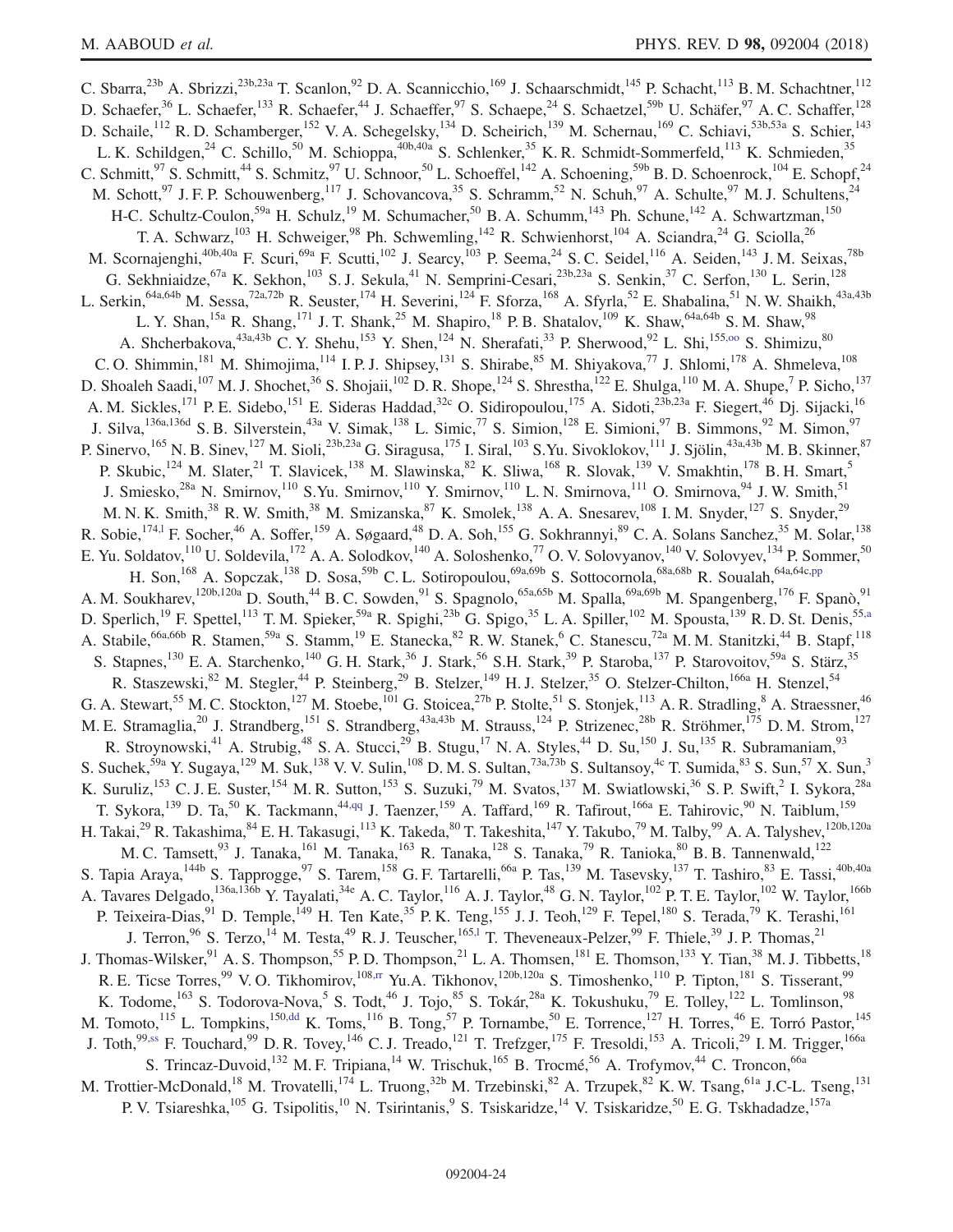<span id="page-24-1"></span><span id="page-24-0"></span>I. I. Tsukerman,<sup>109</sup> V. Tsulaia,<sup>18</sup> S. Tsuno,<sup>79</sup> D. Tsybychev,<sup>152</sup> Y. Tu,<sup>61b</sup> A. Tudorache,<sup>27b</sup> V. Tudorache,<sup>27b</sup> T. T. Tulbure,<sup>27a</sup> A. N. Tuna,<sup>57</sup> S. Turchikhin,<sup>77</sup> D. Turgeman,<sup>178</sup> I. Turk Cakir,<sup>4[b,tt](#page-30-5)</sup> R. Turra,<sup>66a</sup> P. M. Tuts,<sup>38</sup> G. Ucchielli,<sup>23b,23a</sup> I. Ueda,<sup>79</sup> M. Ughetto,<sup>43a,43b</sup> F. Ukegawa,<sup>167</sup> G. Unal,<sup>35</sup> A. Undrus,<sup>29</sup> G. Unel,<sup>169</sup> F. C. Ungaro,<sup>102</sup> Y. Unno,<sup>79</sup> K. Uno,<sup>161</sup> C. Unverdorben, <sup>112</sup> J. Urban, <sup>28b</sup> P. Urquijo, <sup>102</sup> P. Urrejola, <sup>97</sup> G. Usai, <sup>8</sup> J. Usui, <sup>79</sup> L. Vacavant, <sup>99</sup> V. Vacek, <sup>138</sup> B. Vachon, <sup>101</sup> K. O. H. Vadla, <sup>130</sup> A. Vaidya, <sup>92</sup> C. Valderanis, <sup>112</sup> E. Valdes Santurio, <sup>43a, 43b</sup> M. Valente, <sup>52</sup> S. Valentinetti, <sup>23b, 23a</sup> A. Valero, <sup>172</sup> L. Valéry,<sup>14</sup> S. Valkar,<sup>139</sup> A. Vallier,<sup>5</sup> J. A. Valls Ferrer,<sup>172</sup> W. Van Den Wollenberg,<sup>118</sup> H. Van der Graaf,<sup>118</sup> P. Van Gemmeren, <sup>6</sup> J. Van Nieuwkoop, <sup>149</sup> I. Van Vulpen, <sup>118</sup> M. C. van Woerden, <sup>118</sup> M. Vanadia, <sup>71a,71b</sup> W. Vandelli, <sup>35</sup> A. Vaniachine, <sup>164</sup> P. Vankov, <sup>118</sup> G. Vardanyan, <sup>182</sup> R. Vari, <sup>70a</sup> E. W. Varnes, <sup>7</sup> C. Varni, <sup>53b, 53a</sup> T. Varol, <sup>41</sup> D. Varouchas, <sup>128</sup> A. Vartapetian, <sup>8</sup> K. E. Varvell, <sup>154</sup> G. A. Vasquez, <sup>144b</sup> J. G. Vasquez, <sup>181</sup> F. Vazeille, <sup>37</sup> D. Vazquez Furelos, <sup>14</sup> T. Vazquez Schroeder,<sup>101</sup> J. Veatch,<sup>51</sup> V. Veeraraghavan,<sup>7</sup> L.M. Veloce,<sup>165</sup> F. Veloso,<sup>136a,136c</sup> S. Veneziano,<sup>70a</sup> A. Ventura, <sup>65a,65b</sup> M. Venturi, <sup>174</sup> N. Venturi, <sup>35</sup> A. Venturini, <sup>26</sup> V. Vercesi, <sup>68a</sup> M. Verducci, <sup>72a,72b</sup> W. Verkerke, <sup>118</sup> A. T. Vermeulen,<sup>118</sup> J. C. Vermeulen,<sup>118</sup> M. C. Vetterli,<sup>14[9,d](#page-29-3)</sup> N. Viaux Maira,<sup>144b</sup> O. Viazlo,<sup>94</sup> I. Vichou,<sup>17[1,a](#page-29-0)</sup> T. Vickey,<sup>146</sup> O. E. Vickey Boeriu,<sup>146</sup> G. H. A. Viehhauser,<sup>131</sup> S. Viel,<sup>18</sup> L. Vigani,<sup>131</sup> M. Villa,<sup>23b,23a</sup> M. Villaplana Perez,<sup>66a,66b</sup> E. Vilucchi,<sup>49</sup> M. G. Vincter,<sup>33</sup> V. B. Vinogradov,<sup>77</sup> A. Vishwakarma,<sup>44</sup> C. Vittori,<sup>23b,23a</sup> I. Vivarelli,<sup>153</sup> S. Vlachos,<sup>10</sup> M. Vogel,<sup>180</sup> P. Vokac,<sup>138</sup> G. Volpi,<sup>14</sup> H. von der Schmitt,<sup>113</sup> E. Von Toerne,<sup>24</sup> V. Vorobel,<sup>139</sup> K. Vorobev,<sup>110</sup> M. Vos,<sup>172</sup> R. Voss,<sup>35</sup> J. H. Vossebeld,<sup>88</sup> N. Vranjes,<sup>16</sup> M. Vranjes Milosavljevic,<sup>16</sup> V. Vrba,<sup>138</sup> M. Vreeswijk,<sup>118</sup> T. Šfiligoj,<sup>89</sup> R. Vuillermet,<sup>35</sup> I. Vukotic,<sup>36</sup> T. Ženiš,<sup>28a</sup> L. Živković,<sup>16</sup> P. Wagner,<sup>24</sup> W. Wagner,<sup>180</sup> J. Wagner-Kuhr,<sup>112</sup> H. Wahlberg,<sup>86</sup> S. Wahrmund,<sup>46</sup> J. Walder,<sup>87</sup> R. Walker,<sup>112</sup> W. Walkowiak,<sup>148</sup> V. Wallangen,<sup>43a,43b</sup> C. Wang,<sup>15c</sup> C. Wang,<sup>58b[,p](#page-29-15)</sup> F. Wang,<sup>179</sup> H. Wang,<sup>18</sup> H. Wang,<sup>3</sup> J. Wang,<sup>154</sup> J. Wang,<sup>44</sup> Q. Wang,<sup>124</sup> R.-J. Wang,<sup>132</sup> R. Wang,<sup>6</sup> S. M. Wang,<sup>155</sup> T. Wang,<sup>38</sup> W. Wang,  $^{155,uu}$  $^{155,uu}$  $^{155,uu}$  W. X. Wang,  $^{58a,vv}$  $^{58a,vv}$  $^{58a,vv}$  Z. Wang,  $^{58c}$  C. Wanotayaroj,  $^{44}$  A. Warburton,  $^{101}$  C. P. Ward,  $^{31}$  D. R. Wardrope,  $^{92}$ A. Washbrook,<sup>48</sup> P. M. Watkins,<sup>21</sup> A. T. Watson,<sup>21</sup> M. F. Watson,<sup>21</sup> G. Watts,<sup>145</sup> S. Watts,<sup>98</sup> B. M. Waugh,<sup>92</sup> A. F. Webb,<sup>11</sup> S. Webb,  $97$  M. S. Weber,  $20$  S. A. Weber,  $33$  S. M. Weber,  $59a$  S. W. Weber,  $175$  J. S. Webster,  $6$  A. R. Weidberg,  $131$  B. Weinert,  $63$ J. Weingarten,  $^{51}$  M. Weirich,  $^{97}$  C. Weiser,  $^{50}$  H. Weits,  $^{118}$  P. S. Wells,  $^{35}$  T. Wenaus,  $^{29}$  T. Wengler,  $^{35}$  S. Wenig,  $^{35}$  N. Wermes,  $^{24}$ M. D. Werner,<sup>76</sup> P. Werner,<sup>35</sup> M. Wessels,<sup>59a</sup> T. D. Weston,<sup>20</sup> K. Whalen,<sup>127</sup> N. L. Whallon,<sup>145</sup> A. M. Wharton,<sup>87</sup> A. S. White,<sup>103</sup> A. White,<sup>8</sup> M. J. White,<sup>1</sup> R. White,<sup>144b</sup> D. Whiteson,<sup>169</sup> B. W. Whitmore,<sup>87</sup> F. J. Wickens,<sup>141</sup> W. Wiedenmann,<sup>179</sup> M. Wielers,<sup>141</sup> C. Wiglesworth,<sup>39</sup> L. A. M. Wiik-Fuchs,<sup>50</sup> A. Wildauer,<sup>113</sup> F. Wilk,<sup>98</sup> H. G. Wilkens,<sup>35</sup> H. H. Williams,<sup>133</sup> S. Williams,<sup>31</sup> C. Willis,<sup>104</sup> S. Willocq,<sup>100</sup> J. A. Wilson,<sup>21</sup> I. Wingerter-Seez,<sup>5</sup> E. Winkels,<sup>153</sup> F. Winklmeier,<sup>127</sup> O. J. Winston,<sup>153</sup> B. T. Winter,<sup>24</sup> M. Wittgen,<sup>150</sup> M. Wobisch,<sup>93</sup> T. M. H. Wolf,<sup>118</sup> R. Wolff,<sup>99</sup> M. W. Wolter, <sup>82</sup> H. Wolters, <sup>136a, 136c</sup> V. W. S. Wong, <sup>173</sup> N. L. Woods, <sup>143</sup> S. D. Worm, <sup>21</sup> B. K. Wosiek, <sup>82</sup> J. Wotschack, <sup>35</sup> K. W. Woźniak,<sup>82</sup> M. Wu,<sup>36</sup> S. L. Wu,<sup>179</sup> X. Wu,<sup>52</sup> Y. Wu,<sup>103</sup> T. R. Wyatt,<sup>98</sup> B. M. Wynne,<sup>48</sup> S. Xella,<sup>39</sup> Z. Xi,<sup>103</sup> L. Xia,<sup>15b</sup> D. Xu,<sup>15a</sup> L. Xu,<sup>29</sup> T. Xu,<sup>142</sup> B. Yabsley,<sup>154</sup> S. Yacoob,<sup>32a</sup> D. Yamaguchi,<sup>163</sup> Y. Yamaguchi,<sup>163</sup> A. Yamamoto,<sup>79</sup> S. Yamamoto,<sup>161</sup> T. Yamanaka,<sup>161</sup> F. Yamane,<sup>80</sup> M. Yamatani,<sup>161</sup> Y. Yamazaki,<sup>80</sup> Z. Yan,<sup>25</sup> H. J. Yang,<sup>58c,58d</sup> H. T. Yang,<sup>18</sup> Y. Yang,<sup>155</sup> Z. Yang,<sup>17</sup> W-M. Yao,<sup>18</sup> Y. C. Yap,<sup>44</sup> Y. Yasu,<sup>79</sup> E. Yatsenko,<sup>5</sup> K. H. Yau Wong,<sup>24</sup> J. Ye,<sup>41</sup> S. Ye,<sup>29</sup> I. Yeletskikh,<sup>77</sup> E. Yigitbasi,<sup>25</sup> E. Yildirim,<sup>97</sup> K. Yorita,<sup>177</sup> K. Yoshihara,<sup>133</sup> C. J. S. Young,<sup>35</sup> C. Young,<sup>150</sup> J. Yu,<sup>8</sup> J. Yu,<sup>76</sup> S. P. Y. Yuen,<sup>24</sup> I. Yusuff,  $31, ww$  B. Zabinski,  $82$  G. Zacharis,  $^{10}$  R. Zaidan,  $^{14}$  A. M. Zaitsev,  $^{140,11}$  N. Zakharchuk,  $^{44}$  J. Zalieckas,  $^{17}$  A. Zaman,  $^{152}$ S. Zambito,<sup>57</sup> D. Zanzi,<sup>102</sup> C. Zeitnitz,<sup>180</sup> G. Zemaityte,<sup>131</sup> A. Zemla,<sup>81a</sup> J. C. Zeng,<sup>171</sup> Q. Zeng,<sup>150</sup> O. Zenin,<sup>140</sup> D. Zerwas,<sup>128</sup> D. F. Zhang,<sup>58b</sup> D. Zhang,<sup>103</sup> F. Zhang,<sup>179</sup> G. Zhang,<sup>58a[,vv](#page-30-7)</sup> H. Zhang,<sup>128</sup> J. Zhang,<sup>6</sup> L. Zhang,<sup>50</sup> L. Zhang,<sup>58a</sup> M. Zhang,<sup>171</sup> P. Zhang,<sup>15c</sup> R. Zhang,<sup>58a[,p](#page-29-15)</sup> R. Zhang,<sup>24</sup> X. Zhang,<sup>58b</sup> Y. Zhang,<sup>15d</sup> Z. Zhang,<sup>128</sup> X. Zhao,<sup>41</sup> Y. Zhao,<sup>58b,128[,xx](#page-30-9)</sup> Z. Zhao,<sup>58a</sup> A. Zhemchugov,<sup>77</sup> B. Zhou,<sup>103</sup> C. Zhou,<sup>179</sup> L. Zhou,<sup>41</sup> M. S. Zhou,<sup>15d</sup> M. Zhou,<sup>152</sup> N. Zhou,<sup>15b</sup> Y. Zhou,<sup>7</sup> C. G. Zhu,<sup>58b</sup> H. Zhu,<sup>15a</sup> J. Zhu,<sup>103</sup> Y. Zhu,<sup>58a</sup> X. Zhuang,<sup>15a</sup> K. Zhukov,<sup>108</sup> A. Zibell,<sup>175</sup> D. Zieminska,<sup>63</sup> N. I. Zimine,<sup>77</sup> C. Zimmermann,<sup>97</sup> S. Zimmermann,<sup>50</sup> Z. Zinonos,<sup>113</sup> M. Zinser,<sup>97</sup> M. Ziolkowski,<sup>148</sup> G. Zobernig,<sup>179</sup> A. Zoccoli,<sup>23b,23a</sup> R. Zou,<sup>36</sup> M. Zur Nedden, $^{19}$  and L. Zwalinski $^{35}$ 

(ATLAS Collaboration)

<span id="page-24-4"></span><span id="page-24-3"></span><span id="page-24-2"></span><sup>1</sup>Department of Physics, University of Adelaide, Adelaide, Australia<br><sup>2</sup> Physics Department, SUNY Albany, Albany, New York, USA  $P<sup>2</sup>$ Physics Department, SUNY Albany, Albany, New York, USA  ${}^{3}$ Department of Physics, University of Alberta, Edmonton, Alberta, Canada  ${}^{4a}$ Department of Physics, Ankara University, Ankara, Turkey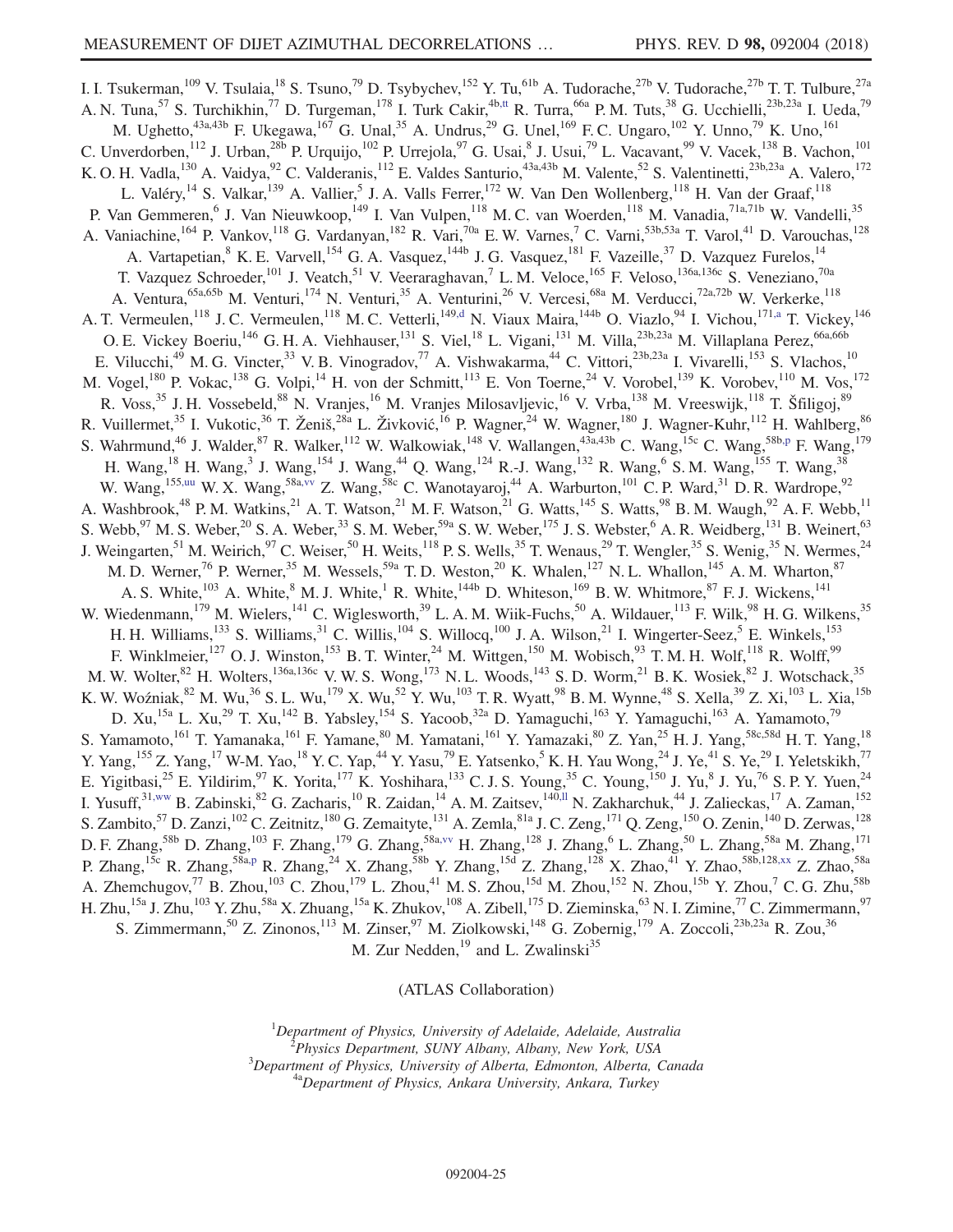$46$ Istanbul Aydin University, Istanbul, Turkey<br> $4c$ Division of Physics, TOBB University of Economics and Technology, Ankara, Turkey

<sup>5</sup>LAPP, Université Grenoble Alpes, Université Savoie Mont Blanc, CNRS/IN2P3, Annecy, France

 ${}^{6}$ High Energy Physics Division, Argonne National Laboratory, Argonne, Illinois, USA

 $^7$ Department of Physics, University of Arizona, Tucson, Arizona, USA

 $8$ Department of Physics, University of Texas at Arlington, Arlington, Texas, USA

 $^{9}$ Physics Department, National and Kapodistrian University of Athens, Athens, Greece

<sup>10</sup>Physics Department, National Technical University of Athens, Zografou, Greece<br><sup>11</sup>Department of Physics, University of Texas at Austin, Austin, Texas, USA

<sup>12a</sup>Bahcesehir University, Faculty of Engineering and Natural Sciences, Istanbul, Turkey<br><sup>12b</sup>Istanbul Bilgi University, Faculty of Engineering and Natural Sciences, Istanbul, Turkey<br><sup>12b</sup>Istanbul Bilgi University, Facul

 $14$ Institut de Física d'Altes Energies (IFAE), Barcelona Institute of Science and Technology,

Barcelona, Spain<br>
<sup>15a</sup>Institute of High Energy Physics, Chinese Academy of Sciences, Beijing, China<br>
<sup>15b</sup>Physics Department, Tsinghua University, Beijing, China<br>
<sup>15c</sup>Department of Physics, Nanjing University, Nanjing, C

<sup>17</sup>Department for Physics and Technology, University of Bergen, Bergen, Norway<br><sup>18</sup>Physics Division, Lawrence Berkeley National Laboratory and University of California,

Berkeley, California, USA<br><sup>19</sup>Institut für Physik, Humboldt Universität zu Berlin, Berlin, Germany<br><sup>20</sup>Albert Einstein Center for Fundamental Physics and Laboratory for High Energy Physics,

University of Bern, Bern, Switzerland<br>
<sup>21</sup>School of Physics and Astronomy, University of Birmingham, Birmingham, United Kingdom<br>
<sup>22</sup>Centro de Investigaciónes, Universidad Antonio Nariño, Bogota, Colombia<br>
<sup>23</sup>aDipartime

Physics Department, Cluj-Napoca, Romania<br><sup>27e</sup>University Politehnica Bucharest, Bucharest, Romania<br><sup>27f</sup>West University in Timisoara, Timisoara, Romania

<sup>28a</sup>Faculty of Mathematics, Physics and Informatics, Comenius University, Bratislava, Slovak Republic<br><sup>28b</sup>Department of Subnuclear Physics, Institute of Experimental Physics of the Slovak Academy of Sciences,

Kosice, Slovak Republic<br><sup>29</sup>Physics Department, Brookhaven National Laboratory, Upton, New York, USA<br><sup>30</sup>Departamento de Física, Universidad de Buenos Aires, Buenos Aires, Argentina

 $31$ Cavendish Laboratory, University of Cambridge, Cambridge, United Kingdom  $32a$ Department of Physics, University of Cape Town, Cape Town, South Africa

 $32b$ Department of Mechanical Engineering Science, University of Johannesburg,

Johannesburg, South Africa<br><sup>32c</sup>School of Physics, University of the Witwatersrand, Johannesburg, South Africa<br><sup>33</sup>Department of Physics, Carleton University, Ottawa, Ontario, Canada<br><sup>34a</sup>Faculté des Sciences Ain Chock, Ré

 $\begin{array}{c} {\rm \textit{Hassan II, Casablanca, \textit{Morocco}} }\\ 3^{4b}\textit{Center~National~de l'Energie des Sciences Techniques Nucleaires (CNESTEN), Rabat, \textit{Morocco}}\\ 3^{4c}\textit{Facult\'e des Sciences Semlalia, Université Cadi Ayyad, LPHEA-Marrakech, \textit{Morocco}}\\ 3^{4d}\textit{Facult\'e des Sciences, Université Mohamed Premier and LPTPM, Oujda, \textit{Morocco}}\\ 3^{4e}\textit{Facult\'e des sciences, Université \textit{Mohammed V, Rabat, \textit{Morocco}} }\\ 3^{5CERN, Geneva, Switzerland}\\ 3^{6}\textit{Enrico Ferm$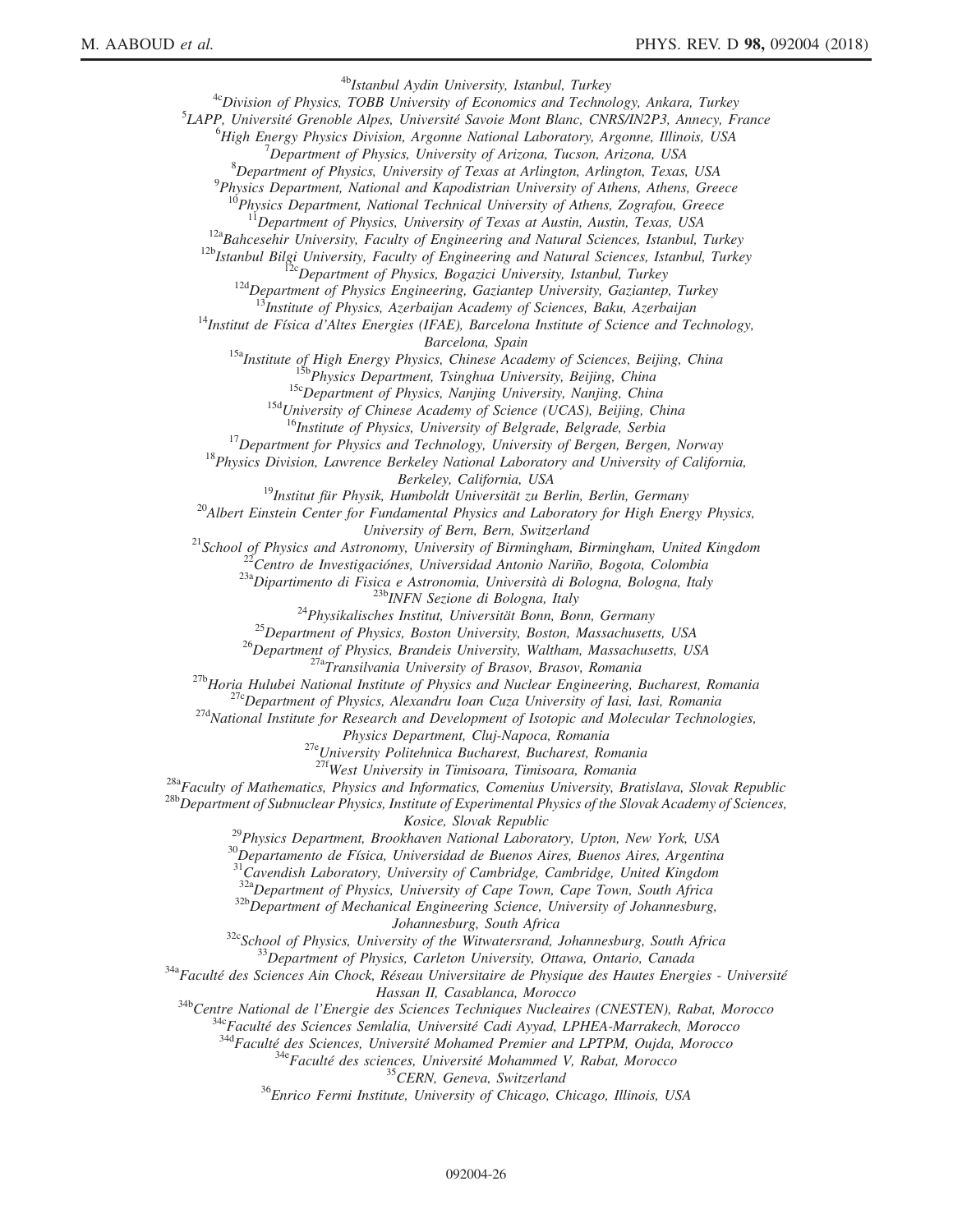<sup>37</sup>LPC, Université Clermont Auvergne, CNRS/IN2P3, Clermont-Ferrand, France<br><sup>38</sup>Nevis Laboratory, Columbia University, Irvington, New York, USA<br><sup>39</sup>Niels Bohr Institute, University of Copenhagen, Copenhagen, Denmark<br><sup>40</sup>a <sup>42</sup>Physics Department, University of Texas at Dallas, Richardson, Texas, USA<br><sup>43a</sup>Department of Physics, Stockholm University, Sweden<br><sup>43b</sup>Oskar Klein Centre, Stockholm, Sweden<br><sup>44</sup>Deutsches Elektronen-Synchrotron DESY, <sup>46</sup>Institut für Kern- und Teilchenphysik, Technische Universität Dresden, Dresden, Germany<br>
<sup>47</sup> Department of Physics, Duke University, Durham, North Carolina, USA<br>
<sup>48</sup>SUPA - School of Physics and Astronomy, University <sup>57</sup>Laboratory for Particle Physics and Cosmology, Harvard University, Cambridge, Massachusetts, USA<br><sup>58a</sup>Department of Modern Physics and State Key Laboratory of Particle Detection and Electronics, University of Science and Technology of China, Hefei, China<br><sup>58b</sup>Institute of Frontier and Interdisciplinary Science and Key Laboratory of Particle Physics and Particle Irradiation (MOE), Shandong University, Qingdao, China  $58c$ School of Physics and Astronomy, Shanghai Jiao Tong University, KLPPAC-MoE, SKLPPC, Shanghai, China 58dTsung-Dao Lee Institute, Shanghai, China <sup>59a</sup>Kirchhoff-Institut für Physik, Ruprecht-Karls-Universität Heidelberg, Heidelberg, Germany<br><sup>59b</sup>Physikalisches Institut, Ruprecht-Karls-Universität Heidelberg, Heidelberg, Germany  $^{60}$ Faculty of Applied Information Science, Hiroshima Institute of Technology, Hiroshima, Japan<br> $^{61a}$ Department of Physics, Chinese University of Hong Kong, Shatin, N.T., Hong Kong, China <sup>61b</sup>Department of Physics, University of Hong Kong, Hong Kong, China<br><sup>61c</sup>Department of Physics and Institute for Advanced Study, Hong Kong University of Science and Technology, Clear Water Bay, Kowloon, Hong Kong, China <sup>62</sup>Department of Physics, National Tsing Hua University, Hsinchu, Taiwan  $^{63}$ Department of Physics, Indiana University, Bloomington, Indiana, USA<br> $^{648}$ INFN Gruppo Collegato di Udine, Sezione di Trieste, Udine, Italy <sup>642</sup><br>
<sup>642</sup>Dipartimento di Chimica, Fisica e Ambiente, Università di Udine, Ualy<br>
<sup>642</sup>Dipartimento di Chimica, Fisica e Ambiente, Università di Udine, Udine, Italy<br>
<sup>652</sup>Dipartimento di Matematica e Fisica, Università d <sup>68b</sup>Dipartimento di Fisica, Università di Pavia, Pavia, Italy<br><sup>69a</sup>INFN Sezione di Pisa, Italy<br><sup>69b</sup>Dipartimento di Fisica E. Fermi, Università di Pisa, Pisa, Italy <sup>70b</sup>Dipartimento di Fisica, Sapienza Università di Roma, Roma, Italy<br><sup>71b</sup>Dipartimento di Fisica, Sapienza Università di Roma, Roma, Italy<br><sup>71b</sup>Dipartimento di Fisica, Università di Roma Tor Vergata, Roma, Italy<br><sup>72b</sup>Dip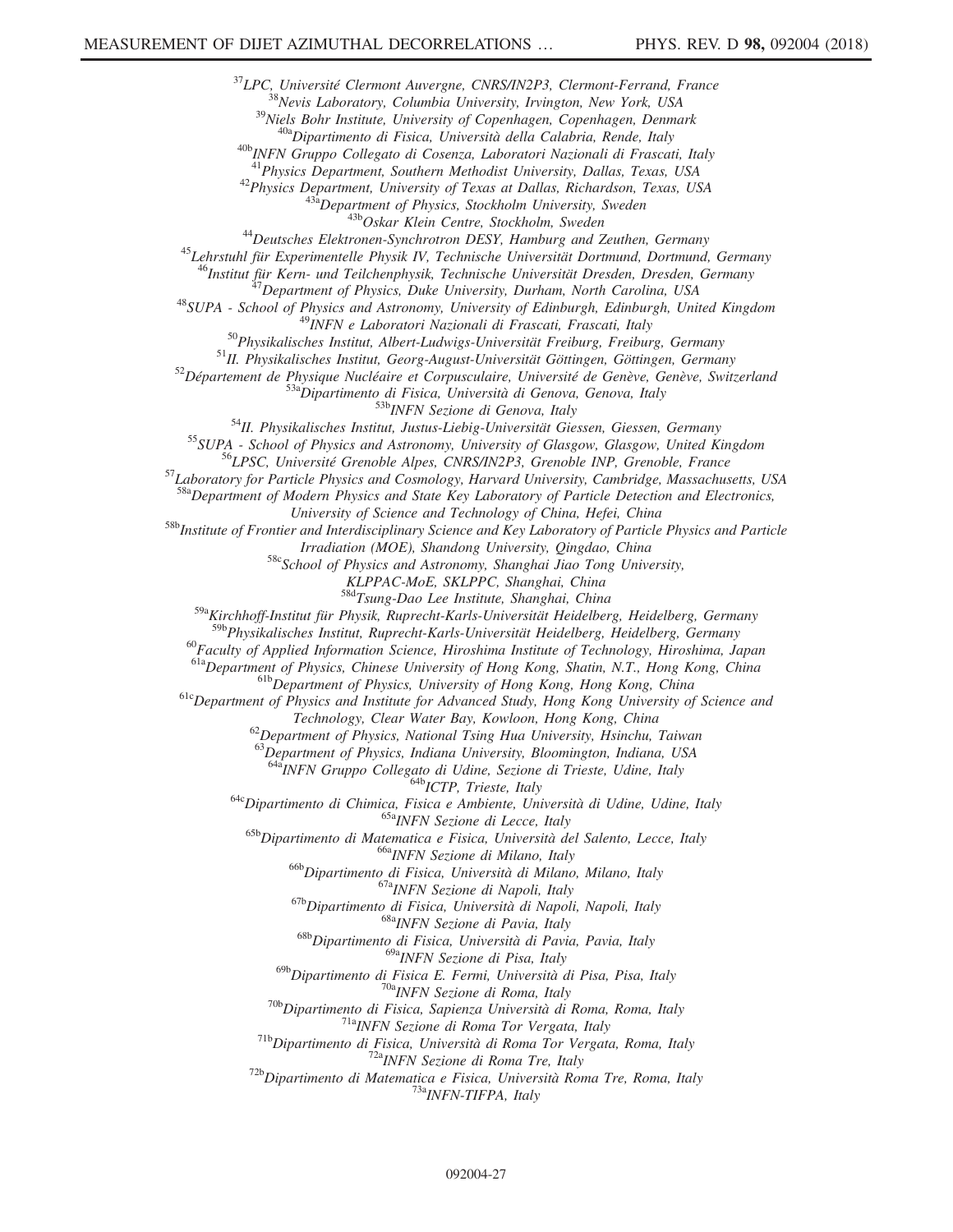<sup>73b</sup>Università degli Studi di Trento, Trento, Italy<br><sup>74</sup>Institut für Astro- und Teilchenphysik, Leopold-Franzens-Universität, Innsbruck, Austria<br><sup>75</sup>University of Iowa, Iowa City, Iowa, USA<br><sup>76</sup>Department of Physics and

Juiz de Fora, Brazil<br><sup>78b</sup>Universidade Federal do Rio De Janeiro COPPE/EE/IF, Rio de Janeiro, Brazil<sup>78c</sup>Universidade Federal de São João del Rei (UFSJ), São João del Rei, Brazil

<sup>78d</sup>Instituto de Física, Universidade de São Paulo, São Paulo, Brazil<br><sup>79</sup>KEK, High Energy Accelerator Research Organization, Tsukuba, Japan<br><sup>80</sup>Graduate School of Science, Kobe University, Kobe, Japan<br><sup>81a</sup>AGH Universit

<sup>81b</sup>Marian Smoluchowski Institute of Physics, Jagiellonian University, Krakow, Poland<br><sup>82</sup>Institute of Nuclear Physics Polish Academy of Sciences, Krakow, Poland<br><sup>82</sup>Institute of Nuclear Physics Polish Academy of Sciences

<sup>85</sup>Research Center for Advanced Particle Physics and Department of Physics, Kyushu University,

Fukuoka, Japan<br><sup>86</sup>Instituto de Física La Plata, Universidad Nacional de La Plata and CONICET, La Plata, Argentina<br><sup>87</sup>Physics Department, Lancaster University, Lancaster, United Kingdom<br><sup>88</sup>Oliver Lodge Laboratory, Univer

University of Ljubljana, Ljubljana, Slovenia<br><sup>90</sup>School of Physics and Astronomy, Queen Mary University of London, London, United Kingdom<br><sup>91</sup>Department of Physics, Royal Holloway University of London, Egham, United Kingd

 $95$ Centre de Calcul de l'Institut National de Physique Nucléaire et de Physique des Particules (IN2P3),

Villeurbanne, France

<sup>96</sup>Departamento de Física Teorica C-15 and CIAFF, Universidad Autónoma de Madrid, Madrid, Spain<br><sup>97</sup>Institut für Physik, Universität Mainz, Mainz, Germany<br><sup>98</sup>School of Physics and Astronomy, University of Manchester, Ma

 $^{103}$ Department of Physics, University of Michigan, Ann Arbor, Michigan, USA<br><sup>104</sup>Department of Physics and Astronomy, Michigan State University, East Lansing, Michigan, USA

 $^{105}B.$ I. Stepanov Institute of Physics, National Academy of Sciences of Belarus, Minsk, Belarus

<sup>106</sup> Research Institute for Nuclear Problems of Byelorussian State University, Minsk, Belarus<br><sup>107</sup> Group of Particle Physics, University of Montreal, Montreal, Quebec, Canada<br><sup>108</sup> P.N. Lebedev Physical Institute of the

Moscow, Russia<br><sup>112</sup>Fakultät für Physik, Ludwig-Maximilians-Universität München, München, Germany<br><sup>113</sup>Max-Planck-Institut für Physik (Werner-Heisenberg-Institut), München, Germany

<sup>114</sup>Nagasaki Institute of Applied Science, Nagasaki, Japan<br><sup>115</sup>Graduate School of Science and Kobayashi-Maskawa Institute, Nagoya University, Nagoya, Japan<br><sup>116</sup>Department of Physics and Astronomy, University of New Mex

<sup>118</sup>Nikhef National Institute for Subatomic Physics and University of Amsterdam, Amsterdam, Netherlands<br><sup>119</sup>Department of Physics, Northern Illinois University, DeKalb, Illinois, USA<br><sup>120a</sup>Budker Institute of Nuclear Phy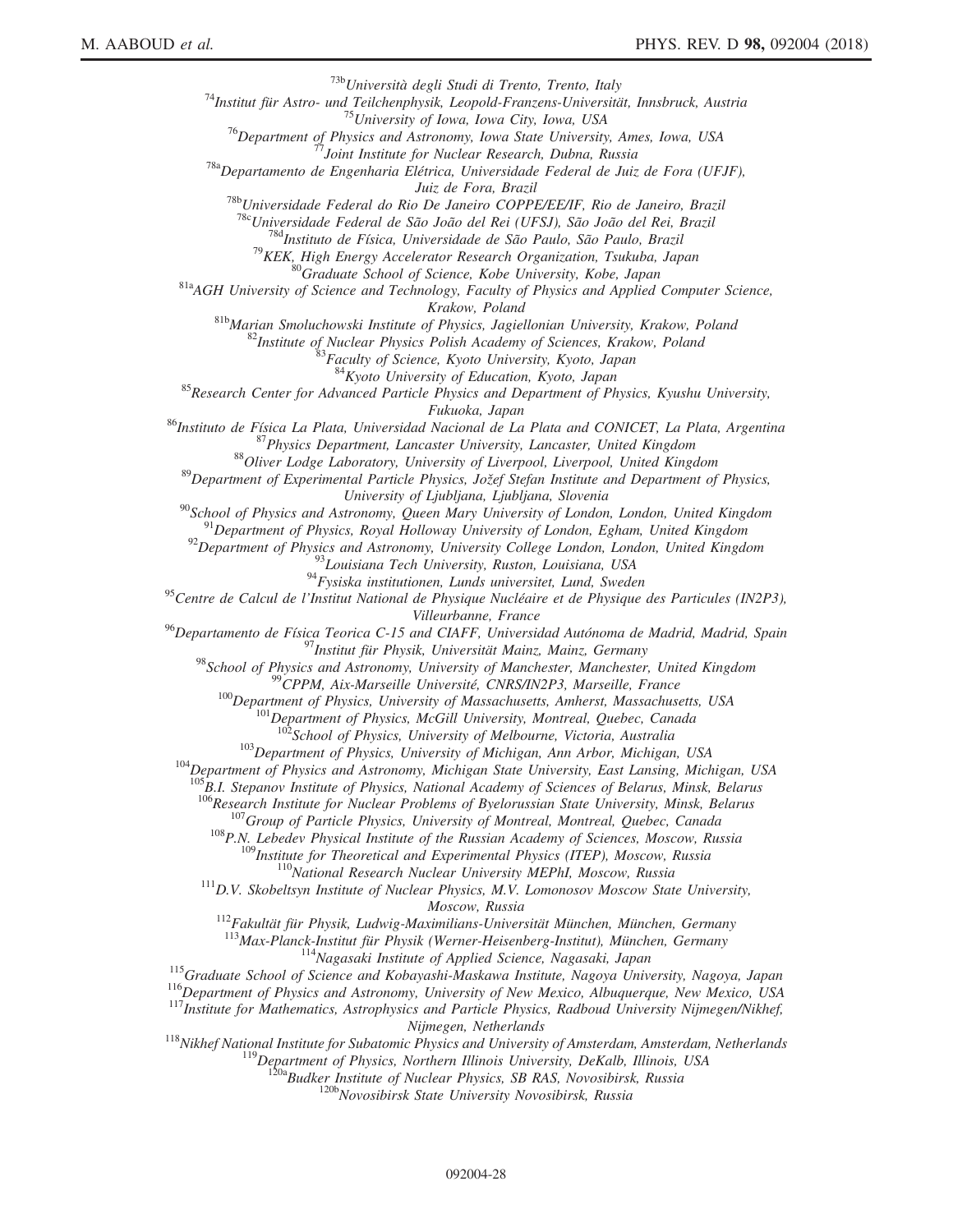<sup>121</sup>Department of Physics, New York University, New York, New York, USA<br><sup>122</sup>The Ohio State University, Columbus, Ohio, USA<br><sup>123</sup>Faculty of Science, Okayama University, Okayama, Japan<br><sup>124</sup>Homer L. Dodge Department of Ph <sup>125</sup>Department of Physics, Oklahoma State University, Stillwater, Oklahoma, USA<br><sup>126</sup>Palacký University, RCPTM, Joint Laboratory of Optics, Olomouc, Czech Republic<br><sup>127</sup>Center for High Energy Physics, University of Orego <sup>128</sup>LAL, Université Paris-Sud, CNRS/IN2P3, Université Paris-Saclay, Orsay, France<br><sup>129</sup>Graduate School of Science, Osaka University, Osaka, Japan<br><sup>130</sup>Department of Physics, University of Oslo, Oslo, Norway <sup>131</sup>Department of Physics, Oxford University, Oxford, United Kingdom<br><sup>132</sup>LPNHE, Sorbonne Université, Paris Diderot Sorbonne Paris Cité, CNRS/IN2P3, Paris, France<br><sup>133</sup>Department of Physics, University of Pennsylvania, P PNPI, St. Petersburg, Russia<br>
<sup>135</sup>Department of Physics and Astronomy, University of Pittsburgh, Pittsburgh, Pennsylvania, USA<br>
<sup>136</sup>a Laboratório de Instrumentação e Física Experimental de Partículas - LIP, Portugal<br>
<sup>1</sup> <sup>136f</sup>Departamento de Física Teorica y del Cosmos, Universidad de Granada, Granada (Spain), Spain  $^{136g}$ Dep Física and CEFITEC of Faculdade de Ciências e Tecnologia, Universidade Nova de Lisboa, Caparica, Portugal<br>
<sup>137</sup>Institute of Physics, Academy of Sciences of the Czech Republic, Prague, Czech Republic<br>
<sup>138</sup>Czech Technical University in Prague, Prague, Czech Republic<br>
<sup>139</sup>Charles University, Faculty of Mathe <sup>144</sup>aDepartamento de Física, Pontificia Universidad Católica de Chile, Santiago, Chile<br><sup>144b</sup>Departamento de Física, Universidad Técnica Federico Santa María, Valparaíso, Chile<br><sup>145</sup>Department of Physics, University of W <sup>149</sup>Department of Physics, Simon Fraser University, Burnaby, British Columbia, Canada<br><sup>150</sup>SLAC National Accelerator Laboratory, Stanford, California, USA<br><sup>151</sup>Physics Department, Royal Institute of Technology, Stockholm Pepartment of Physics and Astronomy, University of Sussex, Brighton, United Kingdom<br><sup>154</sup>School of Physics, University of Sydney, Sydney, Australia<br><sup>155</sup>Institute of Physics, Academia Sinica, Taipei, Taiwan <sup>157</sup>a Andronikashvili Institute of Physics, Academia Sinica, Taipei, Taiwan<br><sup>157a</sup>E. Andronikashvili Institute of Physics, Iv. Javakhishvili Tbilisi State University, Tbilisi, Georgia<br><sup>157b</sup>High Energy Physics Institute,  $^{160}$ Department of Physics, Aristotle University of Thessaloniki, Thessaloniki, Greece<br><sup>161</sup>International Center for Elementary Particle Physics and Department of Physics, University of Tokyo, Tokyo, Japan<br>
<sup>162</sup>Graduate School of Science and Technology, Tokyo Metropolitan University, Tokyo, Japan<br>
<sup>163</sup>Department of Physics, Tokyo Institute of Technology, Tokyo, Japan<br>
<sup>164</sup>Tomsk State University, Tomsk, Russia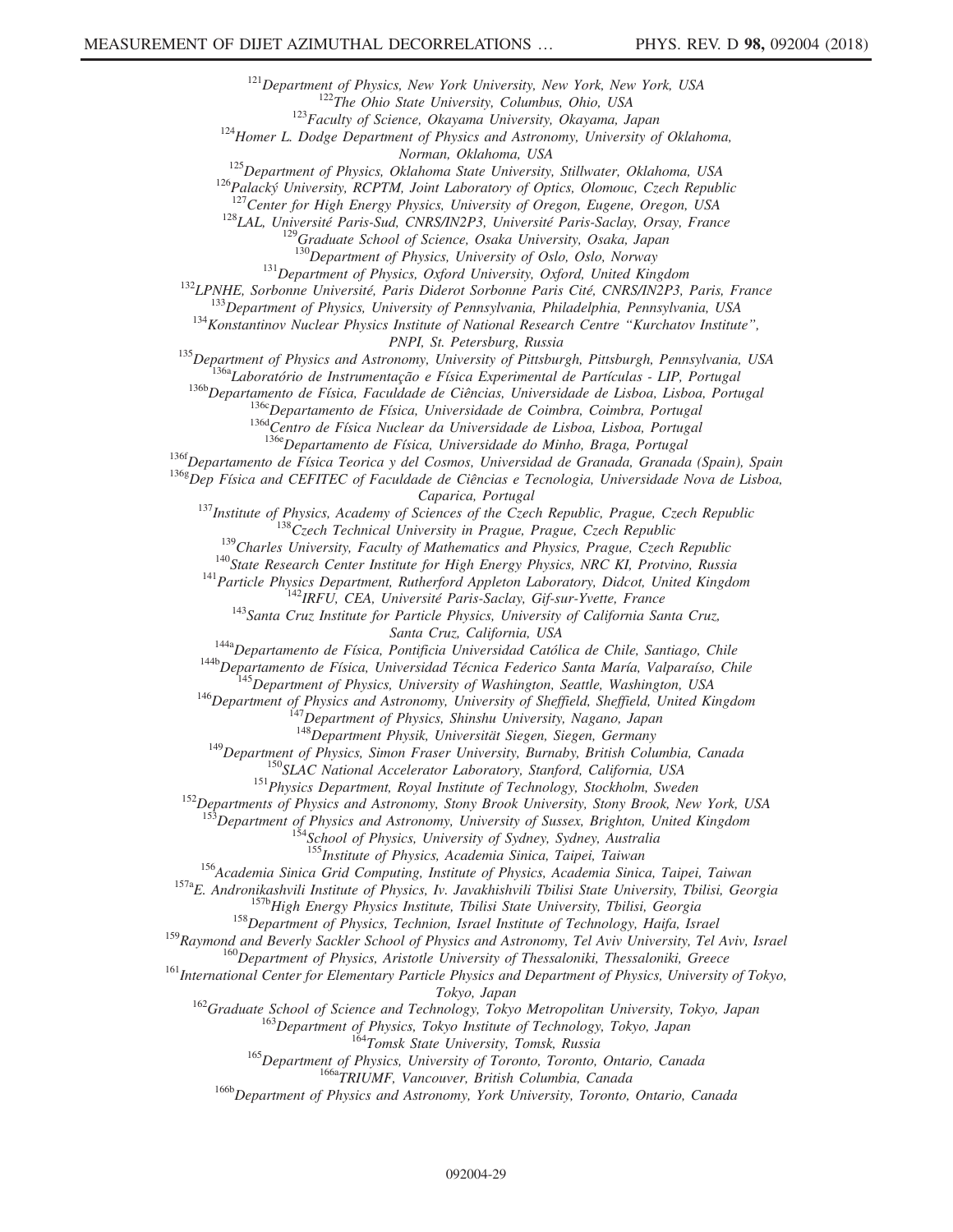$167$ Division of Physics and Tomonaga Center for the History of the Universe, Faculty of Pure and Applied Sciences, University of Tsukuba, Tsukuba, Japan

 $^{168}$ Department of Physics and Astronomy, Tufts University, Medford, Massachusetts, USA

<sup>169</sup>Department of Physics and Astronomy, University of California Irvine, Irvine, California, USA<br><sup>170</sup>Department of Physics and Astronomy, University of Uppsala, Uppsala, Sweden<br><sup>171</sup>Department of Physics, University of

<sup>174</sup>Department of Physics and Astronomy, University of Victoria, Victoria, British Columbia, Canada<br><sup>175</sup>Fakultät für Physik und Astronomie, Julius-Maximilians-Universität Würzburg, Würzburg, Germany<br><sup>176</sup>Department of P

 $179$ Department of Physics, University of Wisconsin, Madison, Wisconsin, USA

<sup>180</sup>Fakultät für Mathematik und Naturwissenschaften, Fachgruppe Physik,<br>Bergische Universität Wuppertal, Wuppertal, Germany

 $^{181}$ Department of Physics, Yale University, New Haven, Connecticut, USA  $^{182}$ Yerevan Physics Institute, Yerevan, Armenia

<span id="page-29-0"></span>[a](#page-16-26) Deceased.

- <span id="page-29-1"></span> $\mu^b$  $\mu^b$ Also at Department of Physi[c](#page-17-0)s, King's College London, London, United Kingdom.
- <span id="page-29-2"></span><sup>c</sup>Also at Institute of Physics, Azerbaijan Academy of Sciences, Baku, Azerbaijan.
- <span id="page-29-3"></span>[d](#page-17-1) Also at TRIUMF, Vancouver, British Columbia, Canada.
- <span id="page-29-4"></span>[e](#page-17-2) Also at Department of Physics and Astronomy, University of Louisville, Louisville, Kentucky, USA.
- <span id="page-29-5"></span>[f](#page-17-3) Also at Department of Physics, California State University, Fresno, California, USA.
- <span id="page-29-6"></span><sup>[g](#page-17-4)</sup> Also at Department of Physics, University of Fribourg, Fribourg, Switzerland.
- <span id="page-29-7"></span><sup>[h](#page-18-0)</sup>Also at Departament de Fisica de la Universitat Autonoma de Barcelona, Barcelona, Spain.
- <span id="page-29-8"></span><sup>[i](#page-18-1)</sup>Also at Tomsk State University, Tomsk, and Moscow Institute of Physics and Technology State University, Dolgoprudny, Russia.
- <span id="page-29-9"></span><sup>[j](#page-18-2)</sup> Also at The Collaborative Innovation Center of Quantum Matter (CICQM), Beijing, China.
- <span id="page-29-10"></span>[k](#page-18-3) Also at Universita di Napoli Parthenope, Napoli, Italy.
- <span id="page-29-11"></span><sup>1</sup>A[l](#page-18-4)so at Institute of Particle Physics (IPP), Canada.
- <span id="page-29-12"></span>[m](#page-18-5)Also at II. Physikalisches Institut, Georg-August-Universität Göttingen, Göttingen, Germany.
- <span id="page-29-13"></span>[n](#page-18-6)als[o](#page-18-7) at Dipartimento di Fisica E. Fermi, Università di Pisa, Pisa, Italy.
- <span id="page-29-14"></span><sup>o</sup> Also at Horia Hulubei National Institute of Physics and Nuclear Engineering, Bucharest, Romania.
- <span id="page-29-15"></span><su[p](#page-18-8)>p</sup>Also at CPPM, Aix-Marseille Université, CNRS/IN2P3, Marseille, France.<br><sup>9</sup>Also et Department of Physics, St. Petersburg State Polytechnical University
- <span id="page-29-16"></span><sup>q</sup>Also at Department of Physics, St. Petersburg State Polytechnical University, St. Petersburg, Russia.
- <span id="page-29-17"></span><sup>[r](#page-19-1)</sup> Also at Borough of Manhattan Community College, City University of New York, New York, USA.
- <span id="page-29-18"></span><[s](#page-19-2)up>s</sup> Also at Department of Financial and Management Engineering, University of the Aegean, Chios, Greece.
- <span id="page-29-19"></span><sup>[t](#page-19-3)</sup>Also at Centre for High Performance Computing, CSIR Campus, Rosebank, Cape Town, South Africa.
- <span id="page-29-20"></span>[u](#page-19-4) Also at Louisiana Tech University, Ruston, Louisiana, USA.
- <span id="page-29-21"></span>[v](#page-19-5) Also at Institucio Catalana de Recerca i Estudis Avancats, ICREA, Barcelona, Spain.
- <span id="page-29-22"></span>[w](#page-19-6)Also at Department of Physics, University of Michigan, Ann Arbor, Michigan, USA.
- <span id="page-29-23"></span>[x](#page-19-7) Also at Graduate School of Science, Osaka University, Osaka, Japan.
- <span id="page-29-24"></span>[y](#page-19-8) Also at Physikalisches Institut, Albert-Ludwigs-Universität Freiburg, Freiburg, Germany.

<span id="page-29-25"></span><sup>[z](#page-20-0)</sup>Also at Institute for Mathematics, Astrophysics and Particle Physics, Radboud University Nijmegen/Nikhef, Nijmegen, Netherlands.<br>
<sup>aa</sup> Also at Near East University, Nicosia, North Cyprus, Mersin, Turkey.

- <span id="page-29-26"></span>
- <span id="page-29-27"></span>[bb](#page-20-2)<sub>Also</sub> at Institute of Theoretical Physics, Ilia State University, Tbilisi, Georgia. <sup>cc</sup>Also at CERN, Geneva, Switzerland.
- <span id="page-29-28"></span>
- <span id="page-29-29"></span>[dd](#page-20-3) Also at Department of Physics, Stanford University, Stanford, California, USA.
- <span id="page-29-30"></span>[ee](#page-20-4) Also at Ochadai Academic Production, Ochanomizu University, Tokyo, Japan. fralso at Manhattan College, New York, New York, USA.
- <span id="page-29-31"></span>
- 
- <span id="page-29-34"></span><span id="page-29-33"></span>
- <span id="page-29-35"></span>
- <span id="page-29-32"></span><sup>[gg](#page-20-5)</sup> Also at Novosibirsk State University, Novosibirsk, Russia.<br>
<sup>[hh](#page-21-0)</sup> Also at LPNHE, Sorbonne Université, Paris Diderot Sorbonne Paris Cité, CNRS/IN2P3, Paris, France.<br>
<sup>[ii](#page-21-1)</sup> Also at The City College of New York, New York,
- <span id="page-29-36"></span><sup>[kk](#page-21-3)</sup> Also at Department of Physics, California State University, Sacramento, California, USA.<br><sup>II</sup> Also at Moscow Institute of Physics and Technology State University, Dolgoprudny, Russia.
- <span id="page-29-37"></span>
- 
- <span id="page-29-39"></span><span id="page-29-38"></span>[mm](#page-21-5) Also at Département de Physique Nucléaire et Corpusculaire, Université de Genève, Genève, Switzerland.<br><sup>[nn](#page-22-0)</sup> Also at Institut de Física d'Altes Energies (IFAE), Barcelona Institute of Science and Technology, Barcelona, S